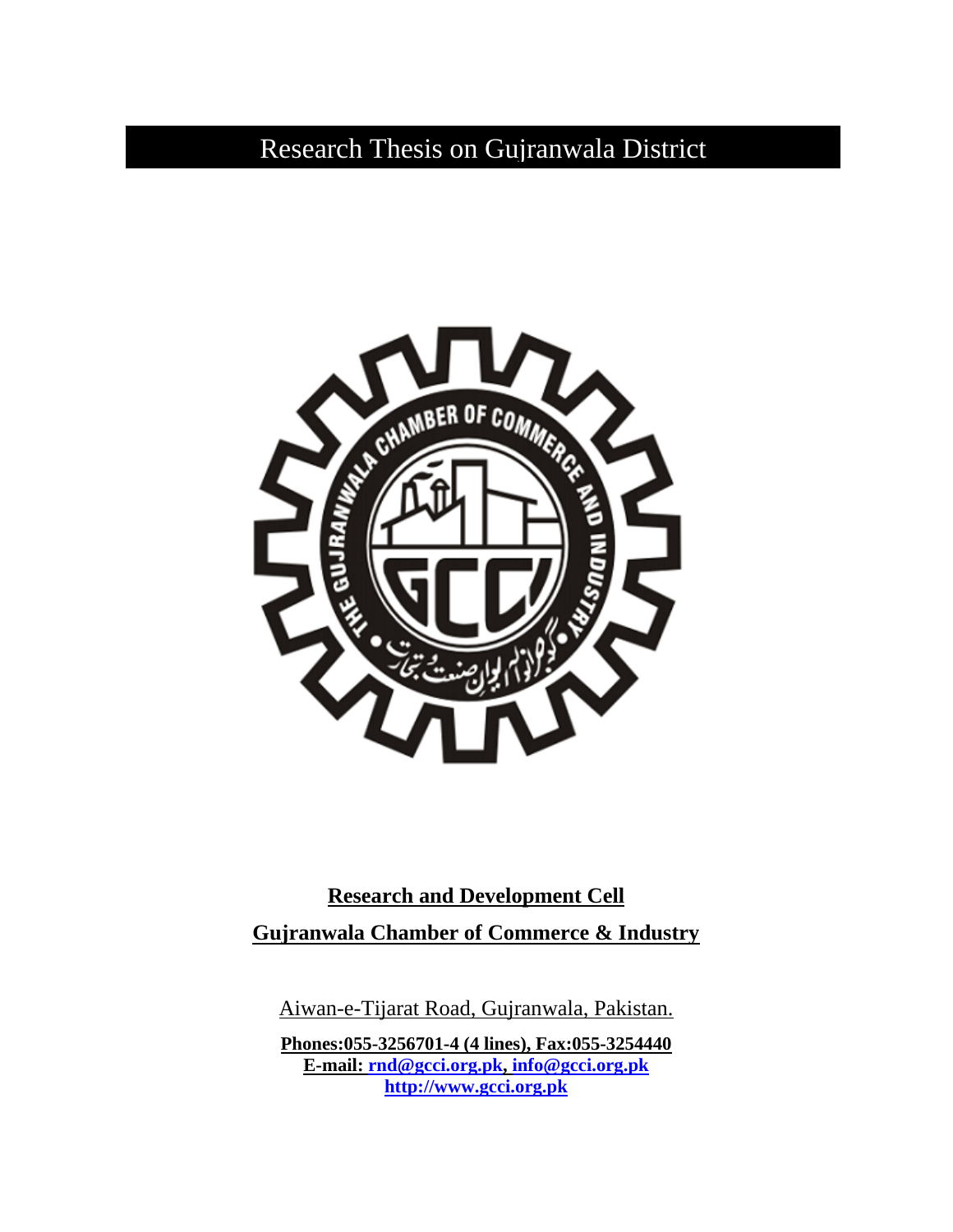#### **Executive Summary**

The development of a nation depends upon the allocation of the resources through political institutions because the cause of justice is best served by political institutions, which unite society in a common effort to achieve an equitable distribution of resources.

 In rational terms, men obey state because the purpose of state is the promotion of social good or in other words greatest happiness to the greater numbers of the people. Economics touches politics at more than one point because the production and the distribution of recourses are largely influenced by government, and because the solution of many economic problems must come through political channels.

Taxation. Tariff laws, government ownership of public utilities. Like railways, roads, hospitals, education, electricity, and state aid to agriculture and industry are instances where government clearly affects economic prosperity.

The objective of this research is to indicate the factors that hinder the sociopolitical development of Gujranwala. Seeing that the city has massive potential for industrial and agricultural development even that it is facing a continuous ignorance of the ruling authorities and its socio-political development has been put in abeyance.

The out come the research does need lamentation, on the injustice of the ruling authorities. There is no denying the fact if the districts like Gujranwala are paid attention the inflow of population to the big cities can be put a stop. The small cities can be brought up to the level of international cites provided that they are given the facilities in the infrastructure.

**Syed Ali Asim**  Secretary General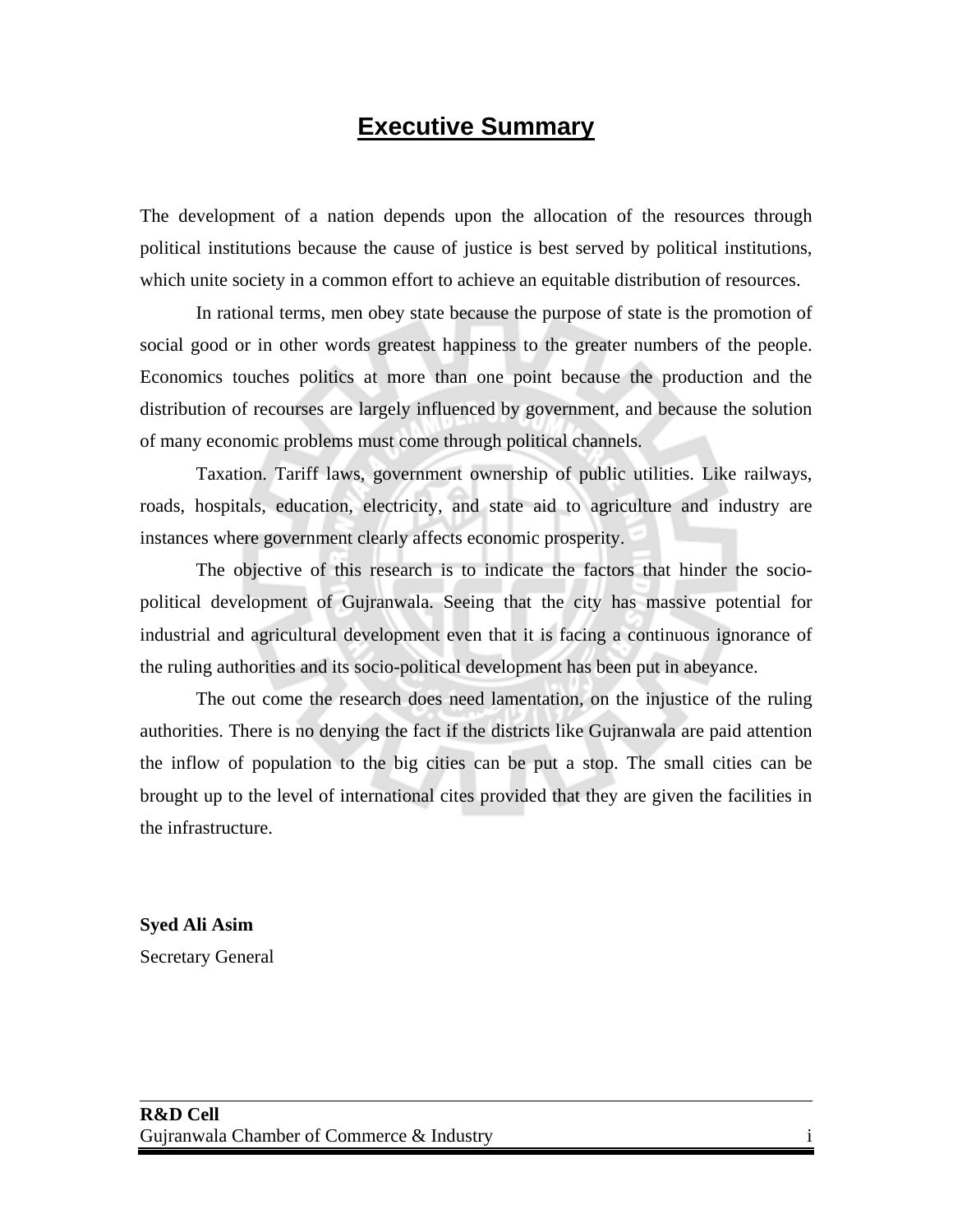# **Brief Contents**

| 1. Intro & Historical Background                        |    |    | 01        |
|---------------------------------------------------------|----|----|-----------|
| 1.1. Introduction                                       |    | 01 |           |
| 1.1.1. Location                                         | 03 |    |           |
| Boundries<br>1.1.2.                                     | 03 |    |           |
| 1.1.3. Physical Features                                | 03 |    |           |
| 1.1.4. Forestry                                         | 04 |    |           |
| <b>BER OF C</b><br>Climate<br>1.1.5.                    | 04 |    |           |
| 1.1.6. Environment                                      | 04 |    |           |
| 1.2. Historical Background                              |    | 04 |           |
| 1.2.1. Sikh Era                                         | 05 |    |           |
| <b>British Era</b><br>1.2.2.                            | 06 |    |           |
| 1.2.3. After Independence                               | 06 |    |           |
| 1.3. Gujranwala Chamber of Commerce& Industry           |    | 07 |           |
| 2. Population                                           |    |    | 08        |
| 2.1. Rural & Urban Distribution                         |    | 08 |           |
| 3. Agriculture                                          |    |    | 09        |
| 3.1. Land Utilization                                   |    | 10 |           |
| 3.2. Progress of Village Level Farmers Training Program |    | 10 |           |
| 3.3. Targets & Achievement of Area, Production & Yield  |    | 11 |           |
| 3.4. Sugar Cane Production                              |    | 14 |           |
| 3.5. Production of Main Vegetables                      |    | 15 |           |
| 3.6. Live Stock In Gujranwala                           |    | 16 |           |
| 4. Horticulture                                         |    |    | <b>16</b> |
| <b>5. Industrial History</b>                            |    |    | <b>16</b> |
| 5.1. Industry wise Installed Capacity                   |    | 17 |           |
| <b>6. Imports &amp; Exports</b>                         |    |    | 20        |

#### **R&D Cell**  Gujranwala Chamber of Commerce & Industry iii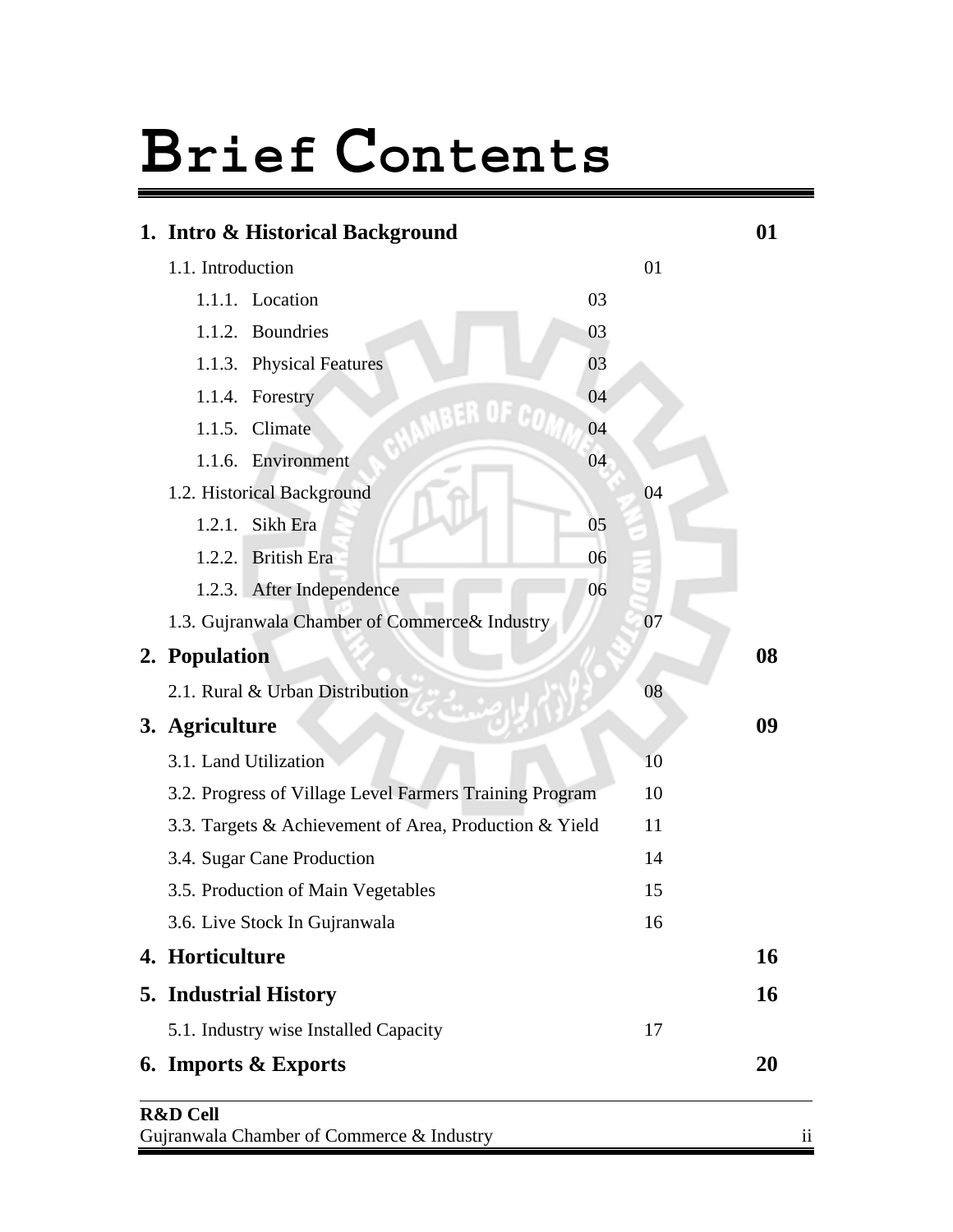| <b>7. Revenue Collection</b>                   |    |    | 21 |
|------------------------------------------------|----|----|----|
| 7.1. CBR Revenue Collection                    |    | 21 |    |
| 7.2. CBR Total Revenue Collection              |    | 22 |    |
| 7.3. GDP Share of Gujranwala                   |    | 23 |    |
| 7.4. Provincial Tax Collection                 |    | 23 |    |
| 7.5. Revenue Receipt by Local Government       |    | 23 |    |
| 7.6. Budget Allocation for Development Program |    | 24 |    |
| 7.7. Punjab Government Fund to Gujranwala      |    | 25 |    |
| 7.8. Federal Excise Duty from Gujranwala       |    | 26 |    |
| 8. Health Facilities                           |    |    | 26 |
| 8.1. Health Facilities in Public Sector        |    | 26 |    |
| 8.2. Health Facilities in Private Sector       |    | 27 |    |
| <b>9. Education Facilities</b>                 |    |    | 28 |
| 9.1. Public Sector                             |    | 28 |    |
| 9.1.1. Number of School & Colleges             | 28 |    |    |
| 28<br>9.1.1.1.School & Colleges                |    |    |    |
| 9.1.2. Commercial & Vocational Institutions    | 30 |    |    |
| 9.1.2.1. For Women<br>31                       |    |    |    |
| 9.2. Private Sector                            |    | 32 |    |
| <b>Schools in Private Sector</b><br>9.2.1.     | 33 |    |    |
| <b>Homeopathic Colleges</b><br>9.2.2.          | 39 |    |    |
| <b>10. Communication Network</b>               |    |    | 40 |
| 10.1. Roads Network                            |    | 40 |    |
| 10.2. Rail Network                             |    | 41 |    |
| 10.3. Telephone Network                        |    | 41 |    |
| 11. Water Supply & Irrigation Facilities       |    |    | 42 |
| 11.1. Sub-Soil Water                           |    | 42 |    |
| 11.2. Under Supervision of Wasa                |    | 42 |    |
| 11.3. Disposal Facilities                      |    | 42 |    |

#### **R&D Cell**  Gujranwala Chamber of Commerce & Industry iii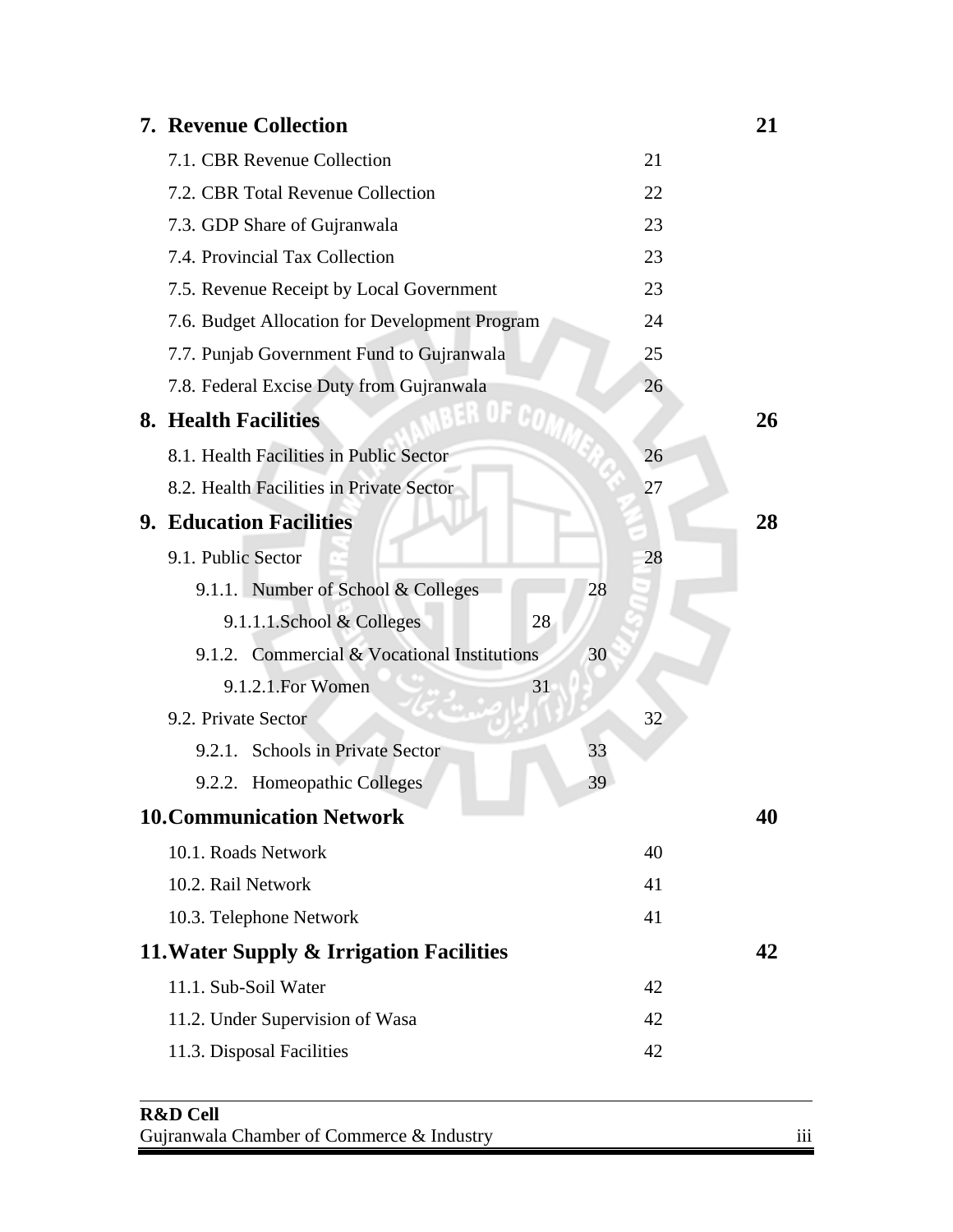| <b>12. Housing Colonies</b>        | 44 |
|------------------------------------|----|
| 13. Hotels & Restaurants           | 45 |
| 14. Fast Food & Bar B.Q            | 46 |
| <b>15. Shopping Malls</b>          | 46 |
| <b>16. Sports Events</b>           | 47 |
| 17. Festivals                      | 47 |
| <b>18.Industrial Exhibition</b>    | 48 |
| <b>19. Health Care Gyms</b>        | 48 |
| <b>20. Swimming Pools</b>          | 48 |
| <b>21. Recreational Clubs</b>      | 48 |
| 22. Parks                          | 48 |
| <b>23. Play Grounds</b>            | 49 |
| <b>24. Public Transport</b>        | 49 |
| <b>25. Charitable Institutions</b> | 49 |
| 26. Cinema & Theatres              | 49 |
| 27.Banks                           | 50 |
| 28. Conclusion                     | 50 |
| 29. Bibliography                   | 52 |
|                                    |    |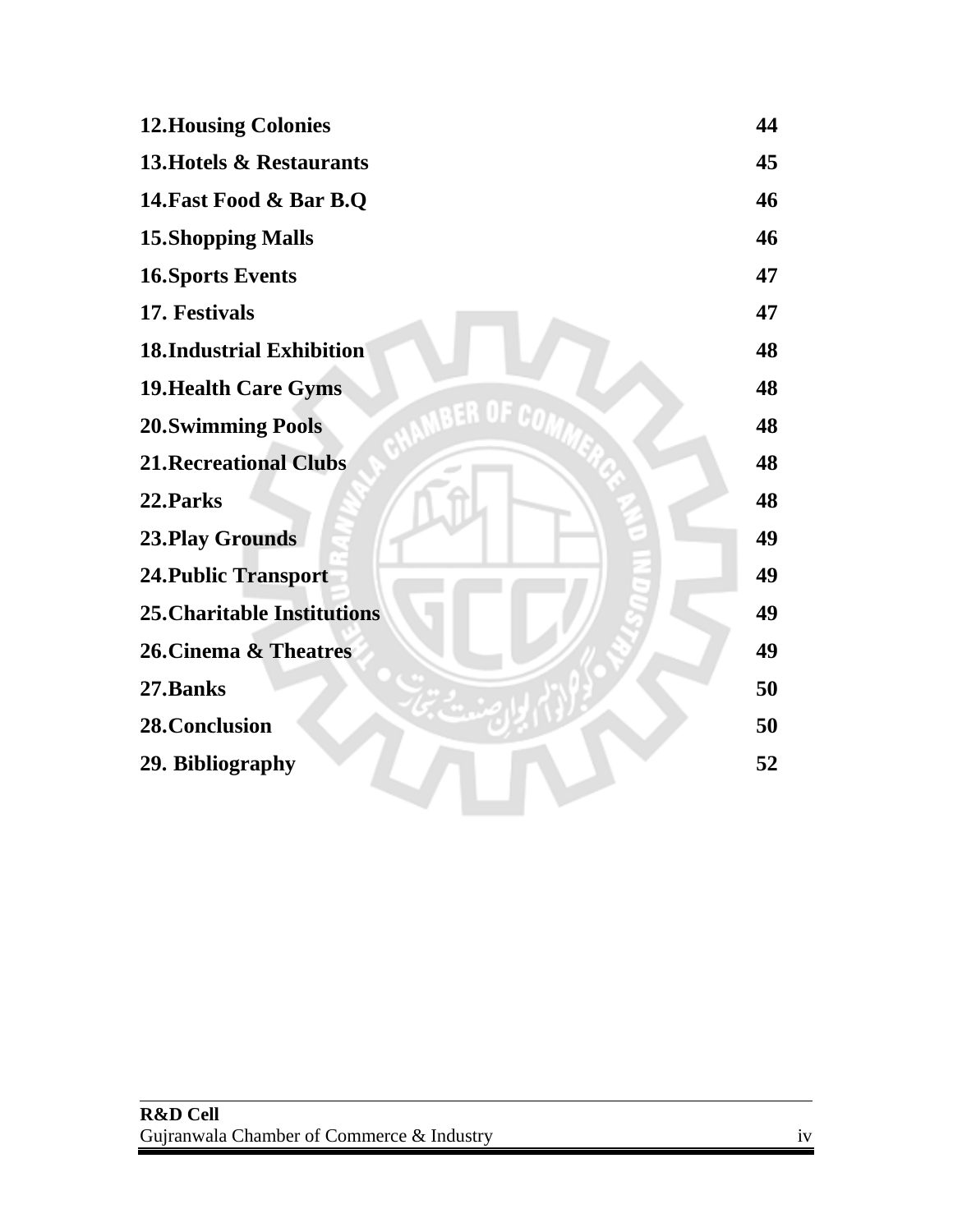### **1. Intro & Historical Background:**

#### 1.1. Introduction

Gujranwala district, northeastern Punjab province, Pakistan. The district is connected by rail and the Grand Trunk Road with Peshawar and Lahore. Gujranwala has a relatively glorious history. Gujranwala, on the Grand Trunk Road from Rawalpindi to Lahore, now the third largest city in the Punjab, is of little centrality, even in the provincial context, due to its proximity to Lahore; like a number of secondary cities, it has been benefitting from the spill overs of the capital Punjab.

 Situated on the both sides of 'G.T. Road' which is the longest Road of Pakistan, Gujranwala is about 67 kms to the north of Lahore. The District comprises an area of 3622 sq. m. In 1981 the population was 7,522,352. Showing an increase of 29% in the decade. The district is divided between a low alluvial tract along the rivers Chenab and Degh and the upland between them, which forms the central portion of the Rechna Doab, intermediate between the fertile submontane plains of Sialkot and the desert expanses of Jhang. Part of the upland tract has been brought under cultivation by the Chenab canal. The new Railway Station was being opened on 15 May 1996 by the Commissioner of Gujranwala Division, It is a Busy Railway Station with 2 stops for Lahore and Peshawar daily. Punjabi is the daily life language, however Urdu and English is extensively used in all official and commercial circles. The Gujranwala District includes many small villages like Kamonke, Eminabad, Ferozwala, Rahwali, Talwandi Ghakhar. City is known as the "City of Wrestlers". It has produced famous wrestlers of the subcontinent, who have proved their skill and strength. This city is proud to attain fame in subcontinent in this behalf with grand titles ever won by any city of the world. People are fond of food. The Hotels,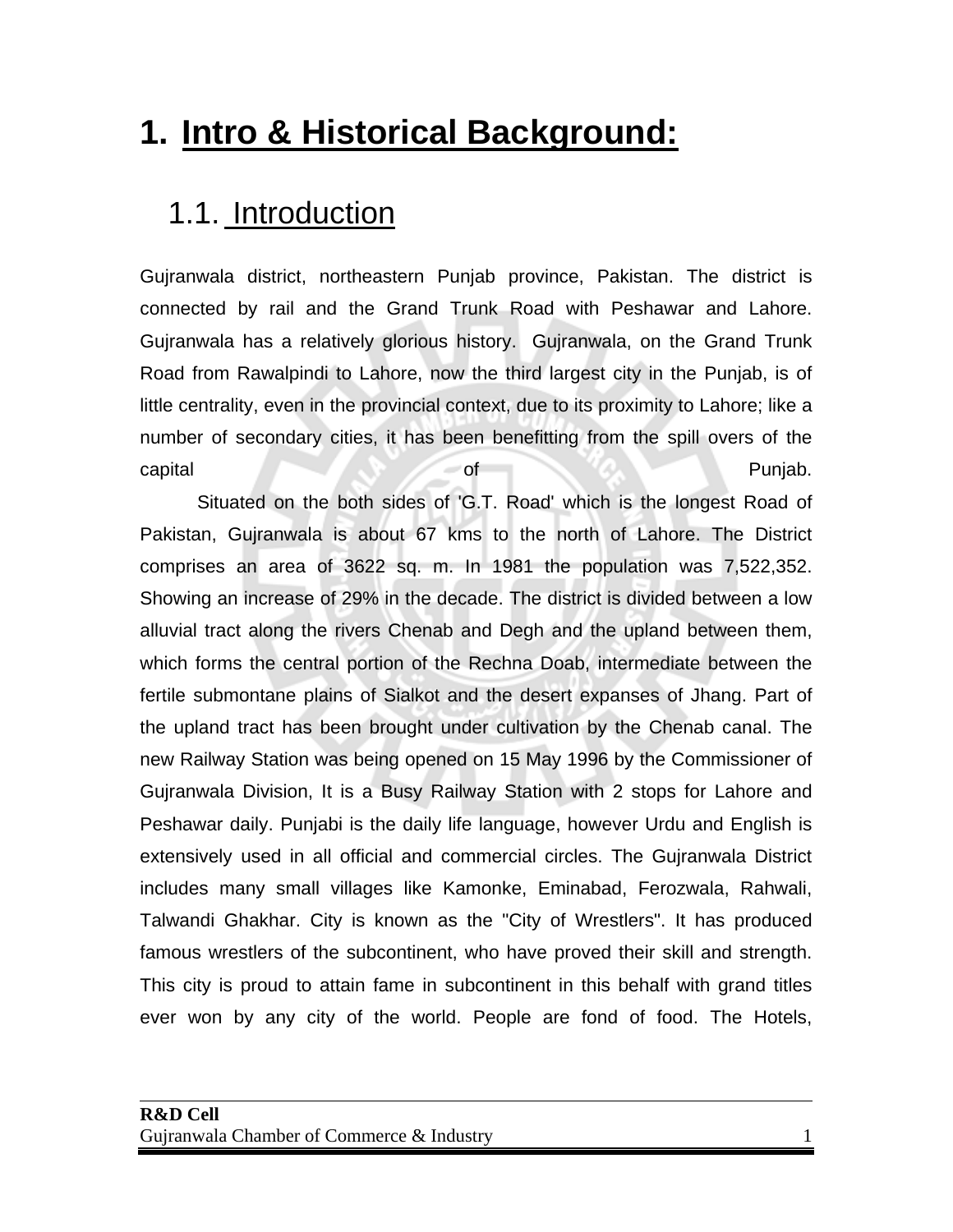Restaurants with their "Tikkas" "Chanps" "Kababs" are the favorite places of the people.

Christian minority is living in FrancisAbad Gujranwala, with complete independence of their religion. A number of churches are there. Also a minority of Sikhs are living in Eminabad where they celebrate their annual "Bisaki" Festival.

City has an Interntional Level Cricket Stadium, Jinnah Stadium formerly known as Municipal Stadium. Many National and International Cricket matches had been held there. Jinnah stadium has a space of 20,000 spectators.

 Gujranwala is playing a major roll to support the economy of Pakistan. Different industries are working in various fields. Cotton, woolen textile, rice mills, vegetable oil mils, industrial machinery, fan manufacturing, motor industry, washing machine industry of wooden work, electric goods, poultry feed, soap, ball point rubber tire and tube, metal utensils, melamine utensils, cutlery, kitchen ware, ceramics tiles, sanitary wares, sanitary fittings and steel pipe industry are included. Utensils of Gujranwala are famous all over Country. The major exports of the city are Rice, textiles, carpets, transformers, garments, goods of glass, electric fans, sanitary fittings, surgical equipment, hosiery, leather products, metal utensils, auto parts sanitary wares and fittings.

 The GCCI (Gujranwala Chamber of Commerce and Industries) promotes aid, develop, stimulate and protect the economic interest of Pakistan general and of those engaged in industry, agriculture, commerce, trade, banking and insurance, in particular. The GCCI communicates with the chambers of commerce & industry or public bodies within or outside Pakistan concerts and promotes measures for the protection of trade, commerce and manufacturers and the labor engaged therein and to remove mutual hardships. GCCI collects and circulates statistics and other information relating to the commercial, industrial, agricultural and financial interest of the businessman and industrialists.

 In spite of being an industrial region and potential agricultural trade base of Pakistan, Gujranwala has always been discriminated against other cities in terms of development and enhancement of Internet Services in the city. The Internet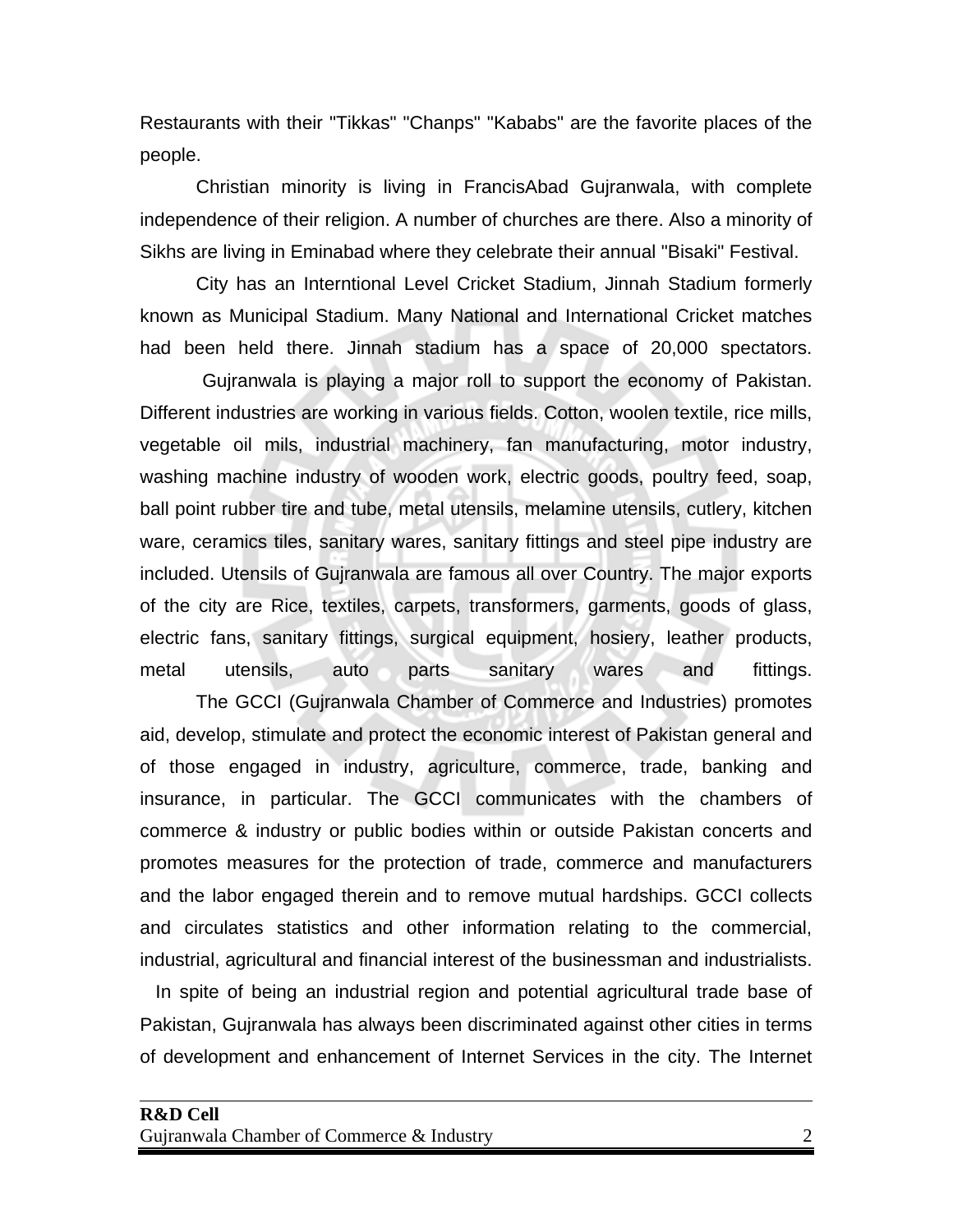Service Providers in the city are quite relaxed and cold in their attitude as compared to the services they are providing in other cities. Punjab tanneries are mostly scattered in four main clusters: Sialkot, Multan, Gujranwala and Lahore-Sheikhupura-Muridke, (treated as one cluster). Major tannery agglomerations in Gujranwala referred as "Gujranwala Tannery Cluster", are located in two different geographical areas. These include 'Hide market, Ferozwala road' and 'Naroki Village Tannery Estate', at Gujranwala-Sheikhupura road. One individual tannery unit is located in 'Butranwali' at Sialkot-Gujranwala road. Out of total 32 tanneries of Gujranwala, 29 units have been ranked as small tanneries where as rest of three tanneries fall under the category of medium units. Except one, all the tanneries of Gujranwala process hides by old tanning method, i.e., vegetable tanning. Sole leather is the major end product of the tanneries of Gujranwala, which is generally supplied to local market.

#### 1.1.1. Location

The city lies between 31º-47 to 32º -33 north latitudes and 73º -42 to 74º - 35 east longitudes.

#### 1.1.2. Boundaries

The chenab River Forms the northern boundary of the district and bounded by Gujrat and Mandi Bhauddin districts, on the east by Sialkot district, on the south by Sheikhupura district and the west by Hafizabad district.

#### 1.1.3. Physical Features

With the exception of the south – eastern corner of the district, which is traversed by the Dck nullah, the district is a flat plain. The district can broadly be divided into two parts. The low- parts. The low – laying area close to the Chenab River and the Dck nullah and the uplands between the two. The uplands decrease in fertility as the distance from the Himalayas increases until in the south – west it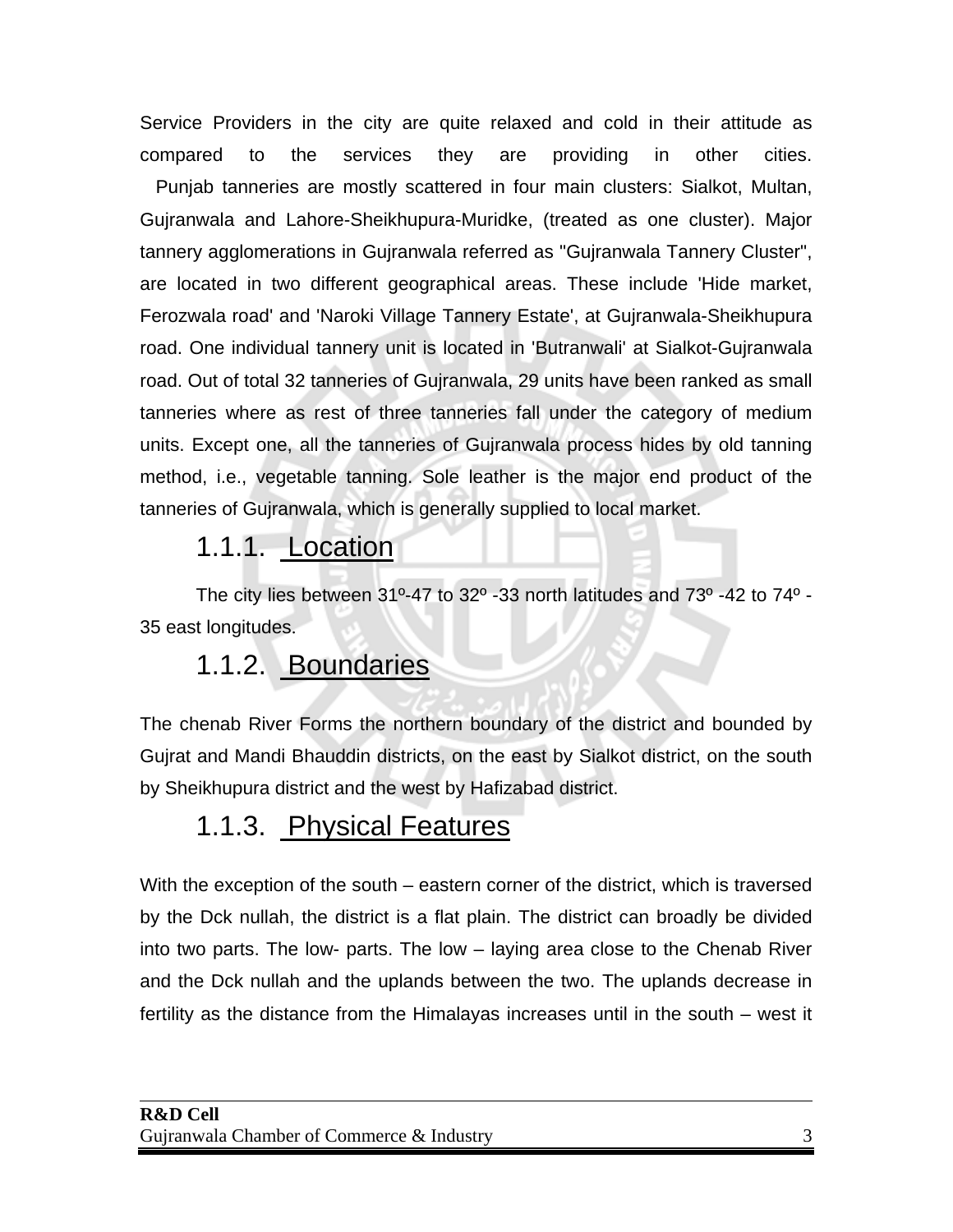merges into what is known as the Bar tract in its natural aspect was a level prairie. Canal irrigation has, however, made the waste lands fit for cultivation.

#### 1.1.4. Forestry

The main dominant species in Gujranwala District are Shisham (Dalbergia sissoo) Kikar (Acacia Arabica) Eucalyptus. Though Eucalyptus is permitted only in the water logged areas yet it is planted in the cultivated areas also due to the market demand. The forest covering area on lineal bases is, canals 357km, roads 253km rail sides 60km that makes up 502% covering area on lineal bases. The total area under forest is 42.52 sq/km.

#### 1.1.5. Climate

The climate of the district is hot and dry in summer and moderately cold in winter. April inaugurates the summer time of year that lasts till September. June is the hottest month with utmost and least temperatures of 40 and 27 centigrade respectively. Dust storms bring relief rarely; Winter season starts in November that lasts till March. January is the coldest month. highest and lowest temperatures vary between 19 and 5 centigrade. The monsoons set in July and persist till September.

#### 1.1.6. Environment

As the district has got an imminent status in the pasture of industry so as it has lost the cleanliness of atmosphere. The plight of traffic and the inadequate discarding services causing a great deal to contaminate the surroundings of the district. No treatment plant has yet been installed in the district and no hospital is having Hospital incineration Plant.

#### 1.2. Historical Background

The history of Gujranwala can be described by dividing in to different eras as people from distinct backgrounds had spent there lives in each of the era.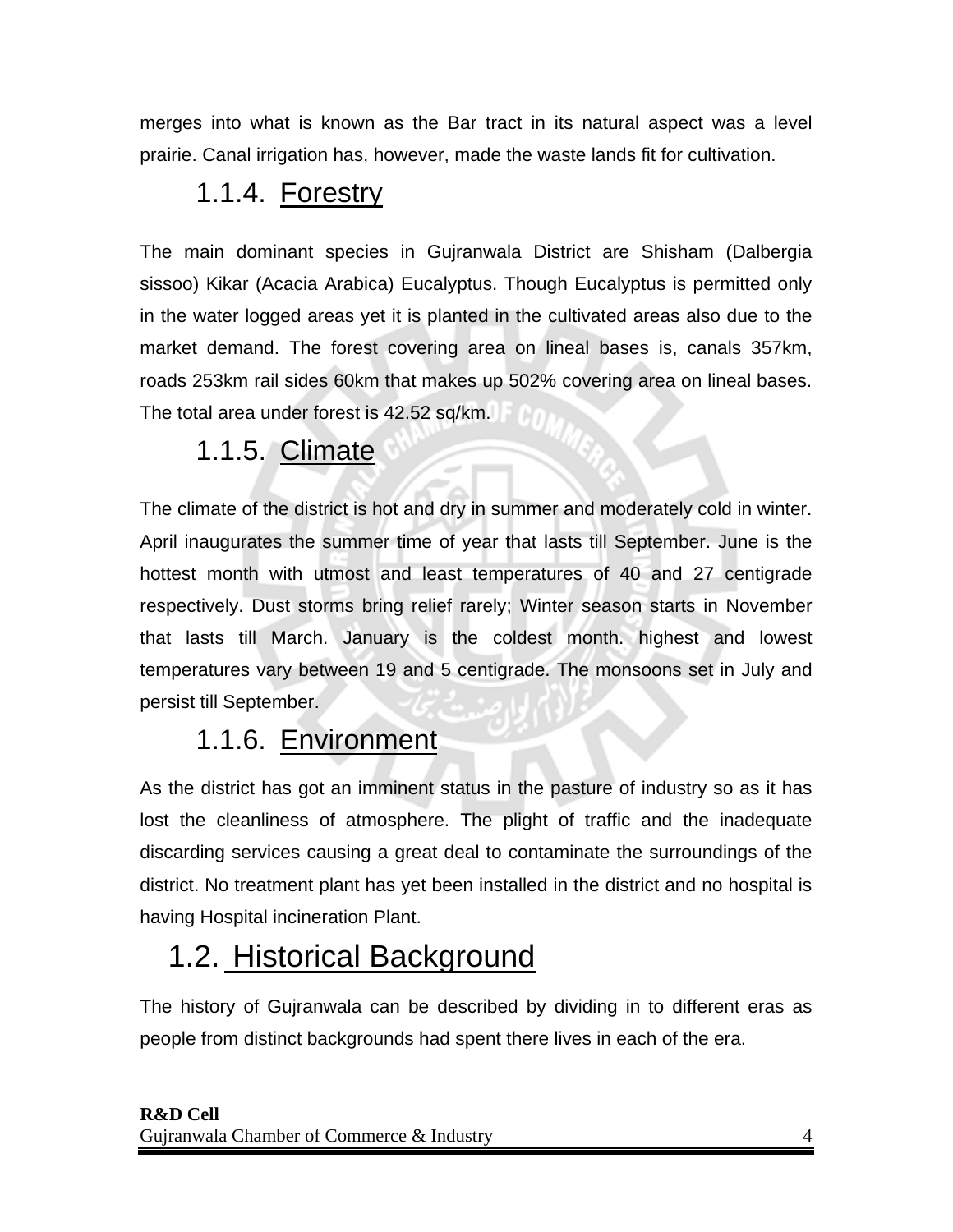Gujranwala city appears to be 500 years old. The origin of the name Gujranwala is shrouded in mists of time. The first name of the settlement according to the compilers of the first edition of the district Gazette was khanpur Shansi after an individual of the JAT cast called Khan Shansi who founded 11 villages in the nearby area. For some reason the Jaat Tribe Gujar occupied the land. They reach such dominance that the town came to be known as Gujranwala. It seems likely that the district once contained the capital of the Punjab, at an epoch when Lahore had not begun to exist. The Compilers of the district Gazetteer Gujranwala date this name to Approximately 300 years, giving a rough estimate of the middle of the 16th century. Other smaller town in the vicinity for example Sohdara Eminabad Wazirabad and Ghakhar have older antecedent than Gujranwala itself.

#### 1.2.1. Sikh Era(1762-1849)

The Sikhs established their Empire in the Punjab after the death of the Mughal Emperor Aurangzeb Alamgir in 1707. With the death of Aurangzeb the country saw a series of rapid governmental changes that stressed it into the depths of anarchy. Taking advantage of this certain Charat Singh, who was the head of one of the Sikh Clans, established his stronghold in Gujranwala in 1763. Charat Singh died in 1774 and was succeeded by his son, Mahan Singh, who in turn fathered the most brilliant leader in the history of the Punjab Maharaja Ranjit Singh. It was this short scattered man, addicted to strong drink, unlettered; blind in one eye who united the Punjab under one flag. His rule stretched from the banks of the Gambian to the Khyber and from Kashmir to Multan. Maharaja Ranjit Singh was the most powerful of all the Sikh Rulers and ruled over for complete 40 years. After his death in 1840 the Sikh Empire was dividedinto small principalities looked after by several Sikh Jagirdars. This weak situation provided a good opportunity to the British of East India Company to put an end to the Sikh strong hold in the Punjab in 1849.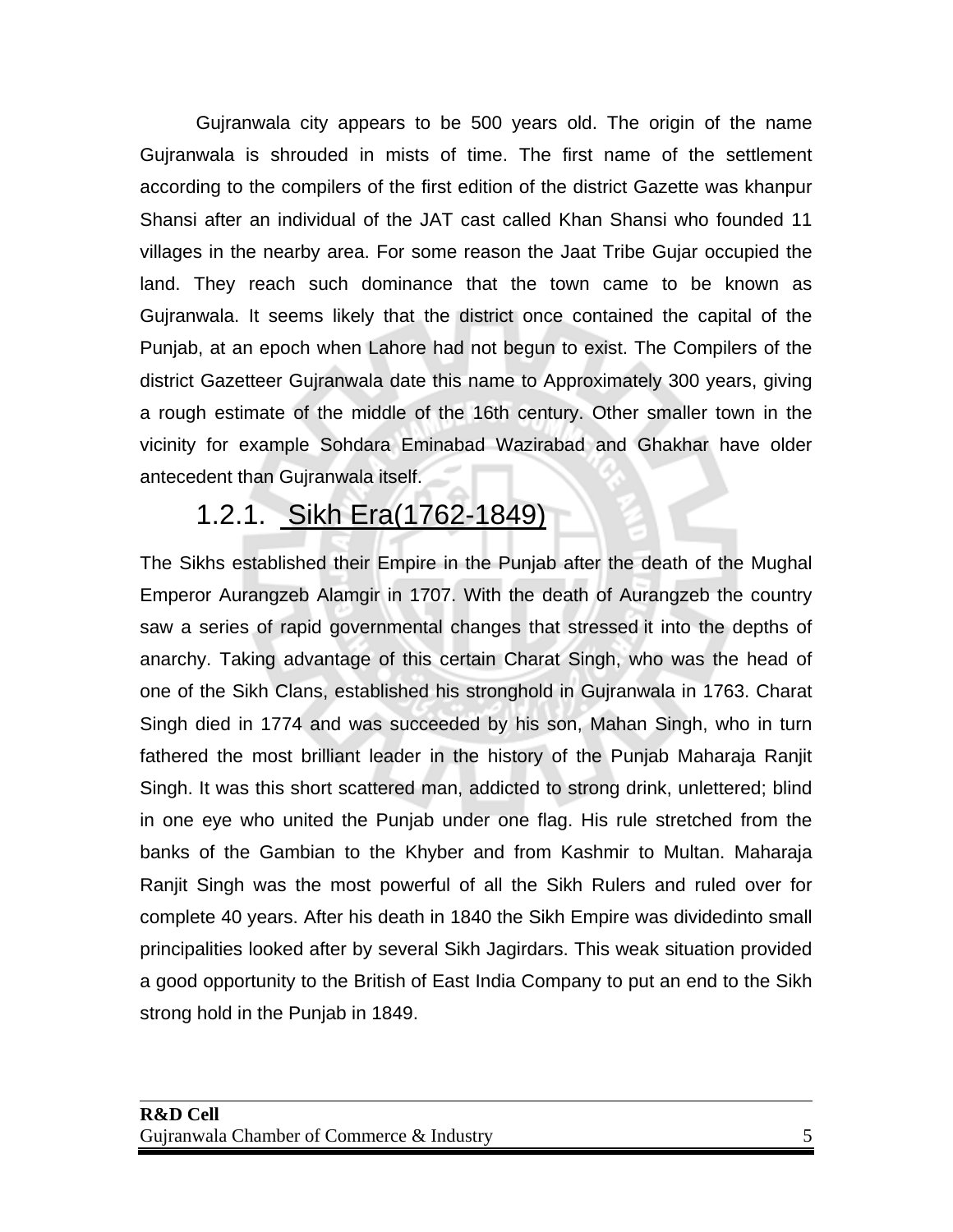#### 1.2.2. British Era(1849-1947)

The area was annexed by the British in 1849. The Deputy Commissioner of that time Sir Bernardth Rebuilt the "Sialkoti Gate" , "Lahore Gate" and "Khiyaaly Gate". A railway line was built along G.T. Road which then was moved 100 yards towards the Eastern Punjab in 1881. That railway line interconnected Gujranwala with other cities of Punjab and made the commercial trade between cities more convenient. British ruled the city until Pakistan's independence in 1947.

#### 1.2.3. After Independence-1947

After the foundation of Pakistan in 1947, Gujranwala developed rapidly and is now a leading city of Pakistan. It is an agricultural marketing centre (grains, melons, sugarcane), it is also a commercial and industrial centre, manufacturing ceramics, iron safes, copper, brass, and aluminium utensils. The establishment of an industrial park with textile, silk, pipefitting, electric fan, and tannery production increased its importance. Cultivation in the surrounding area is dependent upon canal irrigation. Wheat, cotton, rice, barley, and pearl millet are the chief crops.

Gujranwala, as a district was run by a Deputy Commissioner until it became a Division. Many prominent civil servants worked as its Deputy Commissioners, renowned among them is Mr. Mansur Zaimur Rehman (M.Z.Rehman) who worked as the DC from 1959 to 1962. He initiated many development projects including the cantonment. He is known for his hard work, integrity and honesty. $1$ 

 $\overline{a}$ <sup>1</sup> *en.wikipedia.org/wiki/Gujranwala*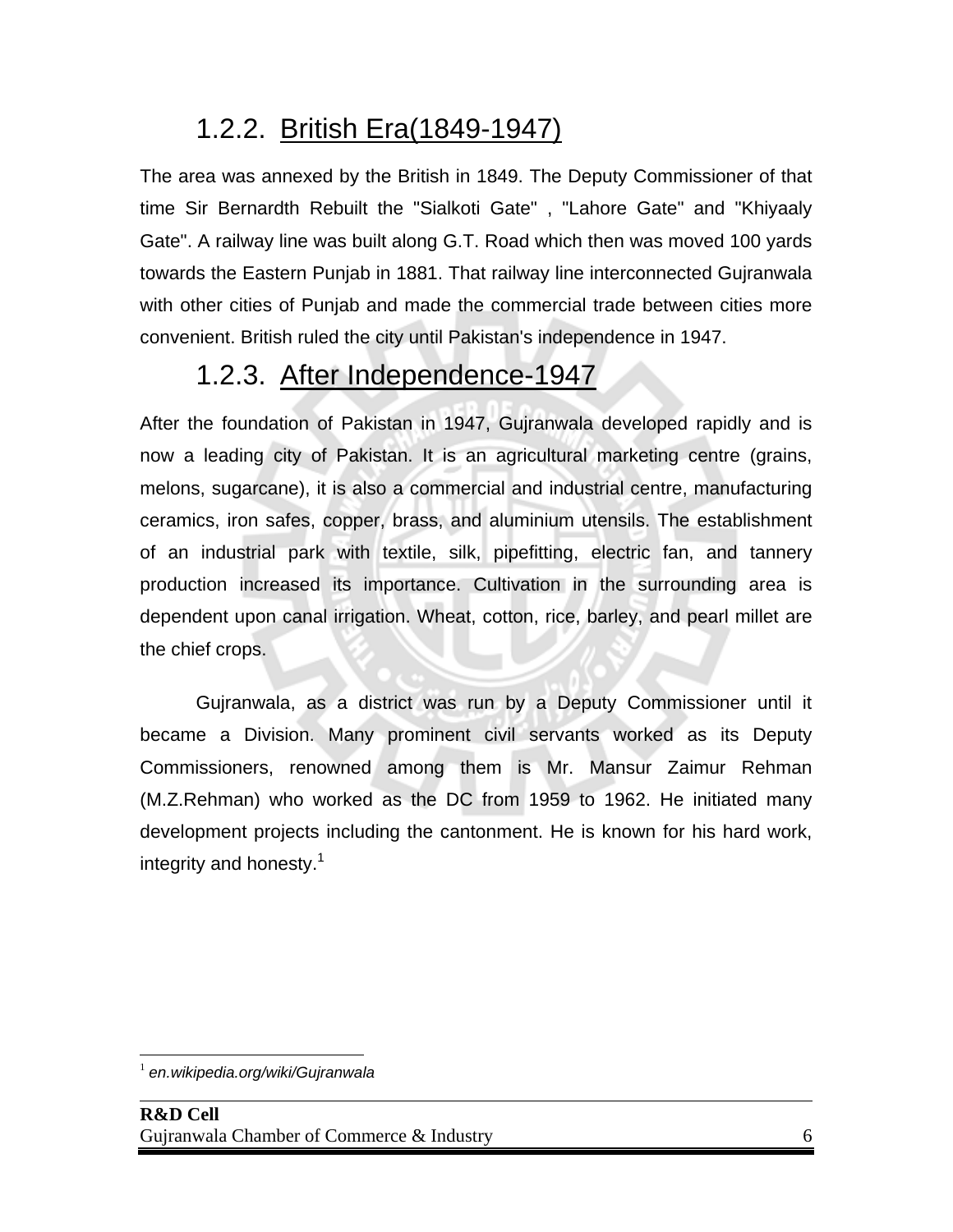#### 1.3. Gujranwala Chamber of Commerce & **Industry**

The first international chamber of commerce & industries was founded in 1920. The chamber of commerce & industries are voluntary organizations of business firms. Their primary interests are to publicize, promote and develop commercial and industrial opportunities in their areas. Their executive committees comprise of qualified experts, business executives who look for practical solutions to problems in the fields such as commercial and financial relations, production and distribution, transport and communication and law and practical practices.

Practical politics was always out of its orbit but due to peculiar circumstances prevailing all over the third world countries, this schism has penetrated these organizations. Somewhere, however, it has proved some good results. But actually this job was entrusted to the local bodies. However, the basic purpose of these organizations was to map out the strategies to boost the trade and industries.

In Pakistan many chamber of commerce & industry are working successfully. The Federation of Pakistan chamber of commerce & industry (FPCCI) is mother body of the chambers of commerce of Gujranwala, and was requested for the establishment of chamber of commerce, which was approved. Prior to the GCCI an association of trade and industry was functioning in Gujranwala, which watched the business interest of the traders and industrialists of the city.

In this way, Gujranwala, chamber of commerce & industry came into being. In November 1978, first elected However in Pakistan, Lahore chamber of commerce & industry was established before the independence of the country. Karachi is the oldest chamber of commerce & industry in Sindh and functioning properly for the help of business community of the country.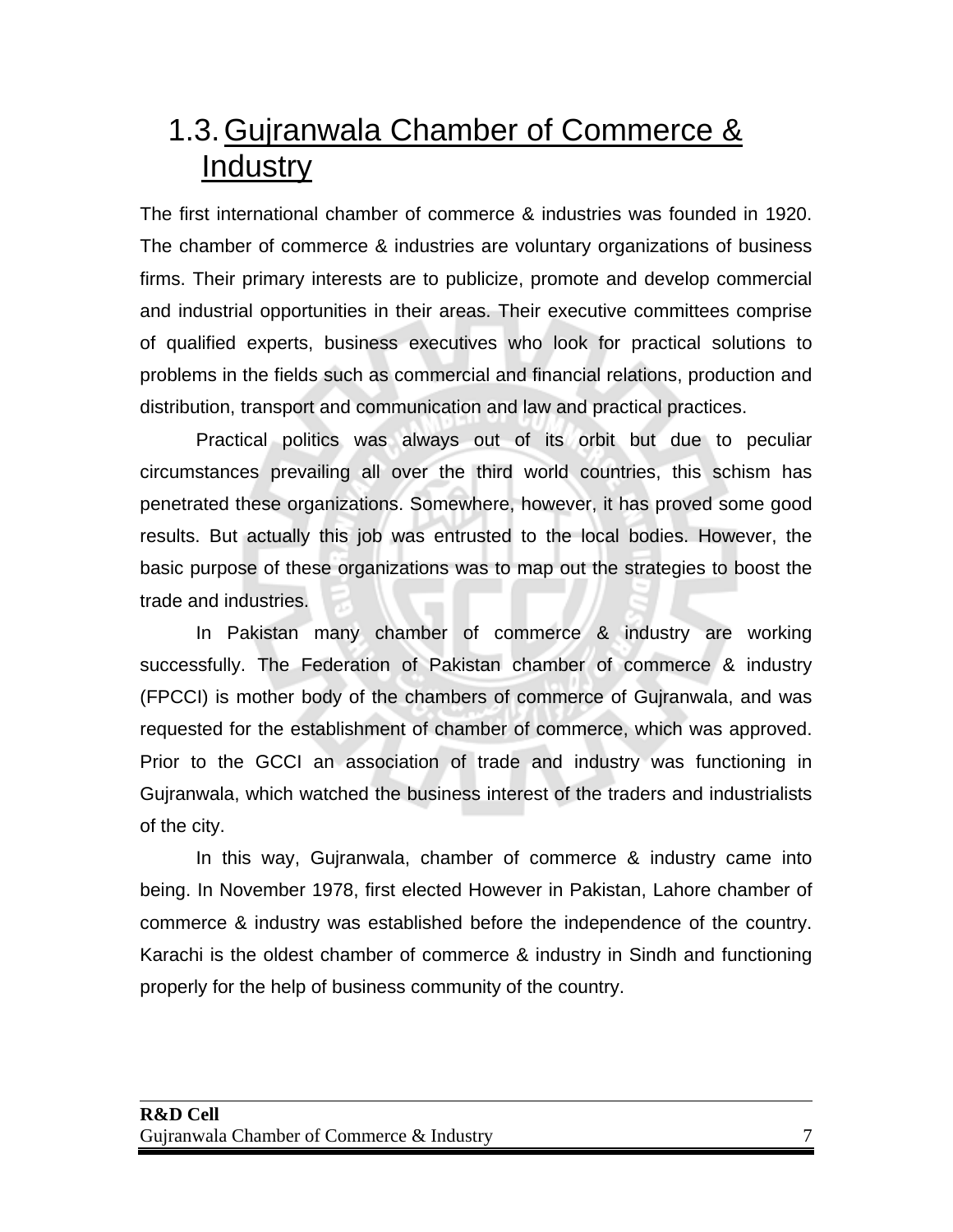In 1978, Federal Minister commerce Trade was invited to the Association and was informed of the need of chamber executive committee (Majlis-a-Aamla) took the charge of the chamber. In all over Pakistan GCCI is one of those chambers who have their own building. The credit of construction of chamber's building undoubtedly goes to its founders. Now apart from the chamber office, the Zonal / Circle offices of Habib Bank Limited, United Bank Limited, Allied Bank Limited and State Bank of Pakistan are functioning in the building. $<sup>2</sup>$ </sup>

### **2. Population:**

The population of any city plays very important role in depicting the culture of that city and growth in the population of any city is linked with the growth of the city, because the people living in the city set their businesses to earn and live a sound life and as a result the city will grow, the population growth rate in Gujranwala is depicting following trend.<sup>3</sup>

| Description 2002 2003 2004 2005 2006 2007 |                |                |      |      |                |      | 2008 |
|-------------------------------------------|----------------|----------------|------|------|----------------|------|------|
| Population<br>(in 000's)<br>(Estimated)   | 3763           | 3836           | 3910 | 3986 | 4061           | 4135 | 4210 |
| Percentage<br>Increase                    | $\overline{0}$ | $\overline{2}$ | 2    | っ    | $\overline{2}$ | 2    | 2    |

#### **2.1. Rural & Urban Distribution of Population:**

The urban population of the district was 50.5% of the total population of the district Gujranwala which is showing an increase of 3.7% during time span of

 2 http://www.gcci.org.pk/about\_gcci/introduction.php

<sup>3</sup> http://www.pndpunjab.gov.pk/page.asp?id=65/Development statistics 2008.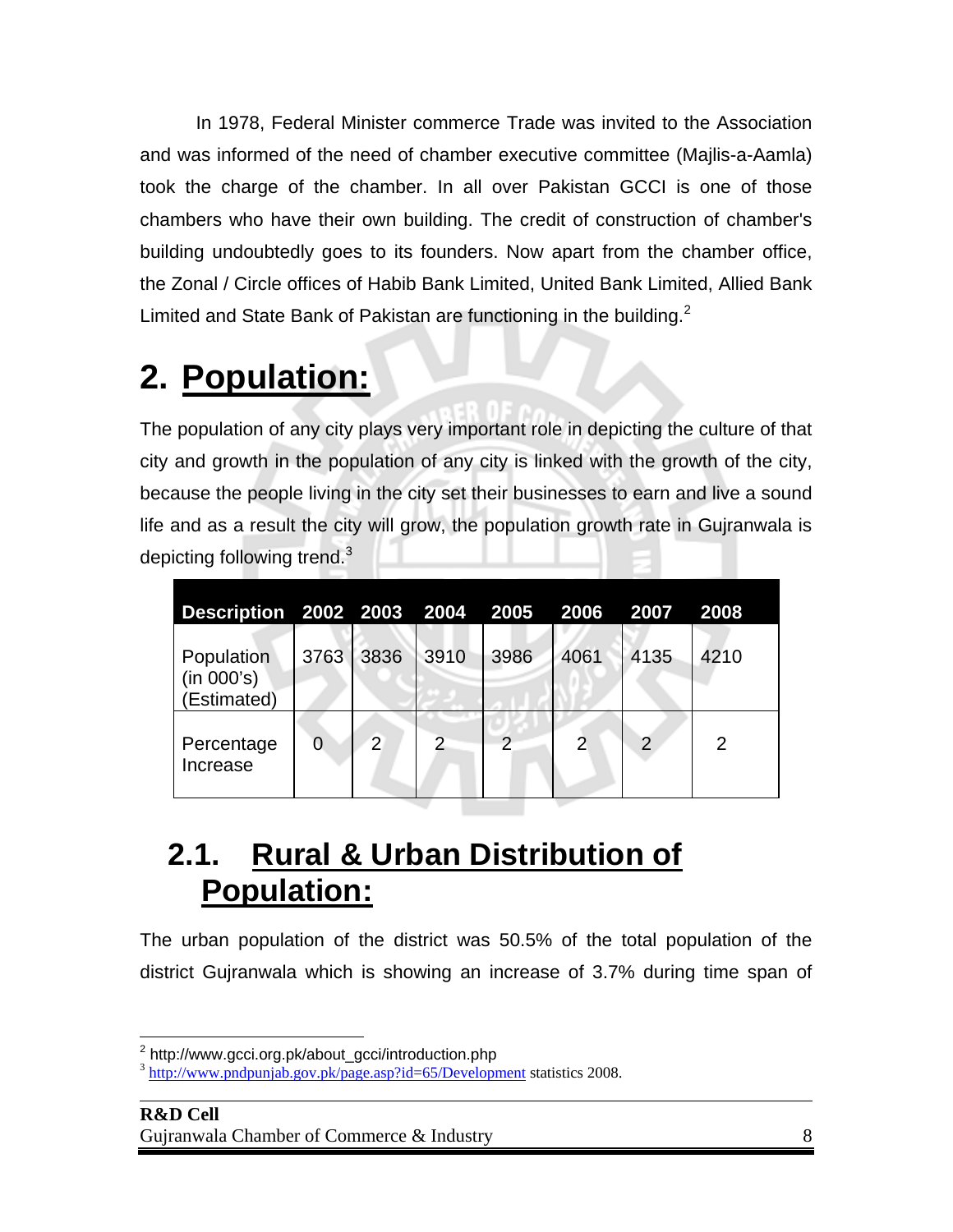1981-1998. So this increase shows the development of industrial sector in the district.

| In (000) |  |  |  |
|----------|--|--|--|
|----------|--|--|--|

| Description 1951 1961 1972 1981 1998 |     |     |     |      |      | 2000 | 2008 |
|--------------------------------------|-----|-----|-----|------|------|------|------|
| Urban                                | 401 | 505 | 816 | 1064 | 1719 | 1823 | 2147 |
| Rural                                | 393 | 495 | 799 | 1043 | 1682 | 1787 | 2101 |

#### **3. Agriculture:**

The land of the Gujranwala is very fertile and suitable for different types of crops, the major crops in Gujranwala includes rice, wheat, sugarcane while there are also so many other crops and vegetables which are cultivated in Gujranwala district. Rice is the chief crop of Kharif, which is grown on 93% cultivated area. It contributes 62% of the total crop production. Sugarcane contributes 36% in total production, grown on 2% of the total production. Wheat, pulses, gram are the main crops of during Rabi. Wheat is cultivated on 80& of the area during Rabi and it shares 94.2% of total production. Pulses are grown on 15.8% of total area that has 4.6% share in total production. The 3.51%cultivated area gives 1.2% of total Rabi crops in shape of barely in Rabi production. The oil seeds are mainly rapeseed, mustered, groundnuts, secasamum and sunflower. The details regarding agriculture performance from the agriculture department with the details of production of crops and vegetables are mentioned below.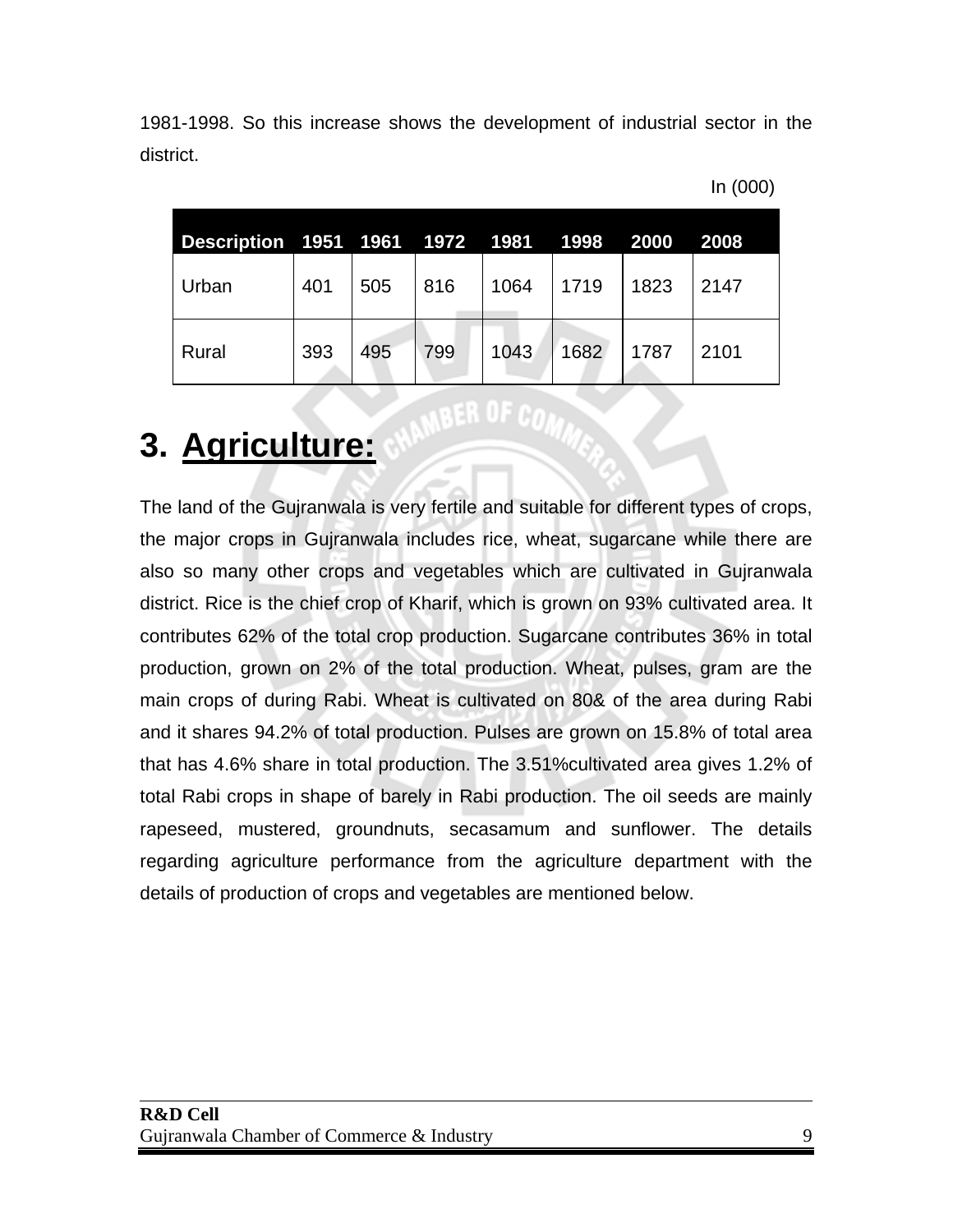### **3.1. Land Utilization:**

The following table is showing the details regarding land available for cultivation its utilization as well as distribution of land on different grounds.<sup>4</sup>

| <b>Total Reported Area</b>    | 892067 |
|-------------------------------|--------|
| <b>Cultivated Area</b>        | 783339 |
| <b>Un-Cultivated Area</b>     | 108729 |
| Forest                        | 2471   |
| <b>Cultivable Waste</b>       | 34595  |
| Not Available for Cultivation | 71663  |

#### **3.2. Progress of Village Level Farmers Training Program:**

There is a detailed demonstration of progress of village level farmers training program for two major crops in district Gujranwala.<sup>5</sup>

#### **Wheat**

 $\overline{a}$ 

|                |         | <b>Particulars</b> |    |                |       |                    |       |
|----------------|---------|--------------------|----|----------------|-------|--------------------|-------|
| Serial No.     | Year    | No of Visiting     |    | <b>Farmers</b> |       | Literature         |       |
|                |         | Teams              |    | Participated   |       | <b>Distributed</b> |       |
|                |         |                    | Ш  |                | Ш     |                    | Ш     |
| 1              | 2002-03 | 27                 | 27 | 20242          | 20256 | 1100               | 15831 |
| $\overline{2}$ | 2003-04 | 28                 | 27 | 17082          | 18069 | 5195               | 17890 |
| 3              | 2004-05 | 22                 | 25 | 16966          | 17647 | 10199              | 12162 |
| $\overline{4}$ | 2005-06 | 23                 | 24 | 18753          | 19046 | 14000              | 8408  |
| 5              | 2006-07 | 27                 | 25 | 16941          | 16265 | 4930               | 12561 |
| 6              | 2007-08 | 27                 | 29 | 16120          | 16032 | 10846              | 11156 |

<sup>4</sup> District Officer, Agriculture Department.

<sup>5</sup> District Officer, Agriculture Department.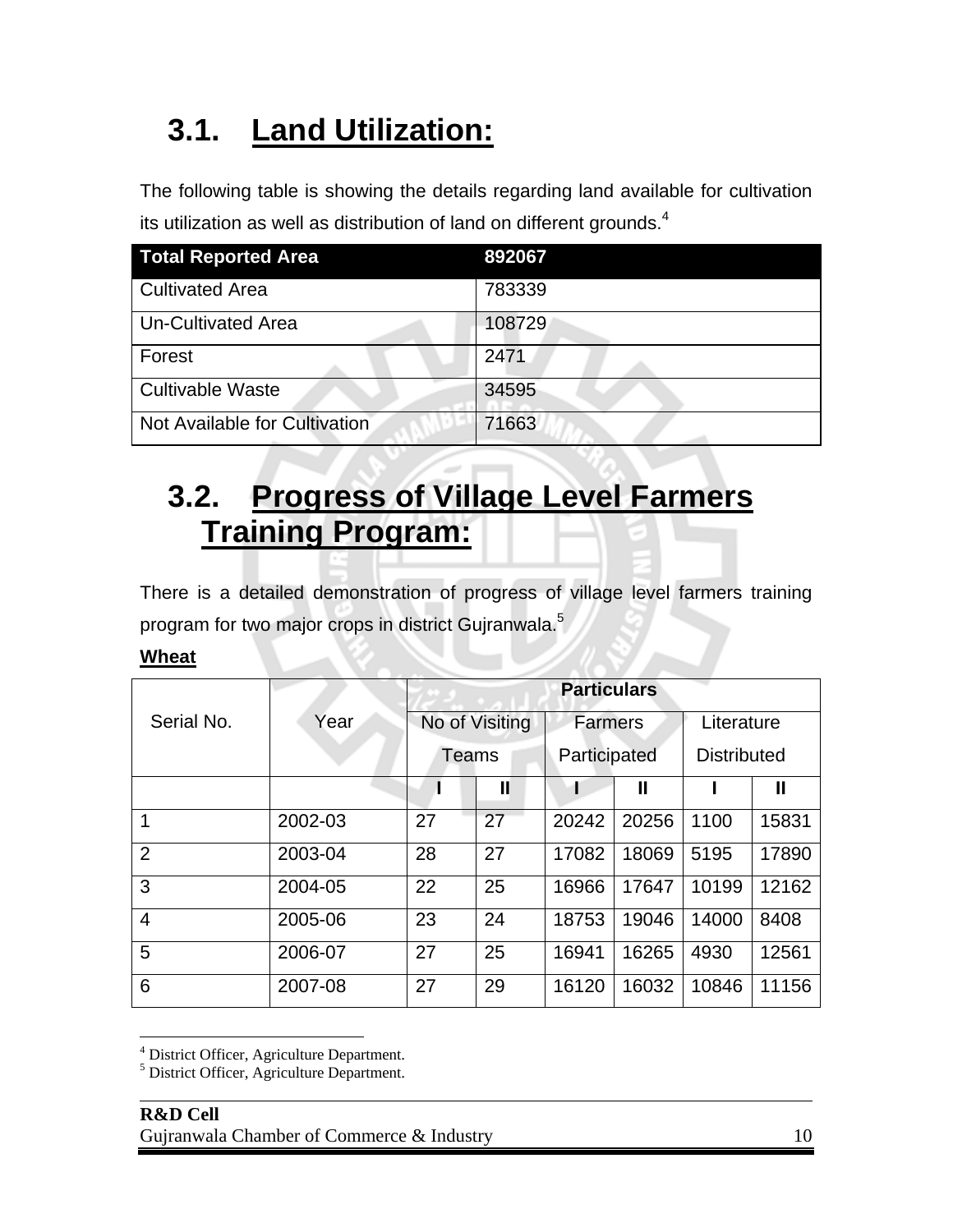**Rice**

|                |         | <b>Particulars</b> |                |                |              |                    |       |
|----------------|---------|--------------------|----------------|----------------|--------------|--------------------|-------|
| Serial No.     | Year    |                    | No of Visiting | <b>Farmers</b> |              | Literature         |       |
|                |         | Teams              |                | Participated   |              | <b>Distributed</b> |       |
|                |         |                    | $\mathbf l$    |                | $\mathbf{I}$ |                    | Ш     |
| 1              | 2002-03 | 28                 | 28             | 17685          | 19940        | 9500               | 16000 |
| $\overline{2}$ | 2003-04 | 30                 | 28             | 20109          | 19688        | 570                | 11542 |
| 3              | 2004-05 | 30                 | 28             | 16904          | 16669        | 6872               | 13646 |
| $\overline{4}$ | 2005-06 | 21                 | 23             | 16887          | 16583        | 7557               | 8085  |
| 5              | 2006-07 | 27                 | 23             | 17154          | 15619        | 5229               | 12412 |
| 6              | 2007-08 | 25                 | 26             | 14129          | 15783        | 2827               | 10192 |
| 7              | 2008-09 | 31                 | 38             | 17696          | 12238        | 9548               | 5563  |

#### **3.3. Targets & Achievement Of Area, Production And Average Yield:**

The following tables are elaborating the detailed analysis of targets and achievements of two major crops of wheat and rice in Gujranwala district.<sup>6</sup>

| ۷h<br>. . |  |
|-----------|--|
|           |  |

 $\overline{a}$ 

|           | <b>Target</b> |                   |                      |  |  |  |  |
|-----------|---------------|-------------------|----------------------|--|--|--|--|
| Year      | Area          | <b>Production</b> | <b>Average Yield</b> |  |  |  |  |
|           | (Acres)       | (Tones)           | (Mds/acre)           |  |  |  |  |
| 2001-2002 | 528970        | 599360            | 30.36                |  |  |  |  |
| 2002-2003 | 529030        | 632960            | 32.05                |  |  |  |  |
| 2003-2004 | 546090        | 629420            | 30.88                |  |  |  |  |
| 2004-2005 | 547087        | 666111            | 32.62                |  |  |  |  |
| 2005-2006 | 560104        | 723027            | 34.58                |  |  |  |  |
| 2006-2007 | 558682        | 719671            | 34.51                |  |  |  |  |

 $\overline{a}$ 6 District Officer, Agriculture Department.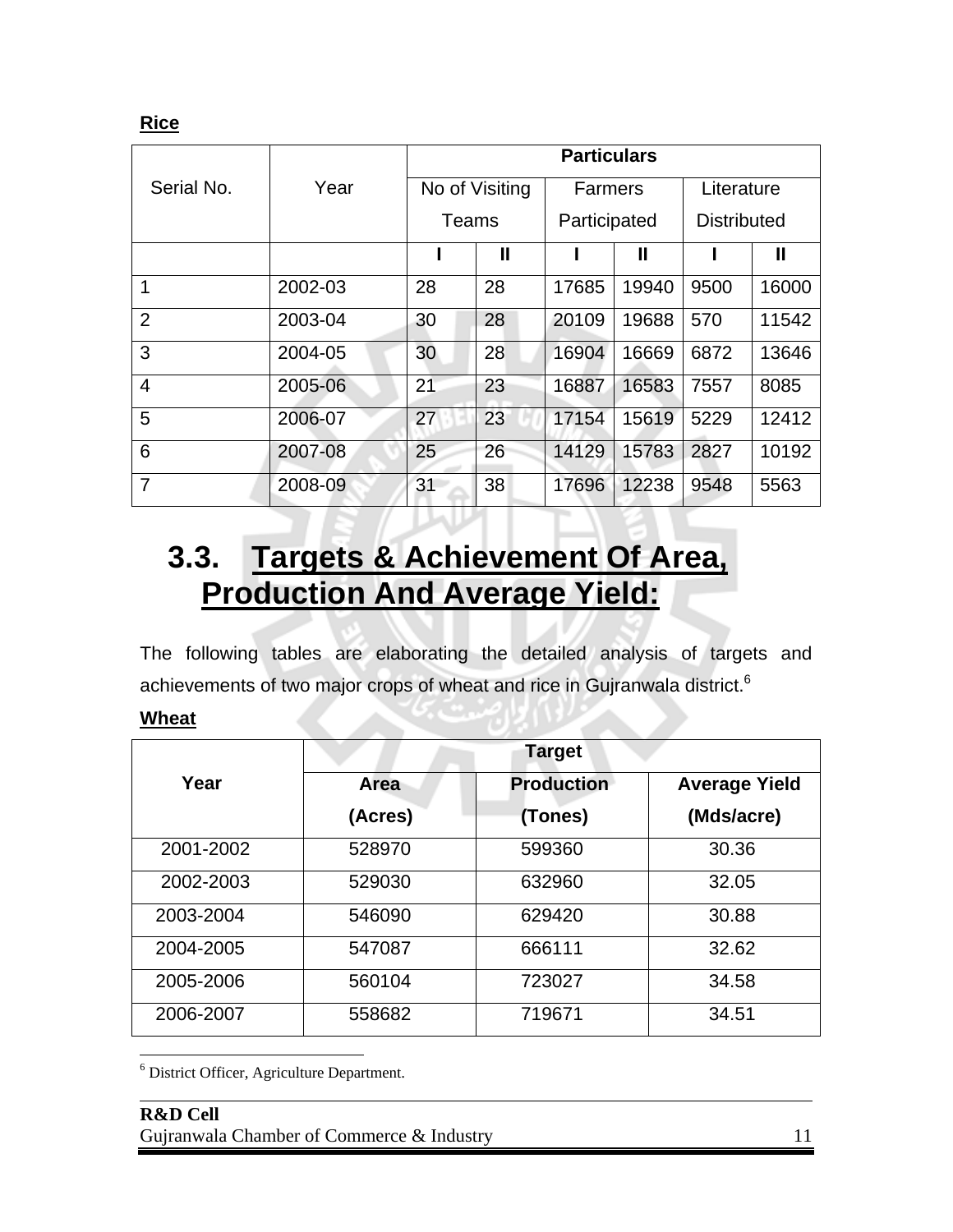| 2007-2008 | E 1000C<br>740UZU | 691162 | $-$<br>, J<br>JJ.IJ |
|-----------|-------------------|--------|---------------------|
|           |                   |        |                     |

#### **Wheat**

|           |         | <b>Achievements</b> |                      |  |
|-----------|---------|---------------------|----------------------|--|
| Year      | Area    | <b>Production</b>   | <b>Average Yield</b> |  |
|           | (Acres) | (Tones)             | (Mds/acre)           |  |
| 2002-2003 | 536000  | 604050              | 30.19                |  |
| 2003-2004 | 552000  | 647440              | 31.42                |  |
| 2004-2005 | 556600  | 658000              | 32.35                |  |
| 2005-2006 | 562000  | 678270              | 32.33                |  |
| 2006-2007 | 548000  | 666990              | 32.61                |  |
| 2007-2008 | 560000  | 697349              | 33.36                |  |

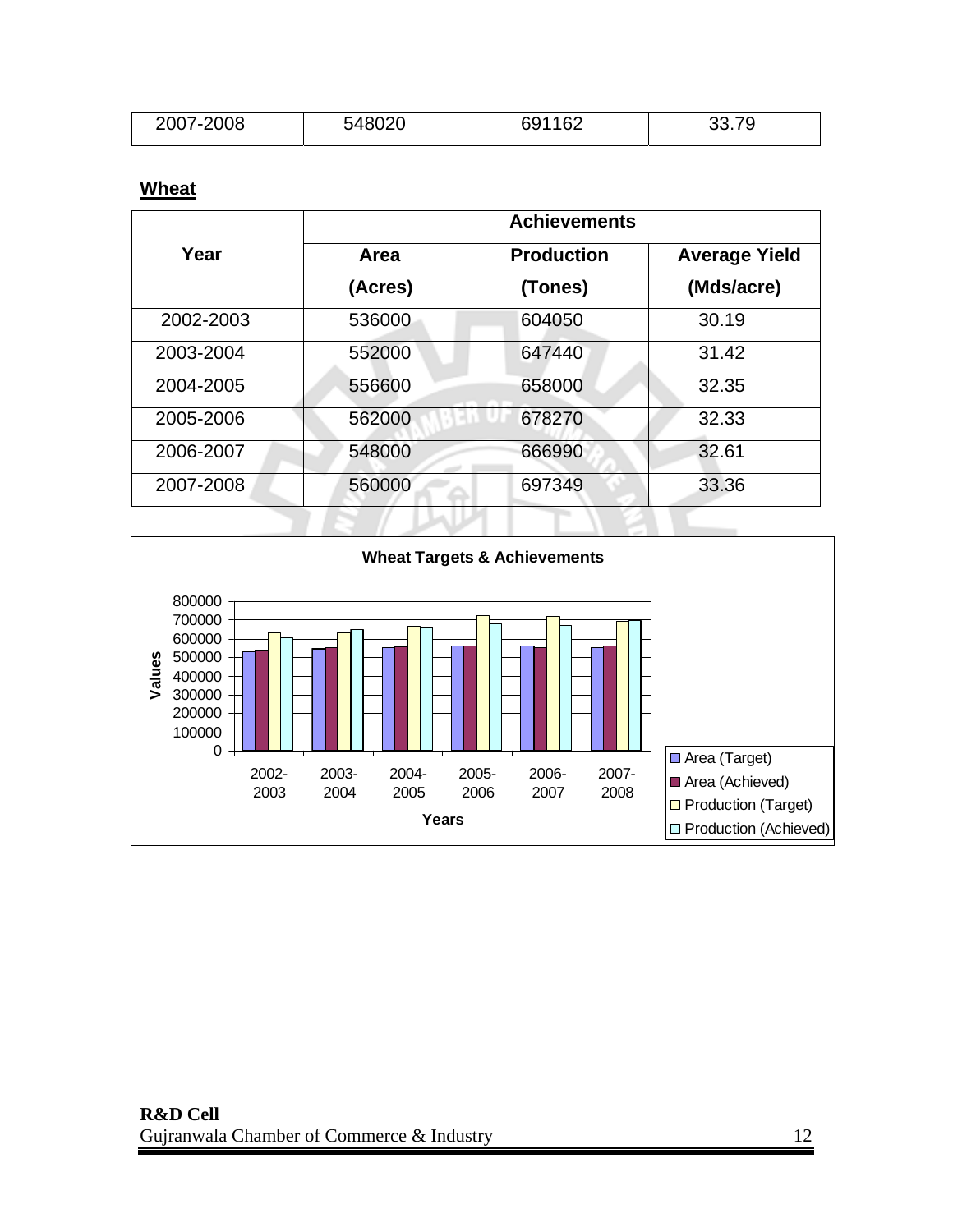#### **Rice**

|             |         | <b>Target</b>     |                      |
|-------------|---------|-------------------|----------------------|
| Year        | Area    | <b>Production</b> | <b>Average Yield</b> |
|             | (Acres) | (Tones)           | (Mds/acre)           |
| 2001-2002   | 475380  | 342370            | 19.29                |
| 2002-2003   | 554420  | 393470            | 19.01                |
| 2003-2004   | 578830  | 405860            | 18.78                |
| 2004-2005   | 634160  | 482330            | 20.38                |
| 2005-2006   | 594600  | 465050            | 20.95                |
| 2006-2007   | 595830  | 501460            | 22.55                |
| 2007-2008   | 612450  | 506870            | 22.17                |
| 2008-2009   | 585890  | 461430            | 21.10                |
|             |         |                   |                      |
| <b>Rice</b> |         |                   |                      |

#### **Rice**

|           |         | <b>Achievements</b> |                      |
|-----------|---------|---------------------|----------------------|
| Year      | Area    | <b>Production</b>   | <b>Average Yield</b> |
|           | (Acres) | (Tones)             | (Mds/acre)           |
| 2002-2003 | 572000  | 436410              | 20.24                |
| 2003-2004 | 587000  | 452020              | 20.63                |
| 2004-2005 | 604000  | 465110              | 20.64                |
| 2005-2006 | 612000  | 490040              | 21.45                |
| 2006-2007 | 607000  | 445450              | 19.66                |
| 2007-2008 | 610000  | 487271              | 21.40                |
| 2008-2009 | 620155  |                     |                      |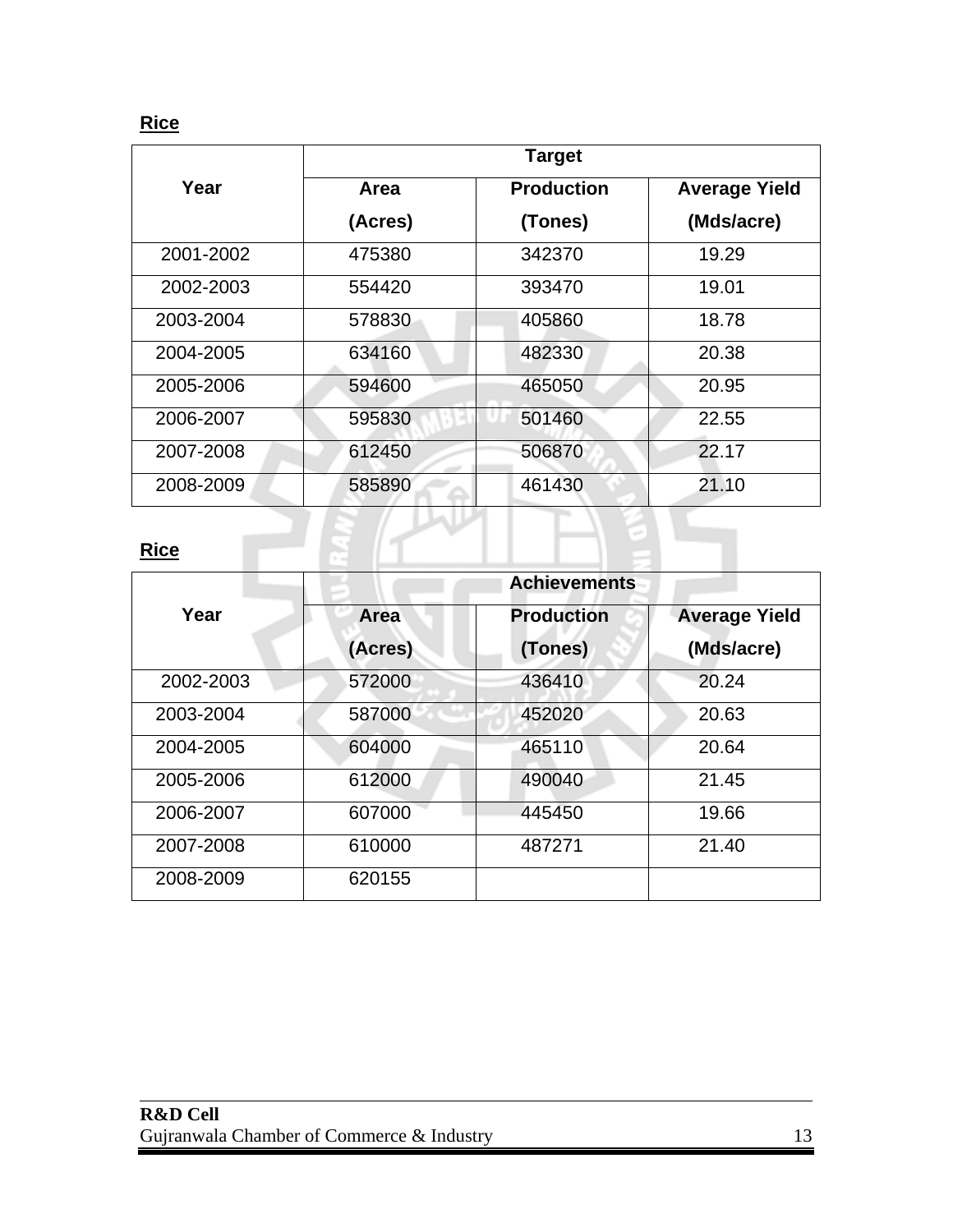

#### **3.4. Sugar Cane Production in Gujranwala:**

Following is detailed interpretation of sugarcane production in Gujranwala district.<sup>7</sup>

| Years     | <b>Production</b>   |
|-----------|---------------------|
|           | (In thousand tones) |
| 2002-2003 | 98                  |
| 2003-2004 | 107                 |
| 2004-2005 | 80                  |
| 2005-2006 | 70                  |
| 2006-2007 | 74                  |

l

 $^7$  http://www.pndpunjab.gov.pk/page.asp?id=65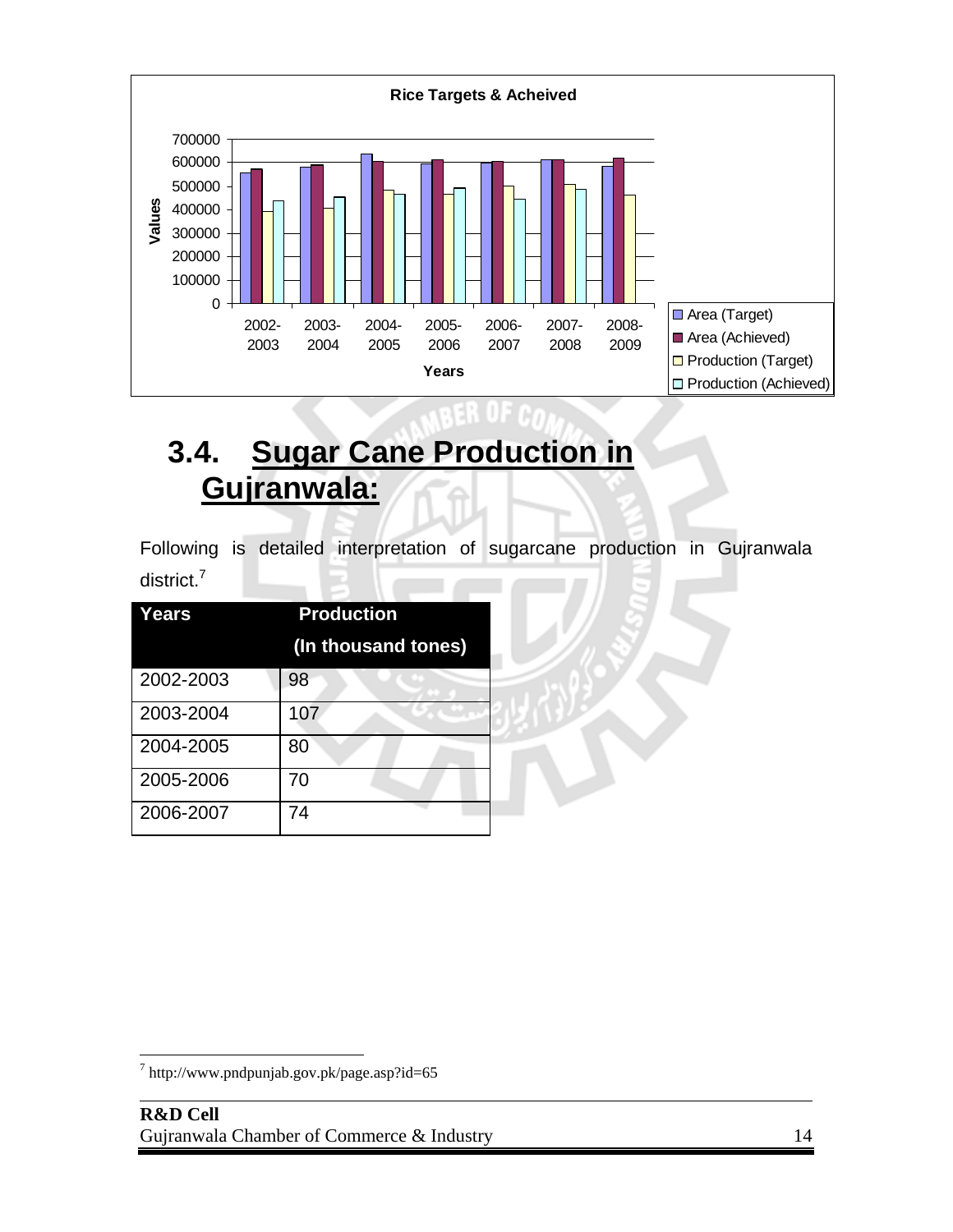

#### **3.5. Production of Main Vegetables:**

The given table is showing the history of production of main vegetables in different years. <sup>8</sup>

|                 |             |                |          |             |             |             | $(In M-tons)$ |
|-----------------|-------------|----------------|----------|-------------|-------------|-------------|---------------|
| Vegetables      | 2000-<br>01 | $2001 -$<br>02 | 2002-03  | 2003-<br>04 | 2004-<br>05 | 2005-<br>06 | 2006-<br>07   |
| <b>Potatoes</b> | 35000       | 40261.5        | 37630.75 | 40369       | 35163       | 21839       | 27725         |
| Cauliflower     | 13598       | 13553.5        | 13575.75 | 15425       | 15298       | 15609       | 15745         |
| Turnip          | 12505       | 12379.5        | 12442.25 | 14615       | 14772       | 14943       | 14954         |
| Onion           | 10749       | 10786.5        | 10767.75 | 9867        | 9812        | 11121       | 12175         |
| Tomato          | 6131        | 6233.5         | 6182.25  | 6998        | 7242        | 7009        | 6297          |
| Carrot          | 5408        | 5390.5         | 5399.75  | 6281        | 6440        | 6458        | 6842          |
| Lady Finger     | 2820        | 2424.5         | 2773.75  | 3326        | 3450        | 3552        | 3475          |
| Garlic          | 1675        | 1919           | 1797     | 1986        | 1892        | 1933        | 1881          |

|                                             |     |      |                            |      | $(In M-Tons)$ |
|---------------------------------------------|-----|------|----------------------------|------|---------------|
| <b>Other Important</b><br><b>Vegetables</b> | 04  | 05   | 2003-2004-2005-2006-<br>06 |      | 07            |
| Guava                                       |     | 5358 | 5377                       | 5450 | 5957          |
| <b>Barlay</b>                               | 0.4 |      | 0.3<br>0.2                 |      | 0.2           |
| Matar                                       |     | 2453 | 2160                       | 2009 | 1736          |
| Pluses of Rabi                              |     | 2    | 2                          |      |               |
| Masoor                                      | 350 |      | 272                        | 159  | 109           |

<sup>8</sup> Directorate of Agriculture, Crop reporting Service, Punjab.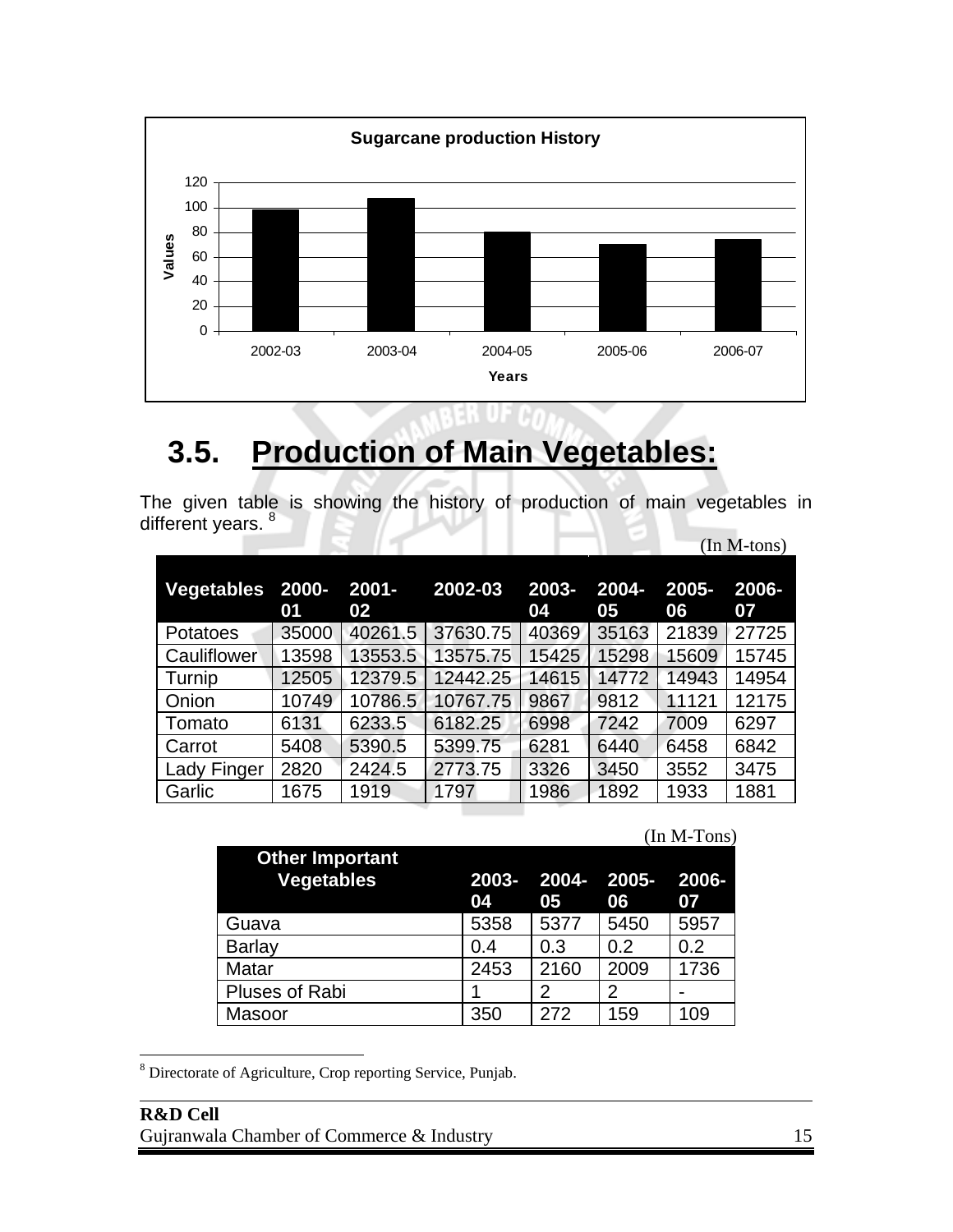| Canola            |      |      | 50  | 3   |
|-------------------|------|------|-----|-----|
| <b>Sun Flower</b> | 1045 | 1028 | 50  | 112 |
| <b>Tobbaco</b>    | 749  | 719  | 731 | 695 |
| Maiz              | 1.9  | 1.4  | 1.1 | 1.2 |
| Mong Pulse        | 9    | 8    | 28  |     |
| <b>Mash Pulse</b> |      | 2    | 8   |     |
| Gram              | 0.2  | 0.4  | 1.5 | 0.5 |

#### **3.6. Live Stock in Gujranwala:**

Here we also included live stock under the head of agriculture and following are the details regarding production history of live stock in Gujranwala.<sup>9</sup>

| <b>Live Stock</b>           | $2002 -$<br>2003 |     | 2003-2004 2004-2005 2005-2006 |     | 2006-2007 |
|-----------------------------|------------------|-----|-------------------------------|-----|-----------|
| Fisheries<br>(000 Quintals) | 74               | 96  | 93                            | 115 | 130       |
| Cattles                     | 140              | 150 | 180                           | 225 | 245       |
| Buffallos (000)             | 645              | 660 | 635                           | 628 | 650       |
| Sheeps $(000)$              | 66               | 70  | 77                            | 86  | 98        |
| Goats $(000)$               | 92               | 88  | 55                            | 17  | 22        |

### **4. Horticulture:**

The land is fertile for the production of citrus fruits like kino, malta, lemon etc., and guava. These fruits are cultivated on 3,174 hectares, which produces 2.705 tones.

### **5. Industrial History:**

The following table is depicting the historical growth of industrial sector in the Gujranwala district.<sup>10</sup>

1

<sup>&</sup>lt;sup>9</sup> http://www.pndpunjab.gov.pk/page.asp?id=65

l <sup>10</sup> Directory of Industry Development in Punjab.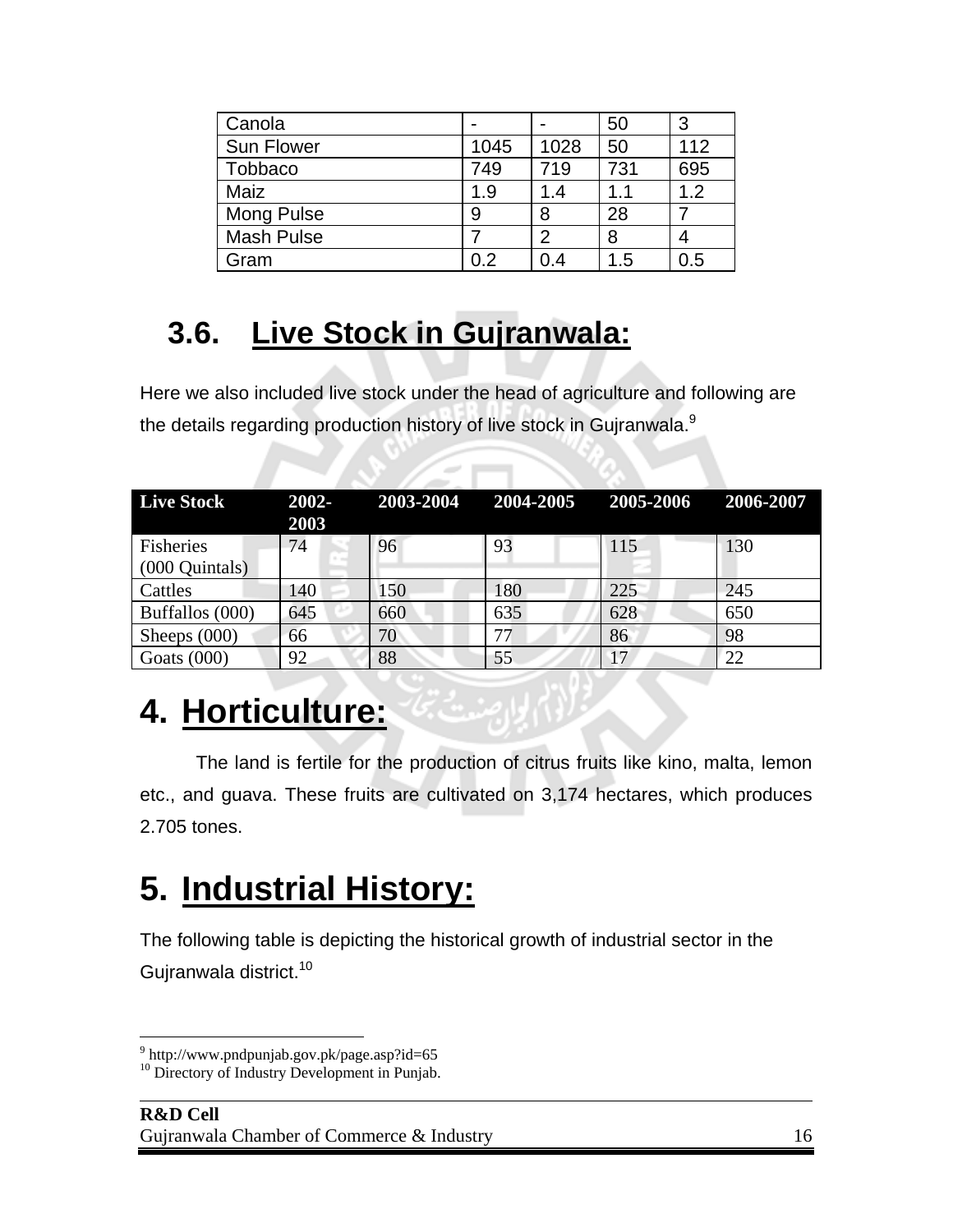| <b>Years</b> | <b>No. of Industrial Units</b> |
|--------------|--------------------------------|
| 1947-50      | 40                             |
| 1951-60      | 225                            |
| 1961-70      | 425                            |
| 1971-80      | 1715                           |
| 1981-90      | 1850                           |
| 1991-00      | 3850                           |
| 2001-04      | 5650                           |
| 2004-06      | 5564                           |

#### **5.1. Industry wise Installed Capacity:**

The following is tabular diagram which is showing the details of industrial units with their installed capacity. $11$ 

| Sr.            |                                       | No. of         |                           |
|----------------|---------------------------------------|----------------|---------------------------|
| No.            | <b>Industry</b>                       | <b>Units</b>   | <b>Installed Capacity</b> |
| 1              | <b>A.C/Refrigerator/Deep freezers</b> | 1              | 140250                    |
| $\overline{2}$ | Agricultural                          | 38             | 446500 Nos                |
| 3              | <b>Aluminum Products</b>              | $\overline{4}$ | 4500 M.Tons               |
| $\overline{4}$ | <b>Animal Feed</b>                    | $\overline{2}$ | <b>800 M.Tons</b>         |
| 5              | Arms & Ammunition                     | 1              | 53700 Nos                 |
| 6              | <b>Auto Parts</b>                     | 48             | 1092 Iac Rs.              |
| 7              | Beverage                              | 3              | 31000 Crates              |
| 8              | <b>Bicycle Parts</b>                  | 6              | 59 Lacs Rs                |
| 9              | <b>Biscuits</b>                       | $\mathbf{1}$   | 50 M. Tons                |
| 10             | Bolt & Nuts                           | 58             | 4166 Th Nos               |
| 11             | <b>Bone Crushing</b>                  | 8              | 19300 M. tons             |
| 12             | <b>Brick Kilns</b>                    | 53             | 86800 Th. Nos             |
| 13             | <b>Baby Dypers</b>                    | 1              | 90 Lacs                   |
| 14             | <b>Backery Products</b>               | $\overline{2}$ | 44 M Tons                 |
| 15             | <b>Biolers</b>                        |                | 20 Nos                    |
| 16             | <b>Building Material</b>              | 6              | Rs 70 lacs                |
| 17             | Carpets                               | $\overline{4}$ | 750 Th. Sq. Ft            |
| 18             | Cement products                       | $\overline{4}$ | 45 Lacs Rs                |
| 19             | <b>Ceramics Products</b>              | 86             | 4357 Lacs Rs.             |
| 20             | Chemical                              | $\overline{2}$ | 160 M. Tons               |
| 21             | Chip Board                            | 11             | 784600 Lacs               |

<sup>&</sup>lt;sup>11</sup> Directorate of Industries, Punjab.

l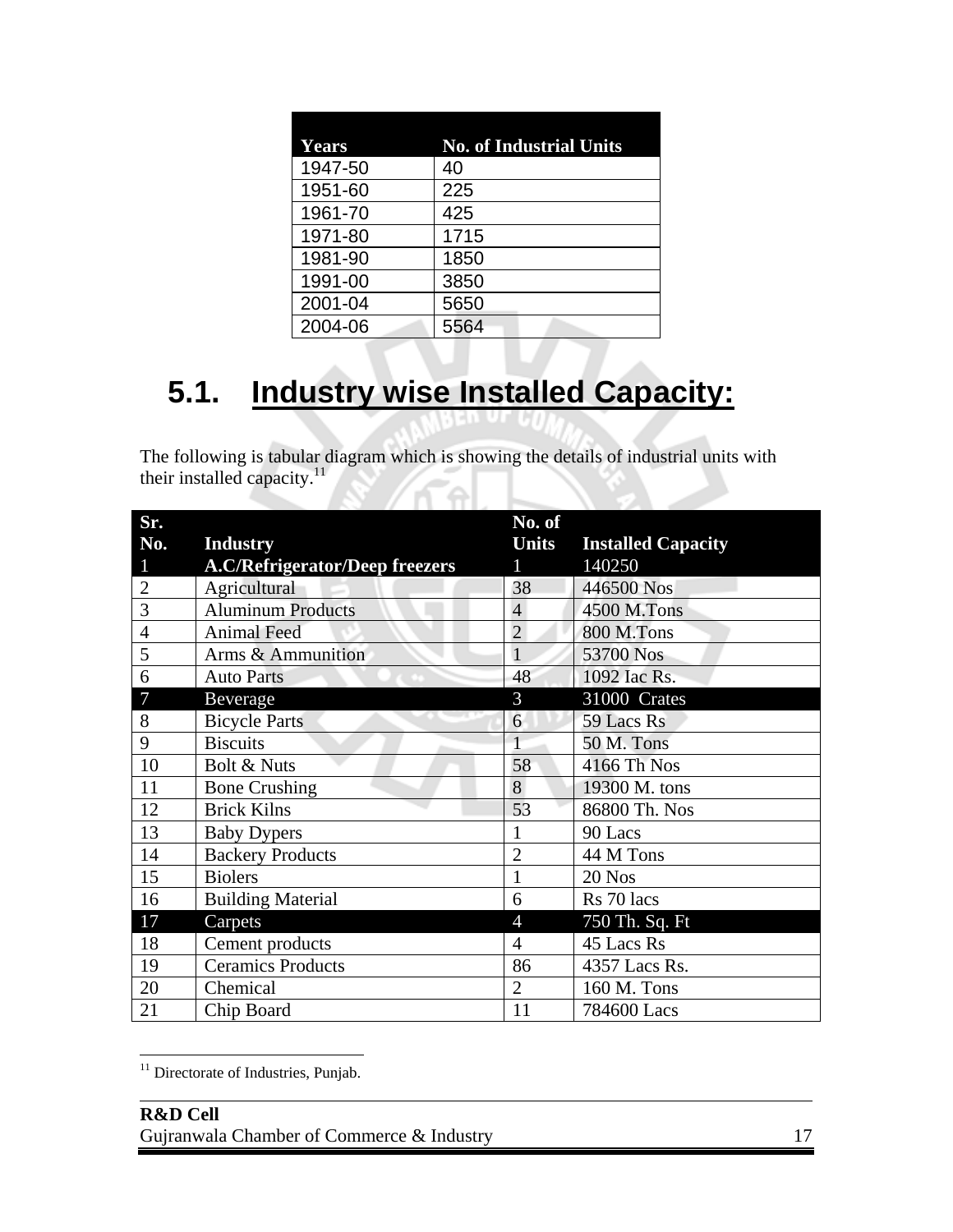| 22 | Cold Storage                   | 27             | 294600 Bages     |
|----|--------------------------------|----------------|------------------|
| 23 | Confectionary                  | 16             | 19321 M Tons     |
| 24 | <b>Cotton Ginning/Pressing</b> | $\overline{2}$ | 40 Nos           |
| 25 | <b>Cone Factories</b>          | $\overline{7}$ | 40400 M tons     |
| 26 | Cutlery                        | 197            | 2880 Lacs Rs     |
| 27 | Die&Blocks                     | 14             | 16500 Nos.       |
| 28 | Diesel Engines                 | $\overline{4}$ | 18372 Nos        |
| 29 | <b>Domestic Hardware</b>       | 57             | 736500 Dozens    |
| 30 | Drugs & Pharmaceuticals        | $\overline{2}$ | 100 Th. Litres   |
| 31 | <b>Electric Furnce</b>         | 43             | 68240 M. Tons.   |
| 32 | <b>Electic Goods</b>           | 24             | 2700 lac. Rs     |
| 33 | <b>Electric Meters</b>         | $\overline{2}$ | 2526000 Nos      |
| 34 | <b>Electric Transformers</b>   | 6              | 46100 Nos        |
| 35 | Electroplating                 | 5 <sup>1</sup> | 65 Lac Rs        |
| 36 | Fans/Cooler                    | 153            | 3323875 Nos      |
| 37 | <b>Fire Bricks</b>             | 13             | 249 lacs. Rs     |
| 38 | <b>Flour Mills</b>             | 42             | 4460 M. Tons/Day |
| 39 | <b>Foam Manufacturing</b>      | $\overline{2}$ | 200 Th.CFT       |
| 40 | Food Industry                  | 6              | 10125 M. Tons    |
| 41 | <b>Fruit Juices</b>            | $\overline{3}$ | 11060000 Litres  |
| 42 | <b>Foundry Products</b>        | 296            | 38078 M. Tons    |
| 43 | G.I/M.S. Pipes                 | 12             | 33155 M. Tons    |
| 44 | <b>Gas Appliances</b>          | 31             | 695000 Nos       |
| 45 | <b>Gas Cylinders</b>           | 6              | 195000 Nos       |
| 46 | <b>Glass Products</b>          | $\overline{1}$ | 15000 M Tons     |
| 47 | <b>General Engineering</b>     | 10             | 158200 Th. Nos   |
| 48 | <b>Hand Tools</b>              | 10             | 2586 Lacs Rs     |
| 49 | <b>Hosiery Products</b>        | 64             | 1122 Lac. Rs     |
| 50 | <b>Ice Factory</b>             | 62             | 11330 Blocks/Day |
| 51 | <b>Industrial/Burn Gases</b>   | $\overline{3}$ | 1540M. Tons      |
| 52 | <b>Industrial Machinery</b>    | 44             | 2500520 Nos      |
| 53 | Iron & Steel Re-Rolling Mils   | 47             | 32232 M. Tons    |
| 54 | <b>Ink Manufacturing</b>       | $\mathbf{1}$   | 300 M Tons       |
| 55 | Knitting Textile               | $\overline{1}$ | 16 Machines      |
| 56 | Lock & Padlocks                | 20             | 549500 Nos.      |
| 57 | Looms                          | 1620           | 108729 Looms     |
| 58 | <b>LPG Cylinders</b>           | $8\,$          | 225000 Nos       |
| 59 | Leather Footwear               | 1              | 45000 Pairs      |
| 60 | <b>Leather Garments</b>        | $\overline{2}$ | 69000 Nos        |
| 61 | Lubricants                     | $\overline{2}$ | 3693000 Litres   |
| 62 | <b>Light Engineering</b>       | 26             | 14900000 Rs      |
| 63 | <b>Machine Tools</b>           | 42             | 29185 Nos        |
| 64 | Marble Industry                | 23             | 19810 M. Tons    |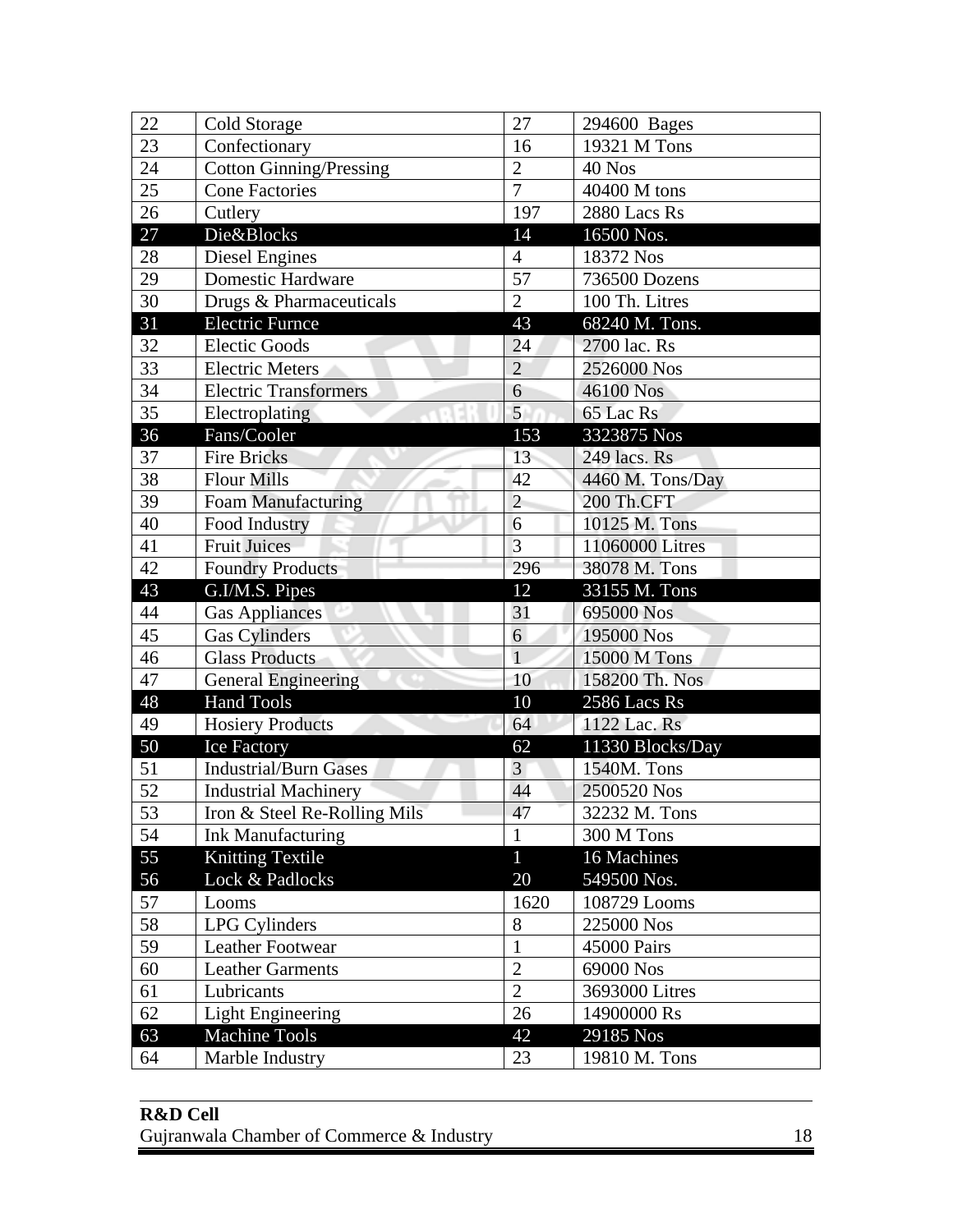| 65      | <b>Mineral Water</b>               | 3              | 7660000 Litres           |
|---------|------------------------------------|----------------|--------------------------|
| 66      | <b>Metal Furniture</b>             | 80             | 419 Lac. Rs              |
| 67      | Motor Cycle Industry               | $\overline{4}$ | 31000 Nos                |
| 68      | Motors/Pumps/Turbines              | 137            | 580350 Nos               |
| 69      | Melamine utensils                  | 43             | 9000000 Rs               |
| 70      | Oil Mills                          | 39             | 51 Expellers             |
| 71      | Packages                           | 31             | 7000 M. Tons             |
| 72      | Paints & Varnishes                 | $\overline{2}$ | 9000 Th. Litres          |
| 73      | Paper & Paper Board                | 12             | 47800 M. Tons            |
| 74      | Pencils/ Ball Points               | $\overline{3}$ | 160500 Th. Nos           |
| 75      | Pins/Clips                         | 3              | 25 M. Tons               |
| 76      | Plastic Dana                       | $\overline{5}$ | 8250 M Tons              |
| $77 \,$ | Pipe Fitting                       | 13             | 2835 M. Tons             |
| 78      | <b>Plastic Melamine</b>            | 49             | 553 Lac. Rs              |
| 79      | <b>Plastic Products</b>            | 125            | 1019 Lac. Rs             |
| 80      | Plywood                            | $\overline{1}$ | 2880000 Sq. Ft           |
| 81      | Poly Propylene Bags                | $\overline{4}$ | 770 Th. Nos              |
| 82      | Pottery                            | 45             | 23531 M. Tons            |
| 83      | <b>Poultry Feed</b>                | 3              | 63500 M. Tons            |
| 84      | <b>Powder Coating</b>              | $\overline{3}$ | 7000000 Rs               |
| 85      | <b>Power Loom Machinery/Parts</b>  | 12             | 1087024 Nos              |
| 86      | <b>PVC</b> Pipe                    | $\overline{7}$ | 35 Lac Rs                |
|         |                                    |                |                          |
| 87      | Razors/Safety Razors/Blades        | $\mathbf{1}$   | 38 Th. Nos               |
| 88      | <b>Ready Made Garments</b>         | 3              | 34 Lac Rs                |
| 89      | <b>Rice Mills</b>                  | 216            | 149 Shellers, 34 Hullers |
| 90      | <b>Rubber Products</b>             | 14             | 1677 Lac. Rs             |
| 91      | <b>Santary Fittings</b>            | 244            | 3036 Lac. Rs             |
| 92      | <b>Sanitary Ware</b>               | 39             | 1982 Lac Rs              |
| 93      | Saw & Planning Mill Machinery      | 19             | 7400 Nos                 |
| 94      | Sizing of yarn                     | 11             | 7324 Th. Kg              |
| 95      | Soap & Detergents                  | 13             | 56604 M. Tons            |
| 96      | Spare Parts (Misc)                 | $\overline{4}$ | 97 Lac Rs.               |
| 97      | <b>Sports Goods</b>                | 3              | 35 Lac. Rs               |
| 98      | <b>Stone Crushing</b>              | 8              | 25620 M. Tons            |
| 99      | <b>Straw Bard</b>                  | 11             | 11550000 Sq. Ft          |
| 100     | <b>Sugar Mills machinery Parts</b> | $\overline{7}$ | 7925 Lac. Rs             |
| 101     | <b>Surgical Bandages</b>           | $\overline{4}$ | 580000 Packets           |
| 102     | <b>Surgical Instruments</b>        | $\overline{2}$ | 542000 Nos               |
| 103     | <b>Synthetic Renins</b>            | $\overline{2}$ | 10975 M. Tons            |
| 104     | Tannery                            | 45             | 10948950 Sq. Ft          |
| 105     | Textile Machinery /parts           | 18             | 262450 Nos               |
| 106     | <b>Textile Processing</b>          | 60             | 123266 Th. Meters        |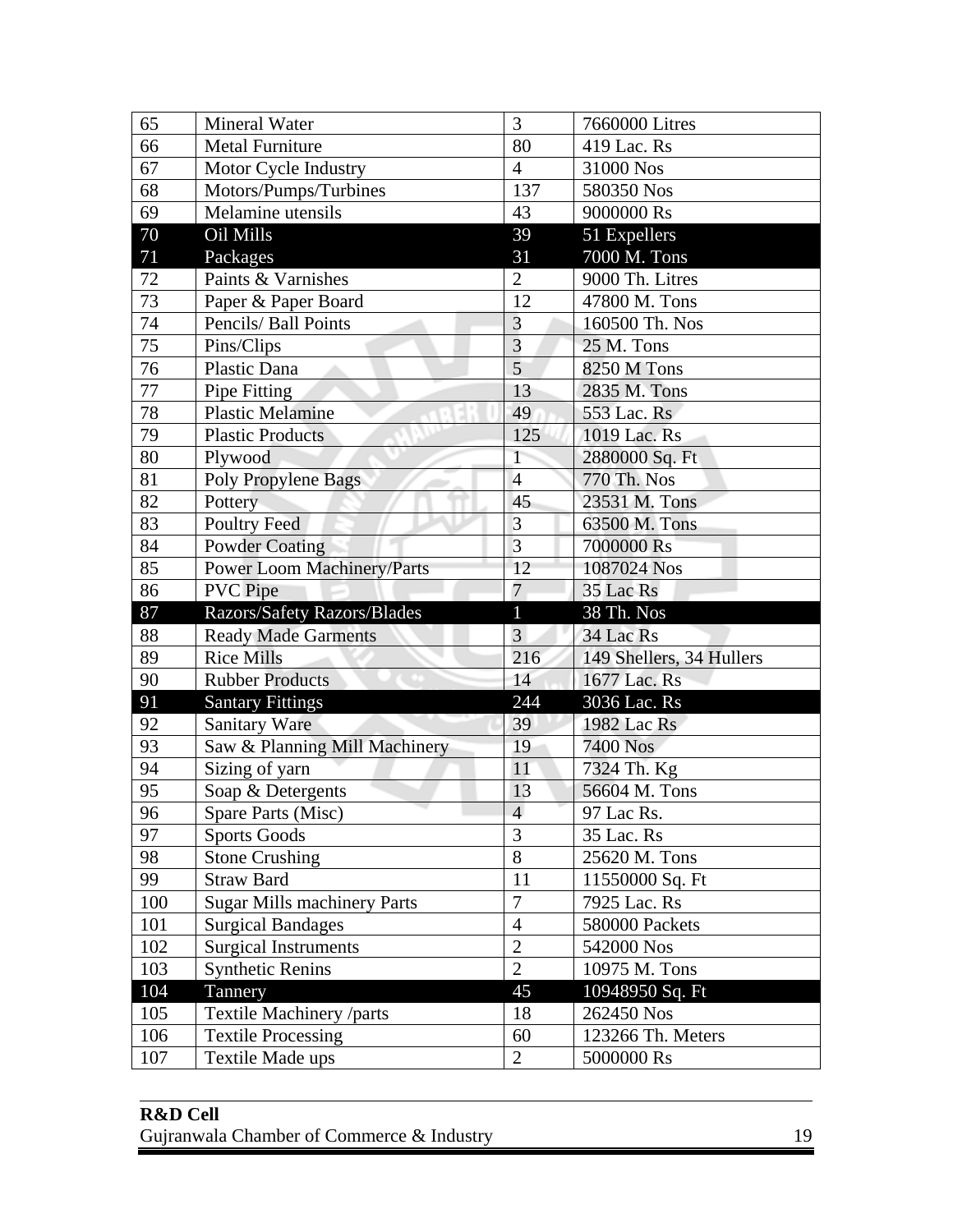| 108 | <b>Textile Spinning</b>                 | 12   | 33530 Spindles, 1869 Rotors |
|-----|-----------------------------------------|------|-----------------------------|
| 109 | <b>Thread</b>                           | 3    | 18 M. Tons                  |
| 110 | Towel                                   | 2    | 160 Looms                   |
| 111 | <b>Tractor Parts</b>                    | 8    | 285 Lac Rs                  |
| 112 | Transformers                            | 9    | 35615 Nos                   |
| 113 | Truck/Bus Body Maker                    | 19   | 169 Nos                     |
| 114 | Tyres & Tubes                           | 3    | 1050 Th Nos                 |
| 115 | Utensils                                | 459  | 8105 Lac Rs                 |
| 116 | Vegetable Ghee/Cooking Oil              | 6    | 165000 M.Tons               |
| 117 | <b>Washing Machines</b>                 | 94   | 316040 Nos                  |
| 118 | Weight & Seales                         | 13   | 8515 M.Tons                 |
| 119 | Wire & Cable                            | 16   | 3089 M.Tons                 |
| 120 | <b>Wooden Furniture</b>                 | 200  | 883 Lac.Rs                  |
| 121 | <b>Wollen Textile Spining / Weaving</b> | 65   | 286293 Spindles             |
| 122 | Zinc Sulphate                           |      | 100000 Kgs                  |
|     | <b>Grand Total</b>                      | 5564 |                             |

#### **6. Imports & Exports:**

The graphical diagram is showing an upward trend of imports and exports from the district Gujranwala which is positive sign for the future growth of the industries in this region as well as international markets availability in future for the industrial products.

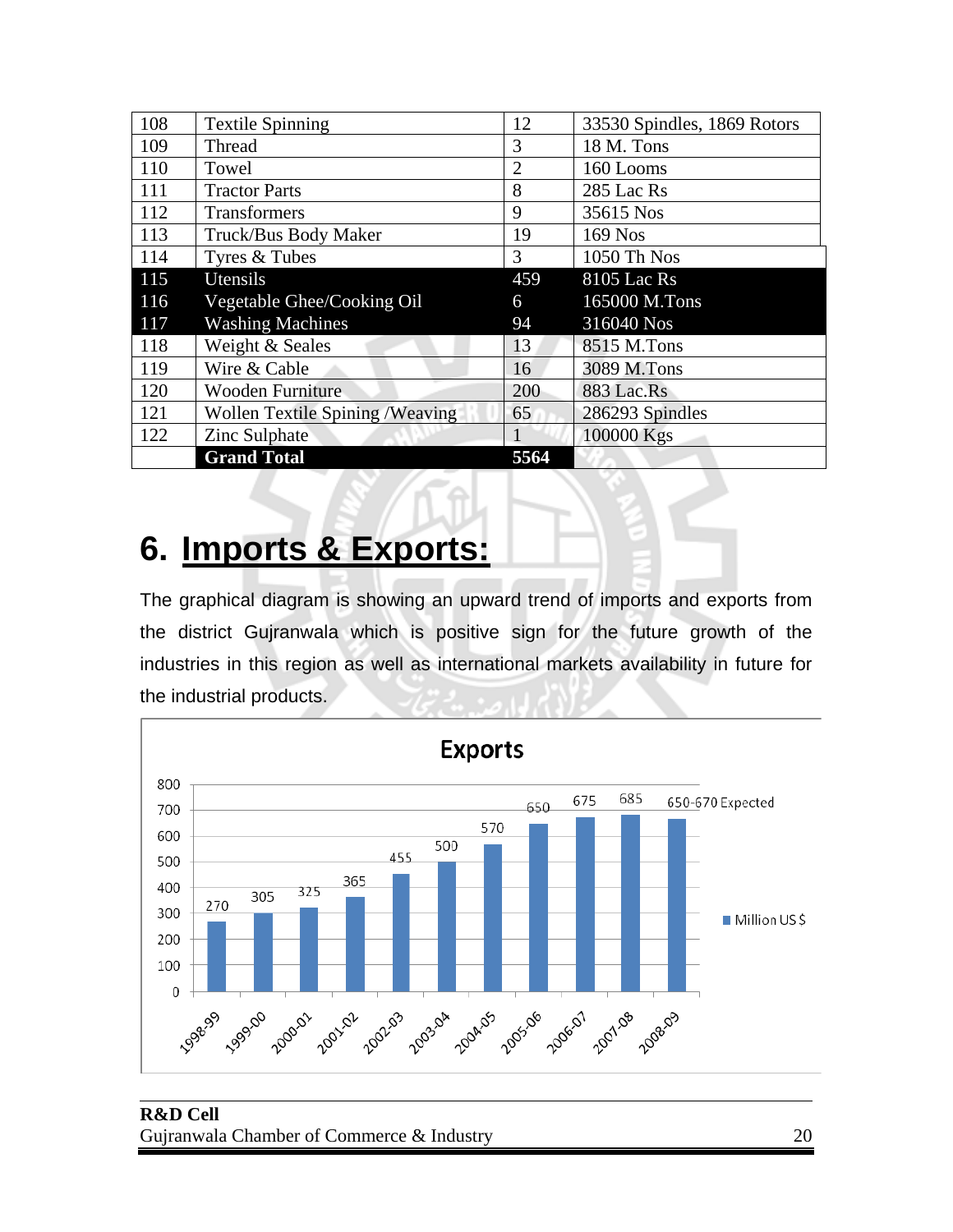

### **7. Revenue Collection:**

The history of revenue collection from the Gujranwala is depicted by following tabular diagrams with the graphs as well.

#### **7.1. C.B.R Revenue Collection:**

The following the history of Revenue collection by Central Board of Revenue from Gujranwala Region.

| Year    | Income $\text{Tax}^{12}$ | Sale Tax <sup>1314</sup> | C.E.D <sup>15</sup> |  |
|---------|--------------------------|--------------------------|---------------------|--|
| 1998-99 | 532                      | 797.000                  | 526                 |  |
| 1999-00 | 1100                     | 924.780                  | 510                 |  |
| 2000-01 | 979.485                  | 697.250                  | 551                 |  |
| 2001-02 | 983.987                  | 617.100                  | 622                 |  |
| 2002-03 | 1089.166                 | 582.000                  | 555                 |  |
| 2003-04 | 1260                     | 110.163                  | 594                 |  |

 $\overline{a}$ 12 FBR.GOV.PK/YEAR BOOK/ASP

<sup>14</sup> Regional Sales Tax Office.

```
<sup>15</sup> Annex-II
```
l

(In Millions)

<sup>13</sup> Annex-I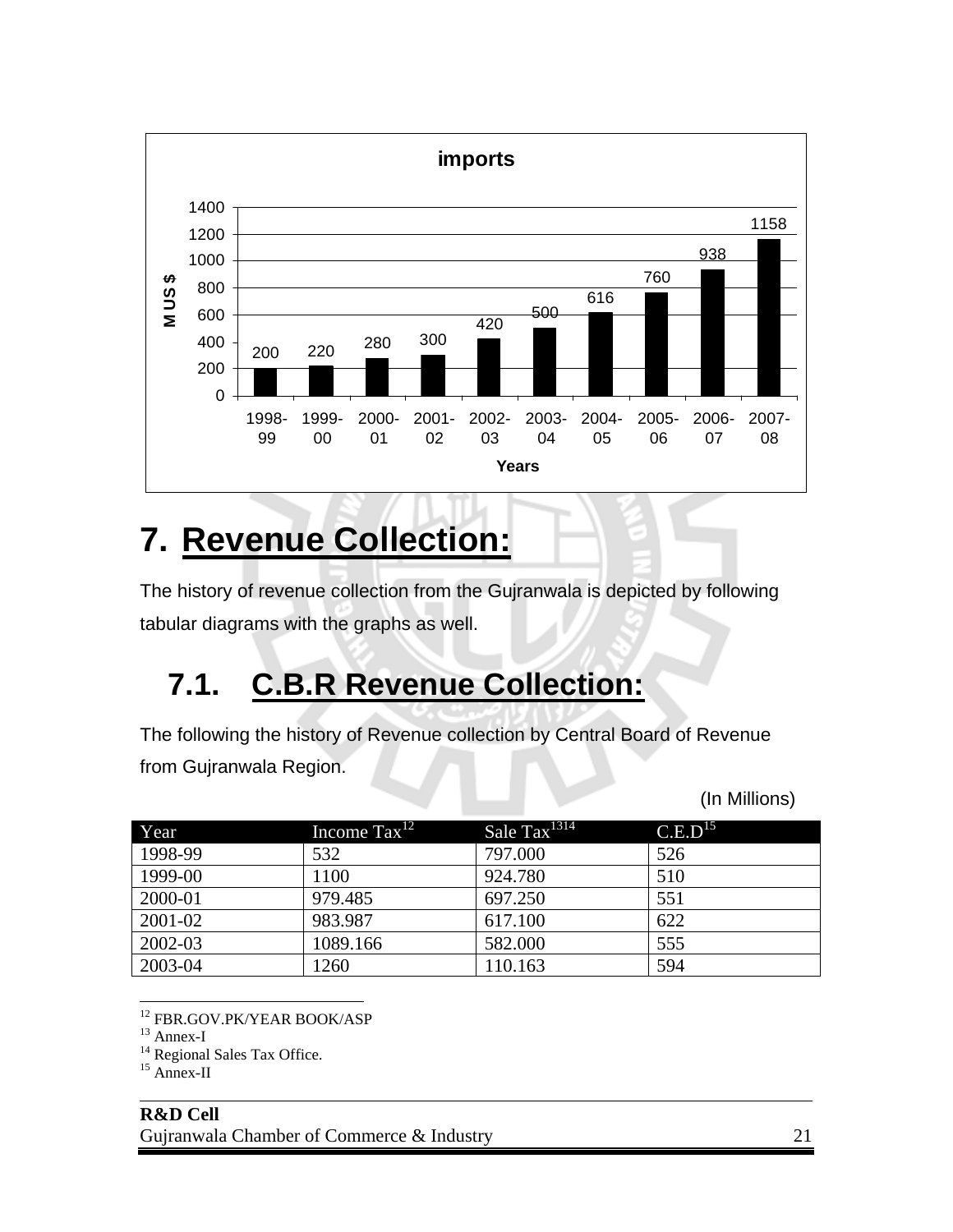| 2004-05 | 1165     | 101.031 | 636 |
|---------|----------|---------|-----|
| 2005-06 | 1325     | 927.026 | 681 |
| 2006-07 | 2035.094 | 967.330 | 627 |

#### **7.2. C.B.R Total Revenue Collection:**

The following is presentation of total revenue collection by the central board of revenue from the Gujranwala region. (In Millions)

| Year    | $I.T+S.T+C.E.D$      |  |
|---------|----------------------|--|
| 1998-99 | 1855.000<br>FR OF CA |  |
| 1999-00 | 2534.78              |  |
| 2000-01 | 2227.735             |  |
| 2001-02 | 2223.087             |  |
| 2002-03 | 2226.166             |  |
| 2003-04 | 1964.163             |  |
| 2004-05 | 1902.031             |  |
| 2005-06 | 2933.026             |  |
| 2006-07 | 3629.424             |  |

(In Millions)

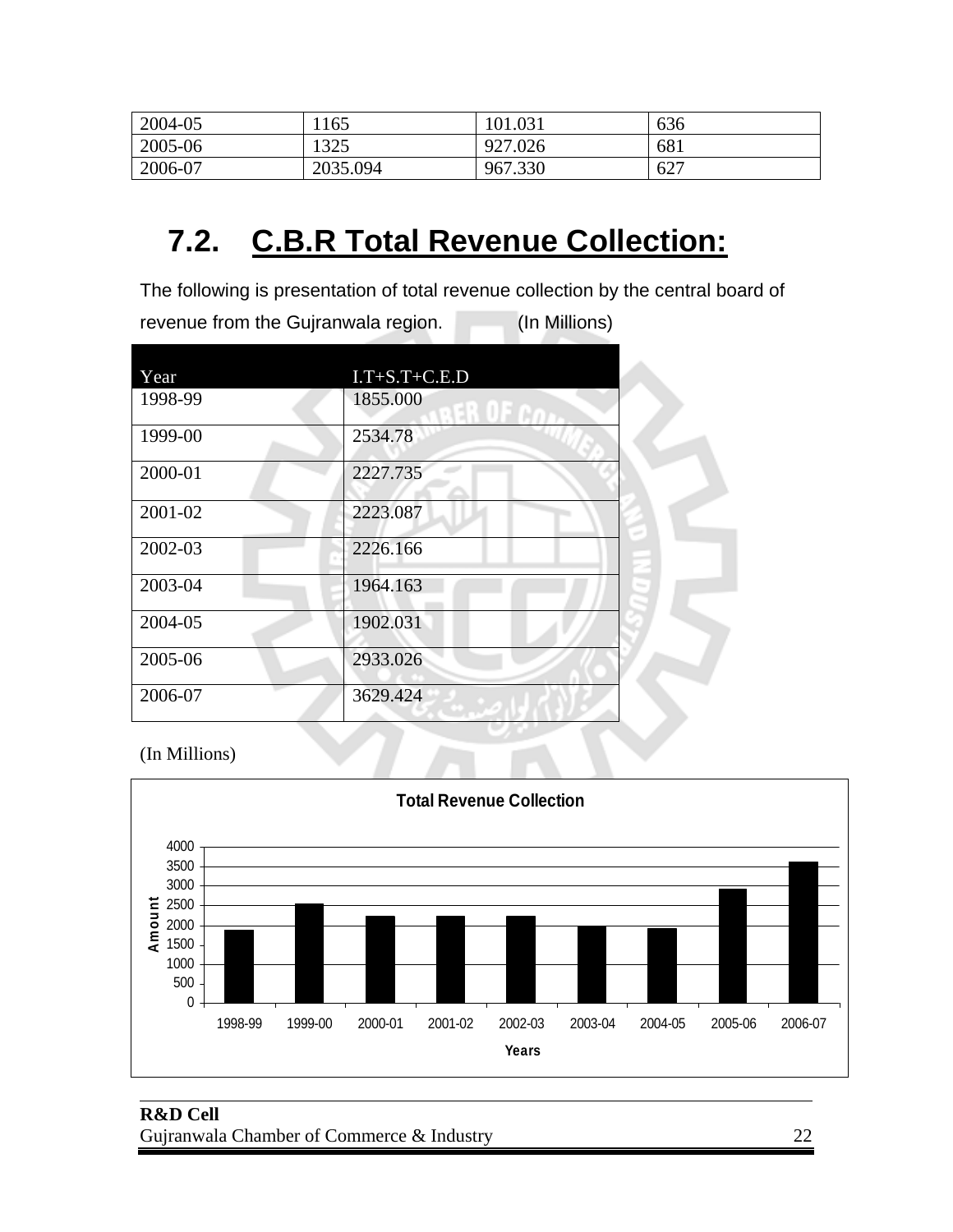#### **7.3. GDP Share of Gujranwala:**

The GDP share of Gujranwala is 8% in the National GDP, which is a valuable contribution to the national development.

#### **7.4. Provincial Tax Collection:**

The following is detail of the provincial tax collection from the Gujranwala region.<sup>16</sup>

|         |                     |                   | (In Millions) |
|---------|---------------------|-------------------|---------------|
| Years   | <b>Property Tax</b> | Motor Vehicle Tax | Excise        |
| 2004-05 | 130075718           | 104311161         | 3603539       |
| 2005-06 | 137033355           | 118559638         | 2702490       |
| 2006-07 | 122229484           | 133292700         | 3478614       |
| 2007-08 | 132560333           | 122899985         | 7212150       |



#### **7.5. Revenue Receipt by Local Government:**

The local government receives the revenue from the Gujranwala region in the following way in distinct years.

 $\overline{a}$ <sup>16</sup> Excise & Taxation Officer (Admin) Gujranwala.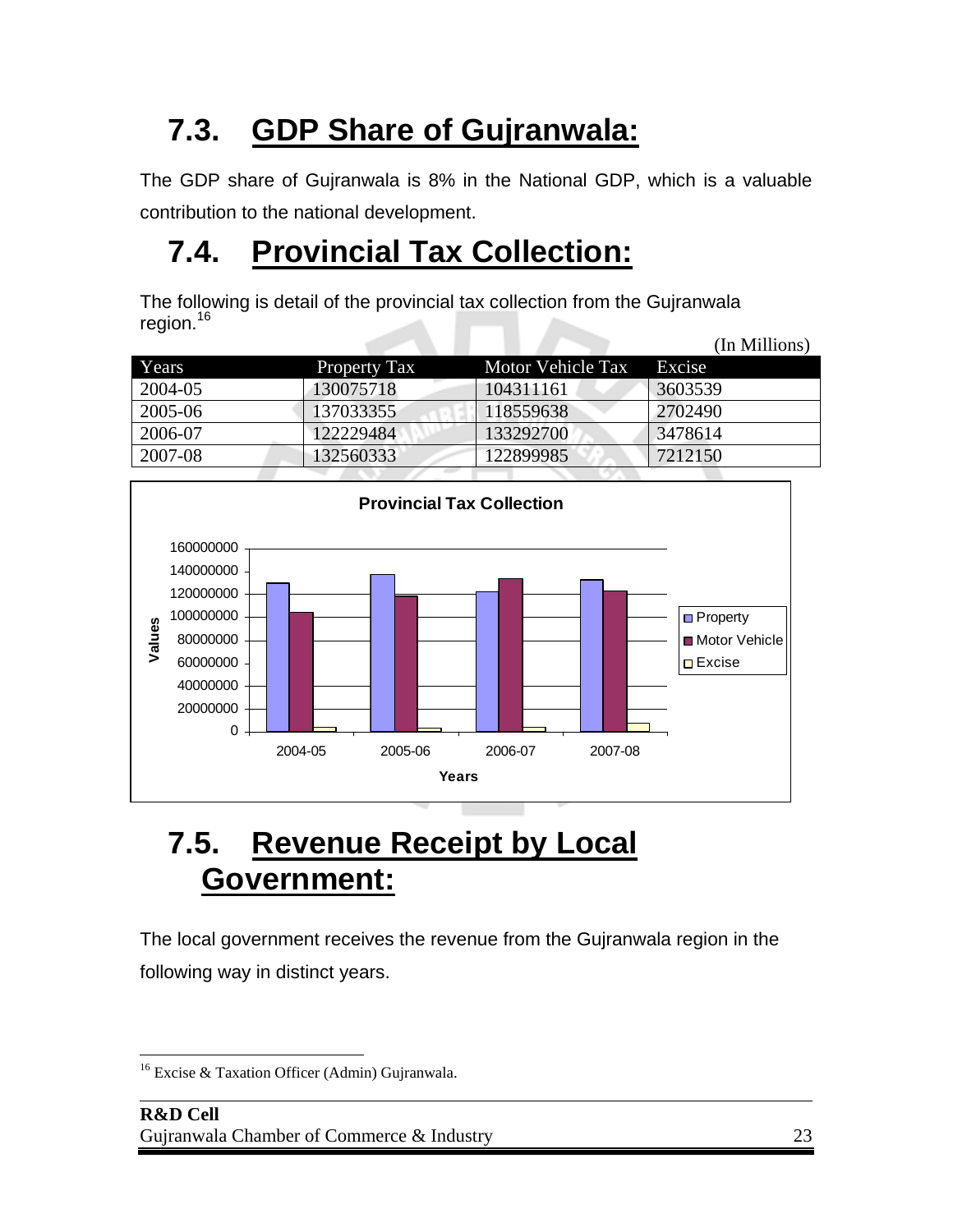| Years     | <b>Revenue Receipts</b> |
|-----------|-------------------------|
| 2001-2002 | 2.39                    |
| 2002-2003 | 2.6                     |
| 2003-2004 | 2.7                     |
| 2004-2005 | 2.87                    |
| 2005-2006 | 3.05                    |
| 2006-2007 | 3.24                    |



#### **7.6. Budget Allocation For Development Program:**

The following are the details of budget allocation for the development programs in Gujranwala region.

(In Millions)

| Years     | Development Budget | <b>Special Project</b> |
|-----------|--------------------|------------------------|
| 2001-2002 | 324.70             | 197.047                |
| 2003-2004 | 590.00             | 212.544                |
| 2004-2005 | 491.4321           | 231.582                |
| 2005-2006 | 651.147            | 251.06                 |
| 2006-2007 | 862.769            | 272.176                |
| 2007-2008 | 993.303            | 295.068                |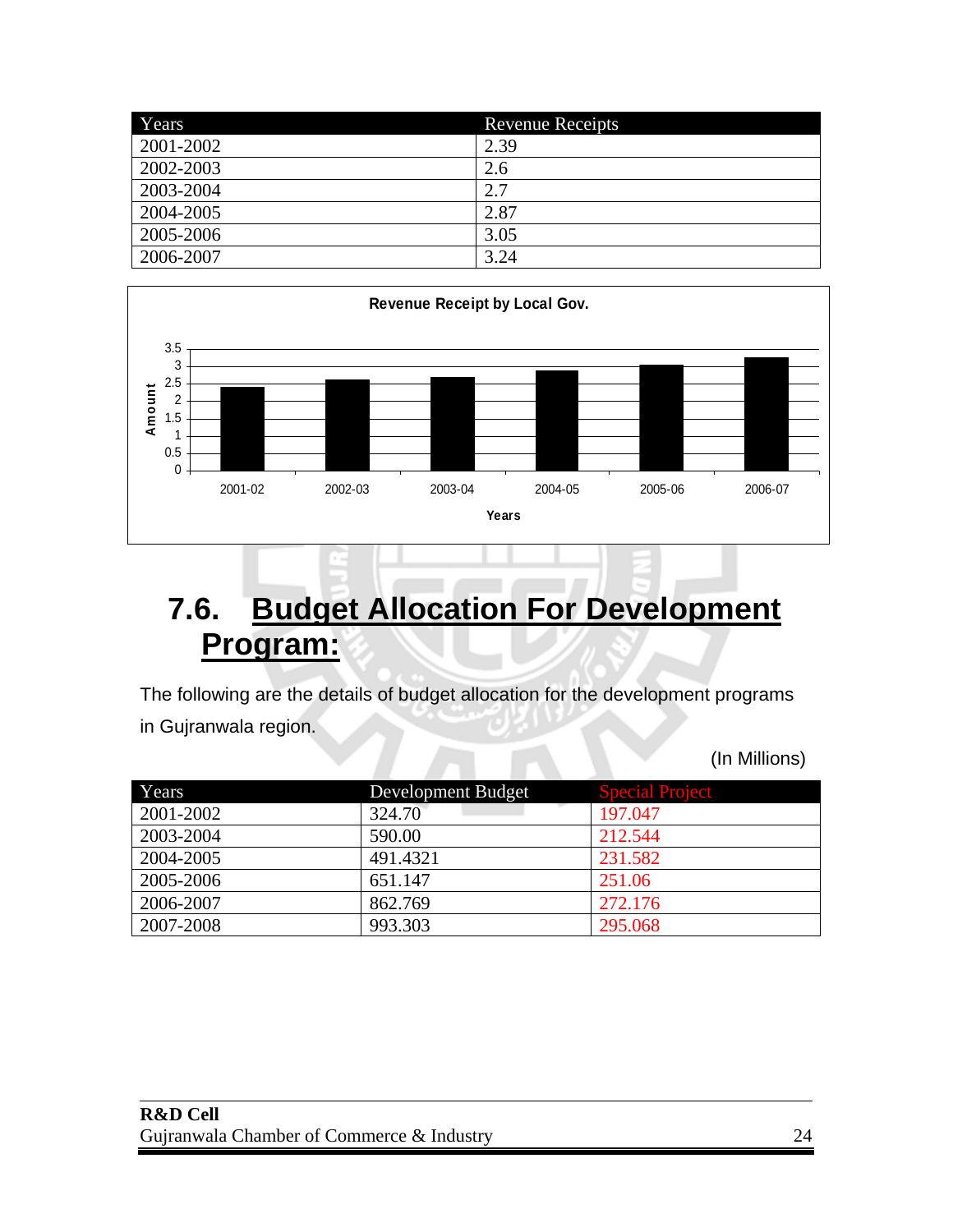

#### **7.7. Punjab Government Fund to Gujranwala:**

The following table and graph is showing the Punjab government fund to district Gujranwala.

| Years     | Fund      | Increase in Fund (%) |
|-----------|-----------|----------------------|
| 2001-2002 | 1574.965  |                      |
| 2002-2003 | 1962.0417 | 24.58                |
| 2003-2004 | 2,212.397 | 12.76                |
| 2004-2005 | 2,466.157 | 11                   |
| 2007-2008 | 3661.932  | 48                   |
| 2008-2009 | 4125.604  |                      |

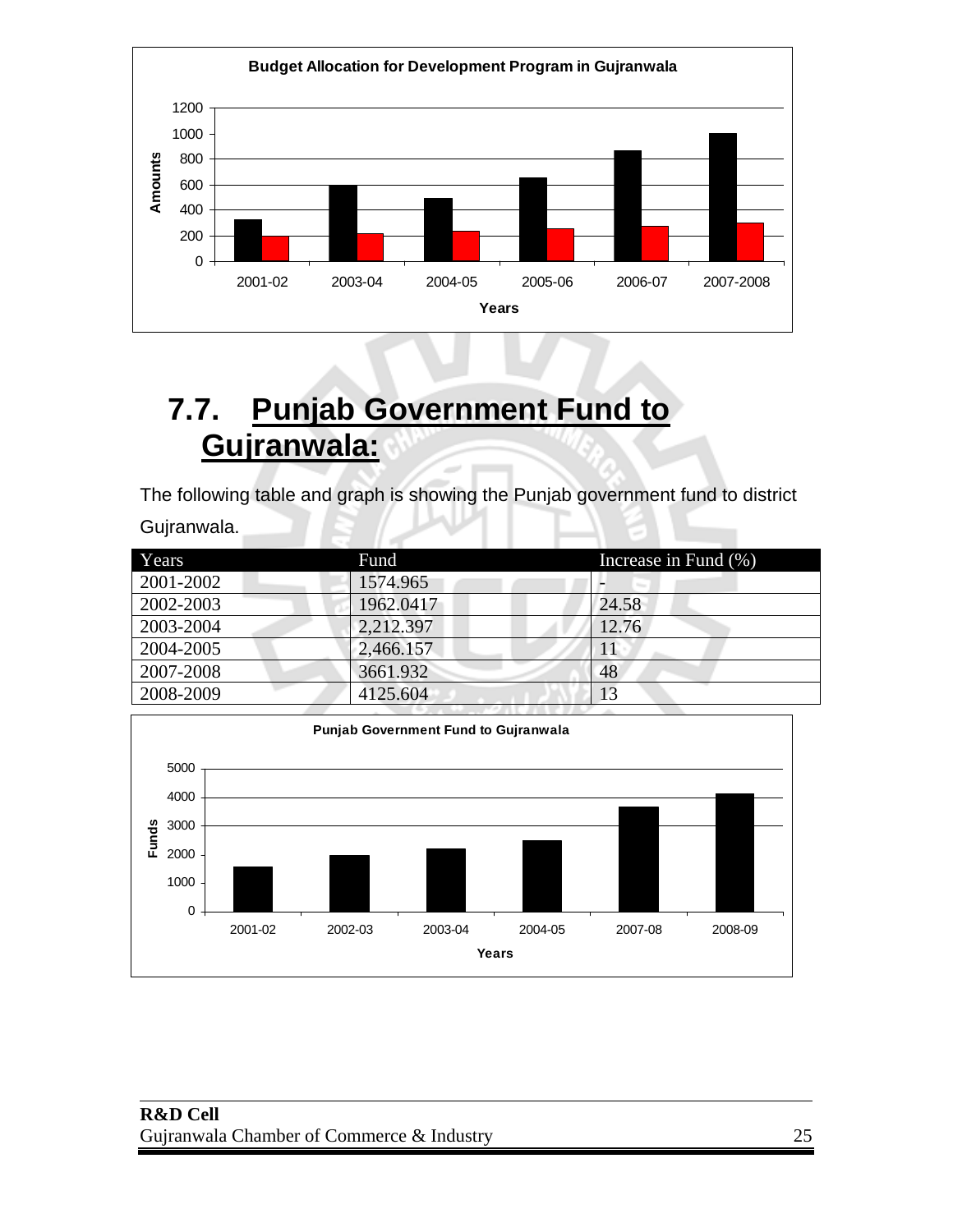#### **7.8. Federal Excise Duty From Gujranwala:**

The following table is showing the details regarding collection of federal excise duty from Gujranwala region; in addition graph is also depicting the trend in more precise way.<sup>1718</sup>

|           |        | (In Millions) |
|-----------|--------|---------------|
| Years     | Amount |               |
| 2002-2003 | 555    |               |
| 2003-2004 | 582    |               |
| 2004-2005 | 616    |               |
| 2005-2006 | 618    |               |
| 2006-2007 | 624    |               |



### **8. Health Facilities:**

There are several facilities are available in public as well as in private sector in Gujranwala, the details in both sectors are showed separately in the form of tabular diagrams.

#### **8.1. Health Facilities in Public Sector:**

In the public sector following are the details of health facilities available.<sup>19</sup>

 $\overline{a}$ <sup>17</sup> Annex III

<sup>18</sup> Fbr.gov.pk/year book/asp

<sup>&</sup>lt;sup>19</sup> Population census Organization Statistics Division.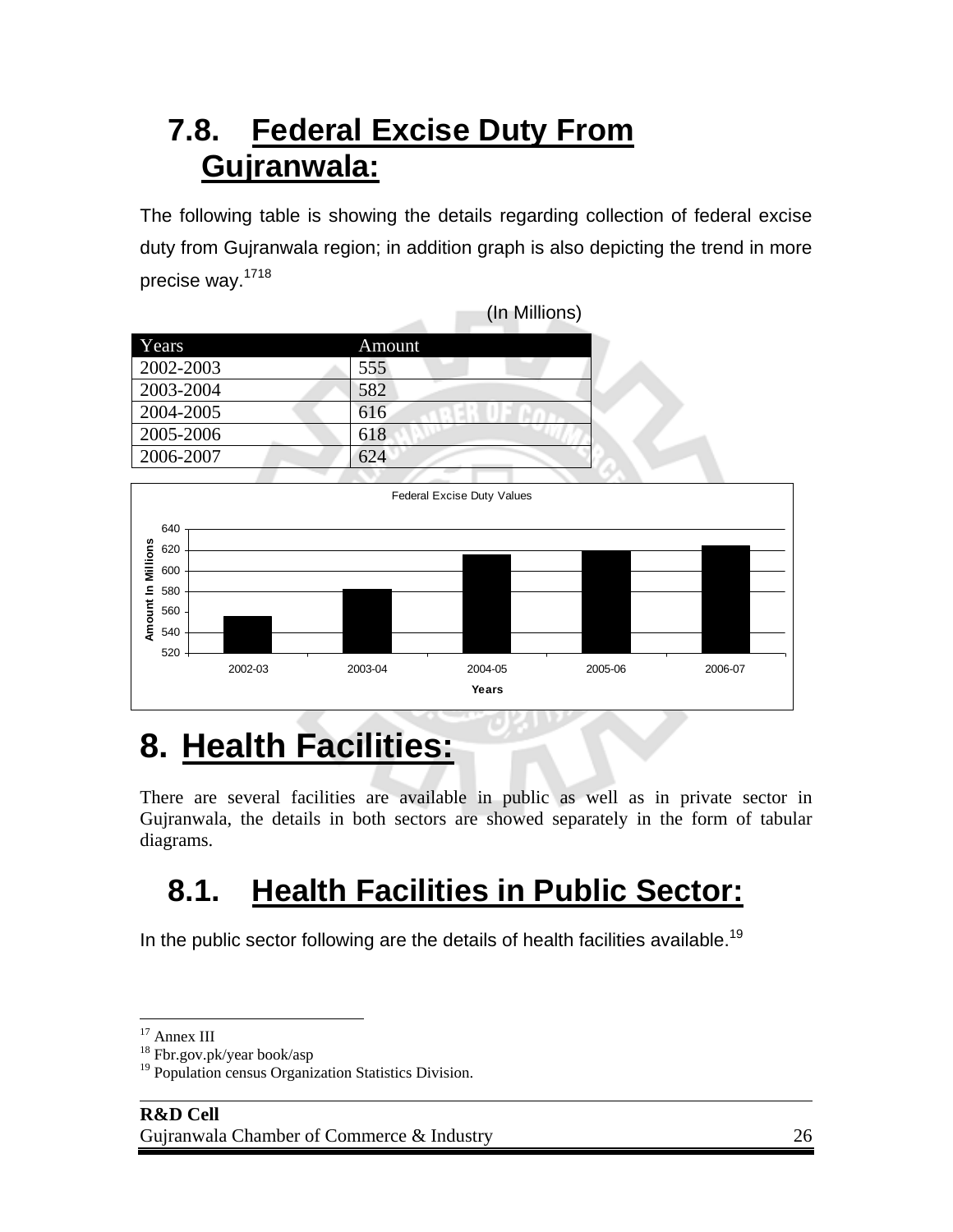| Description                 | No. | Capacity |
|-----------------------------|-----|----------|
| Hospitals                   | 14  | 1174     |
| Dispensaries                | 46  | 84       |
| <b>Rural Health Centers</b> | 14  | 208      |
| <b>Basic Health Units</b>   | 93  | 176      |
| T.B Clinics                 |     |          |
| <b>Sub Health Centers</b>   | 35  |          |
| <b>M.C Health Centers</b>   | 9   |          |
| <b>Nursing Training</b>     |     |          |

#### **8.2. Health Facilities in Private Sector:**

In the private sector following are the hospitals and clinics which are providing their services.

| Serial No.     | Description                      | Address                          |
|----------------|----------------------------------|----------------------------------|
| 1              | Haji Murad Trust Eye Hospital    | Chan Da Qila Gujrnawala          |
| $\overline{2}$ | Sadique Sadiq Hospital           | Sheikhupura Road                 |
| 3              | Al-Rai Hospital                  | <b>Jinnah Road</b>               |
| $\overline{4}$ | Allam Iqbal Hospital             | Atawa G.T Rod                    |
| 5              | Amman Hospital                   | G.T Road Gujranwala              |
| 6              | <b>Fazil Memorial Hospital</b>   | Munir Chowk Gujranwala           |
| $\overline{7}$ | <b>Gondal Medical Complex</b>    | Munir Chowk, Hospital Road       |
| 8              | Iqbal Begum Welfare Hospital     | Sheikhupura Road                 |
| 9              | <b>Salamat Hospital</b>          | <b>Block D, Satellite Town</b>   |
| 10             | Sh. Muhammad Siddique<br>Welfare | <b>Sialkot Road</b>              |
|                | Hospital                         |                                  |
| 11             | Shifa Kidney & Dialysis Center   | <b>Hospital Road Munir Chowk</b> |
| 12             | Sughran Bashir Trust Hospital    | Jinnah Road                      |
| 13             | <b>Chattah Hospital</b>          | Hospital Road Civil Lines        |
| 14             | <b>Chaudhry Hospital</b>         | <b>Satellite Town</b>            |
| 15             | Jinnah Memorial Hospital         | Model Town                       |
| 16             | Rafique Anwer Memorial Hospital  | Jail Road                        |
| 17             | <b>Model Family Hospital</b>     | Gondlanwala Road                 |
| 18             | Muhammad Ali Family Hospital     | <b>Sialkot Road</b>              |
| 19             | Majeed Medical Complex           | Munir Chowk                      |
| 20             | <b>Sharif Hospital</b>           | Hafizabad Road                   |
| 21             | <b>Akram Medical Complex</b>     | Munir Chowk                      |
| 22             | Ashraf Hospital                  | 48 D Satellite Town              |
| 23             | <b>Batool Eye Hospital</b>       | Baghbanur                        |
| 24             | Khawaja Hospital                 | G.T Road                         |
| 25             | <b>Rathor Hospital</b>           | <b>Farid Chowk</b>               |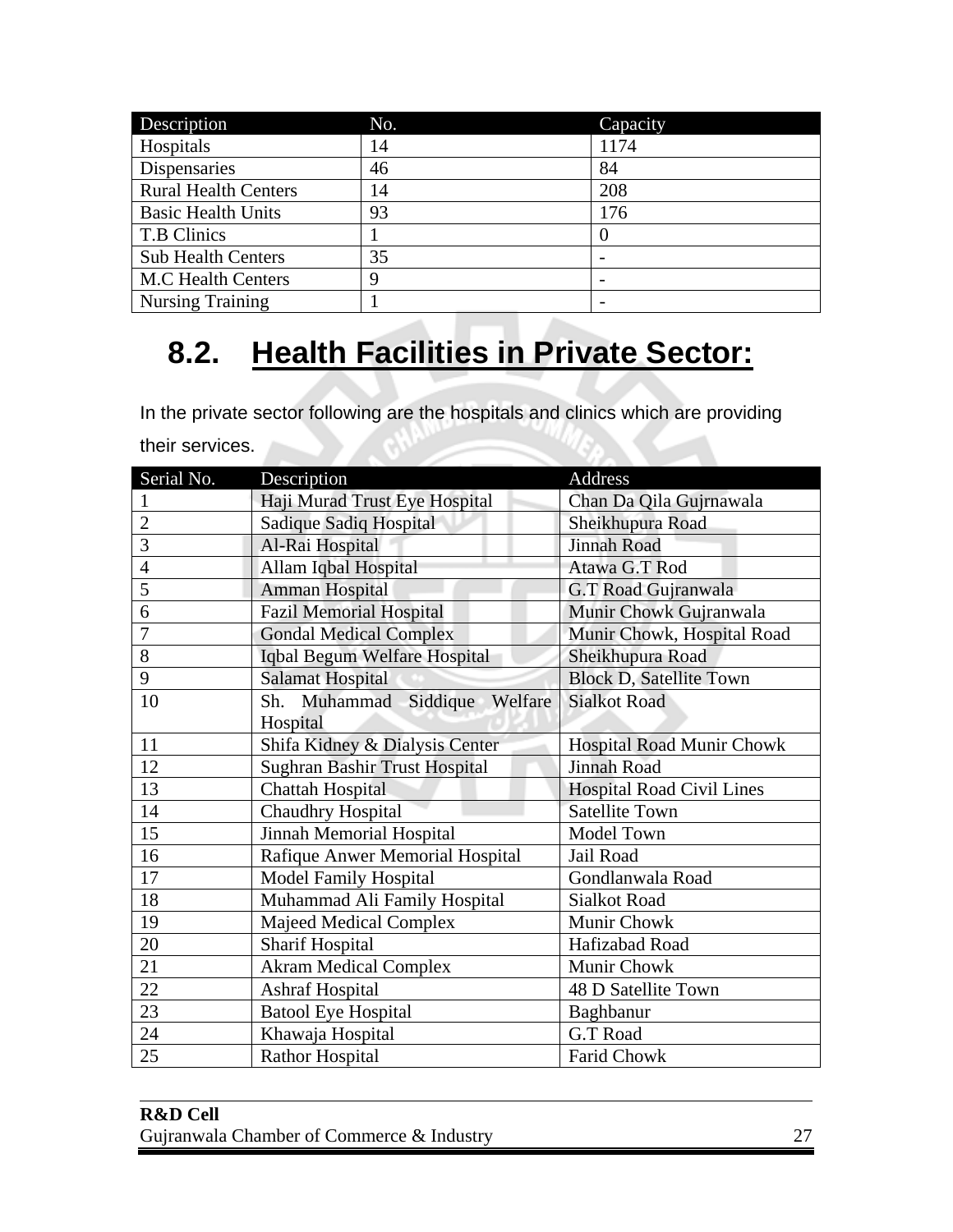| 26              | <b>Rathor Eye Hospital</b>     | Chan Da Qila            |
|-----------------|--------------------------------|-------------------------|
| $\overline{27}$ | Fatima Bashir Hospital         | G.T Road Gakhar         |
| $\overline{28}$ | Sofi Hospital                  | Nursery                 |
| 29              | Naiz Memorial Hospital         | D.C.Road Gujranwaa      |
| 30              | <b>Hamayun Medical Complex</b> | <b>Commisioner Road</b> |
| 31              | Mobeen Hospital                | Zia ul Haq Road         |
| $\overline{32}$ | Free Hospital                  | Ratta Road              |

### **9. Education Facilities:**

In the field of education both government and private sectors are contributing and the details of both sectors are elaborated with the help of tables.

#### **9.1. Public Sector:**

The following are the details of different institutions serving in the field of education in public sector.<sup>20</sup>

|                | Tot. |     |     | <b>Total</b> |       |       |       |      |      |
|----------------|------|-----|-----|--------------|-------|-------|-------|------|------|
| Institution    | Num  | B   | G   | Enrol.       | B     | G     | staff | B    | G    |
| Primary school | 1500 | 737 | 763 | 181680       | 94251 | 87429 | 4963  | 2732 | 2231 |
| Middle         | 273  | 115 | 158 | 98655        | 42314 | 56341 | 2982  | 1414 | 1568 |
| Secondary      | 164  |     |     | 114          |       |       | 4335  |      |      |
| Higher         | 167  | 98  | 69  | 139218       | 74166 | 65052 | 3706  | 2267 | 1439 |
| Secondary      |      |     |     |              |       |       |       |      |      |
| School         |      |     |     |              |       |       |       |      |      |
| Intermediate & | 35   | 17  | 18  | 36940        | 13878 | 23062 | 916   | 543  | 373  |
| Degree Coll.   |      |     |     |              |       |       |       |      |      |
| Madrassas      | 177  |     |     | 11           |       |       | 333   |      |      |

#### **9.1.1.1. School & Colleges:**

**9.1.1. School & Colleges:**

- Government College Satellite Town. 9200277
- Government College for Girls Model Town. 9200267

 $\overline{a}$  $20$  Punjab Development Statistics,  $2000$  / Respective District Officer.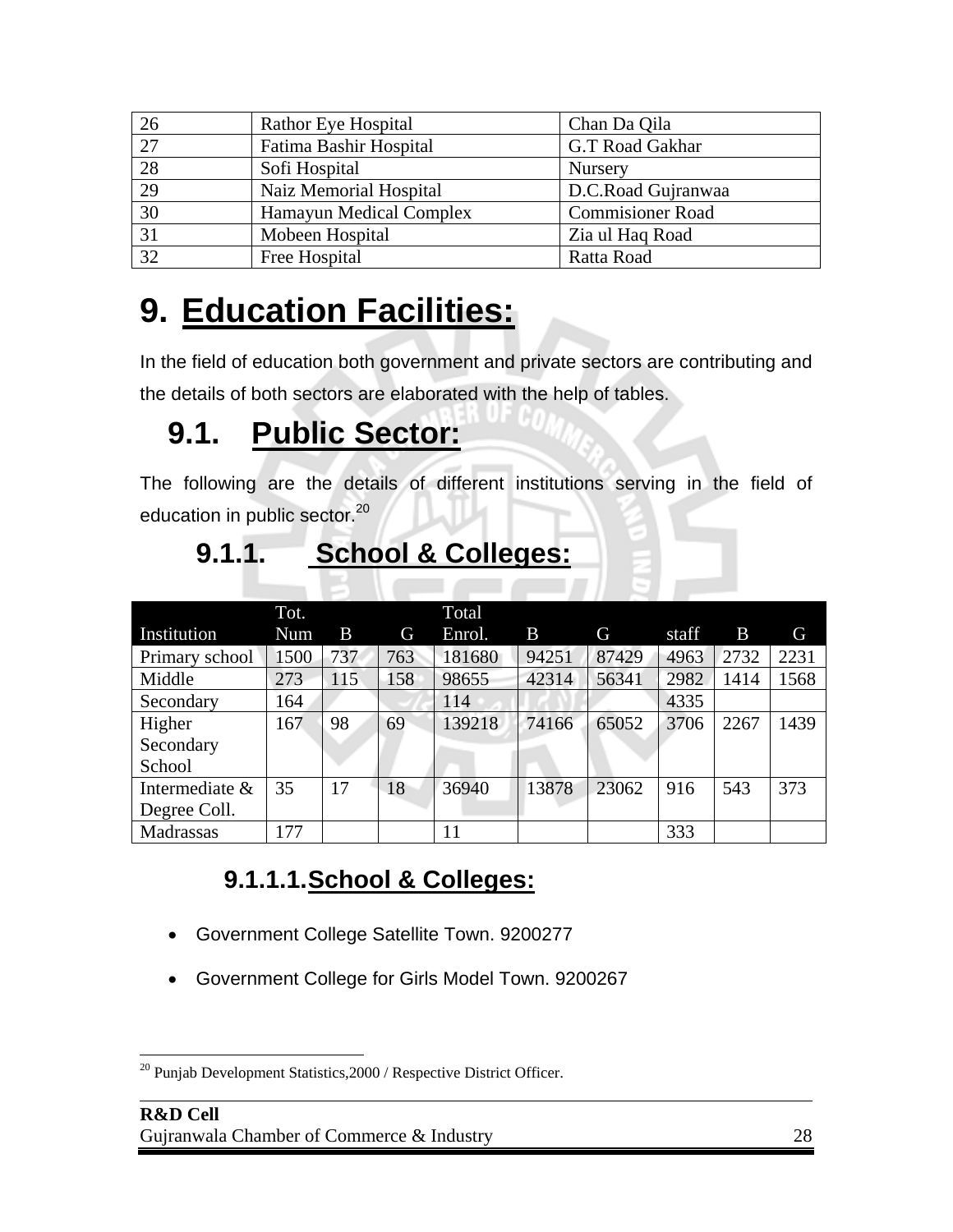- Government College for Girls Niyayn Chowk. 219678
- Government College For Girls Satellite Town. 257389
- Government Inter College for Boys, Peoples Colony. 9230031
- Islamia College College Road. 221536
- Government Ata Muhammad School 1 -- 219628
- Government Ata Muhammad School 2 -- 219794
- Government Blind Institute Principal Block, Peoples Colony. 923006
- Government Comprehensive High School -- 9200260
- Government Deaf & Defective
- Hearing School 4 Z Block, Peoples Colony. 9230317
- Government Girls High School Sarfaraz Colony. 9230034
- Government Girls High School Satellite Town. 9200273
- Government Gulzar-e-Islam Girls School Satellite Town. 9200269
- Government High School Khiyali. 50527
- Government High School G.T. Road. 923002
- Government High School Dehlay. 9200259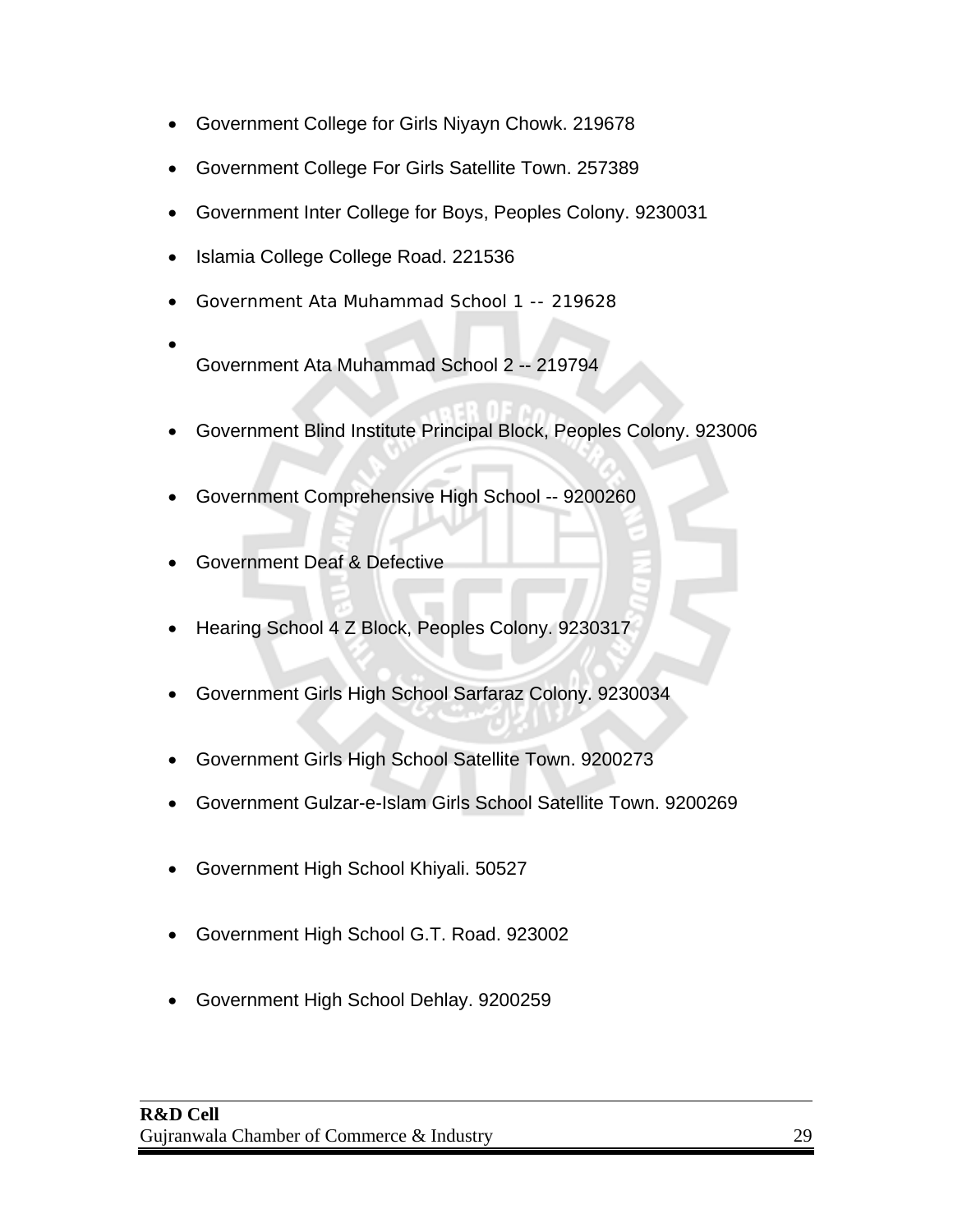- Government Iqbal High School G.T. Road. 9200268
- Government Middle School Nowshera Road. 212857
- Government Model School Y Block, People Colony. 9230021
- Government Public High School G.T Road. 9200265
- Government Tameer-e-Noo Muslim High School Ratta Road, Qasim Town. 9200270
- Government Tamir-e-Millat School Ratta Road. 80705
- Government Vocational Institute for Boys -- 9230035

#### **9.1.2. Commercial & Vocational Institutions:**

| Sr.<br>No      | Name & Address                                                             | <b>Courses Offered</b>                                                               | of<br>Course     | Duration Average No. of<br>Students<br>Enrolled<br>(per<br>session) |
|----------------|----------------------------------------------------------------------------|--------------------------------------------------------------------------------------|------------------|---------------------------------------------------------------------|
| $\mathbf{1}$   | Govt Commercial Training   D.Com<br>Institute Nowshera Road<br>Gujranwala  |                                                                                      | 2 Years          | 176                                                                 |
| $\overline{2}$ | Govt. College of Commerce<br>People's colony Gujranwala                    | D.Com<br>B.Com                                                                       | 2 Year<br>2 Year | 752                                                                 |
| 3              | Institute<br>of<br>Govt.<br>Technology Joora Ghakkhar<br>Mandi, Gujranwala | Diploma of Associate<br>Engineering<br>in<br>Electrical, Mechanical<br>& Electronics | 3 Year           | 150                                                                 |
| $\overline{4}$ | Govt. Apprentices Training<br>G.T<br>Road<br>Centre.<br>Gujranwala         | <b>Trade Certificate</b>                                                             | 2 Year           | 80                                                                  |
| $\overline{5}$ | Govt Technical Training<br>Institute (Boys) Pasrur Road<br>Gujranwala      | Trade Certificate                                                                    | 2 Year           | 160                                                                 |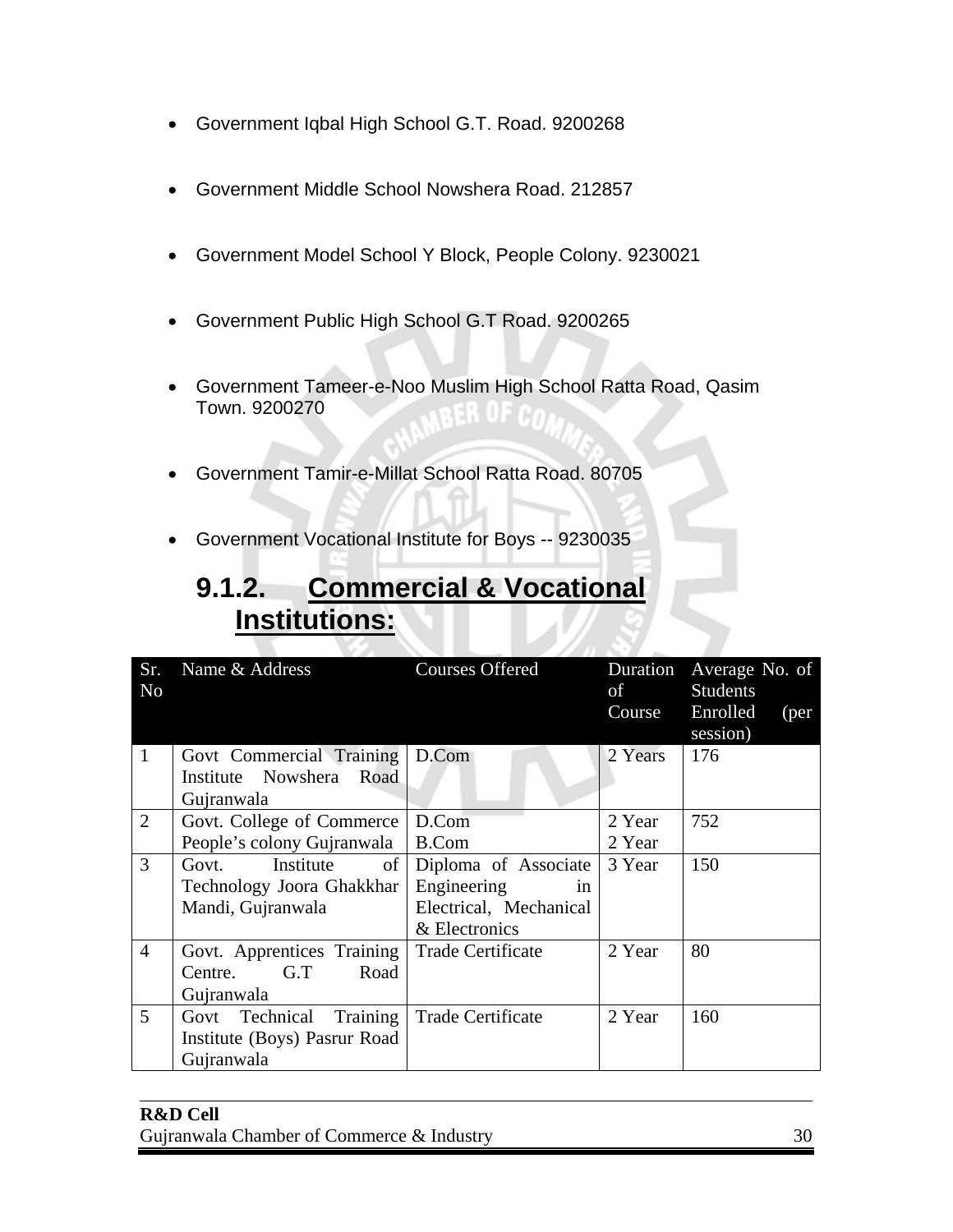| 6              | Govt Agriculture Machinery   Certificate<br>Training School G.T Road<br>Gujranwala |                                                              | $4-6$<br>Months        | 50                       |
|----------------|------------------------------------------------------------------------------------|--------------------------------------------------------------|------------------------|--------------------------|
| $\overline{7}$ | Govt institute of Leather<br>G.T<br>Technology<br>Road<br>Gujranwala               | Certificate Diploma                                          | 1 Year<br>3 years      | 15<br>164                |
| 8              | Light Engineering Service<br>Center                                                | Certificate                                                  | 2 Year                 | 30                       |
| 9              | Dehi Mazdoor Training<br>Center (PSIC) Pir Kot<br>Gujranwala                       | Certificate                                                  | $4 - 6$<br>Years       | 50                       |
| 10             | training<br>Dehi Mazdoor<br>center (PSIC) Wahandoo<br>Gujranwala                   | Certificate                                                  | $4-6$<br>Years         | 50                       |
| 11             | Govt Commercial Training<br><b>Institute Kamoke</b>                                | D.Com                                                        | 2 Year                 | 128                      |
| 12             | <b>Training</b><br>Mazdoor<br>Dehi<br>Centrwe (PSIC) Kamoke<br>Gujranwala          | Certificate                                                  | $4-6$<br><b>Months</b> | 50                       |
| 13             | Cutlery $\&$<br>Industries Service Centre<br>G.T Road Gujranwala                   | Small Tool Certificate Courses in<br><b>Machine Operator</b> | 2 Year                 | 20                       |
| 14             | Govt Commercial Training<br><b>Institute Wazirabad</b>                             | D.Com                                                        | 2 Year                 | 99                       |
| 15             | Govt Commercial Training<br>Institute Nowshera Virkan<br>Gujranwala                | D.Com                                                        | 2 Year                 | 86                       |
| 16             | Al-Falah Technical Training<br>Centre                                              | a.                                                           |                        |                          |
| 17             | <b>Punjab Technical College</b>                                                    |                                                              |                        |                          |
| 18             | Foundation<br>Punjab<br><b>Engineering School</b>                                  |                                                              |                        |                          |
| 19             | Punjab Technical Training<br>Centre                                                |                                                              |                        | $\overline{\phantom{a}}$ |

#### **9.1.2.1. For Women:**

|                | S.NO Description                               | Courses             |        | Duration No of Students |
|----------------|------------------------------------------------|---------------------|--------|-------------------------|
|                | Govt Commercial Training                       | $\vert$ D.Com       | 2 Year | 62                      |
|                | Institute (W) Civil Line                       |                     |        |                         |
|                | Gujranwala                                     |                     |        |                         |
| $\overline{2}$ | Govt Vocational Institute                      | Diploma<br>in       | 2 Year | 83                      |
|                | (W) Civil Line Gujranwala                      | Vocational Training |        |                         |
| $\overline{3}$ | Govt Vocational Institute Diploma              | in.                 | 2 Year | 50                      |
|                | (W) Wazirabad Gujranwala   Vocational Training |                     |        |                         |
|                |                                                |                     |        |                         |

#### **R&D Cell**  Gujranwala Chamber of Commerce & Industry 31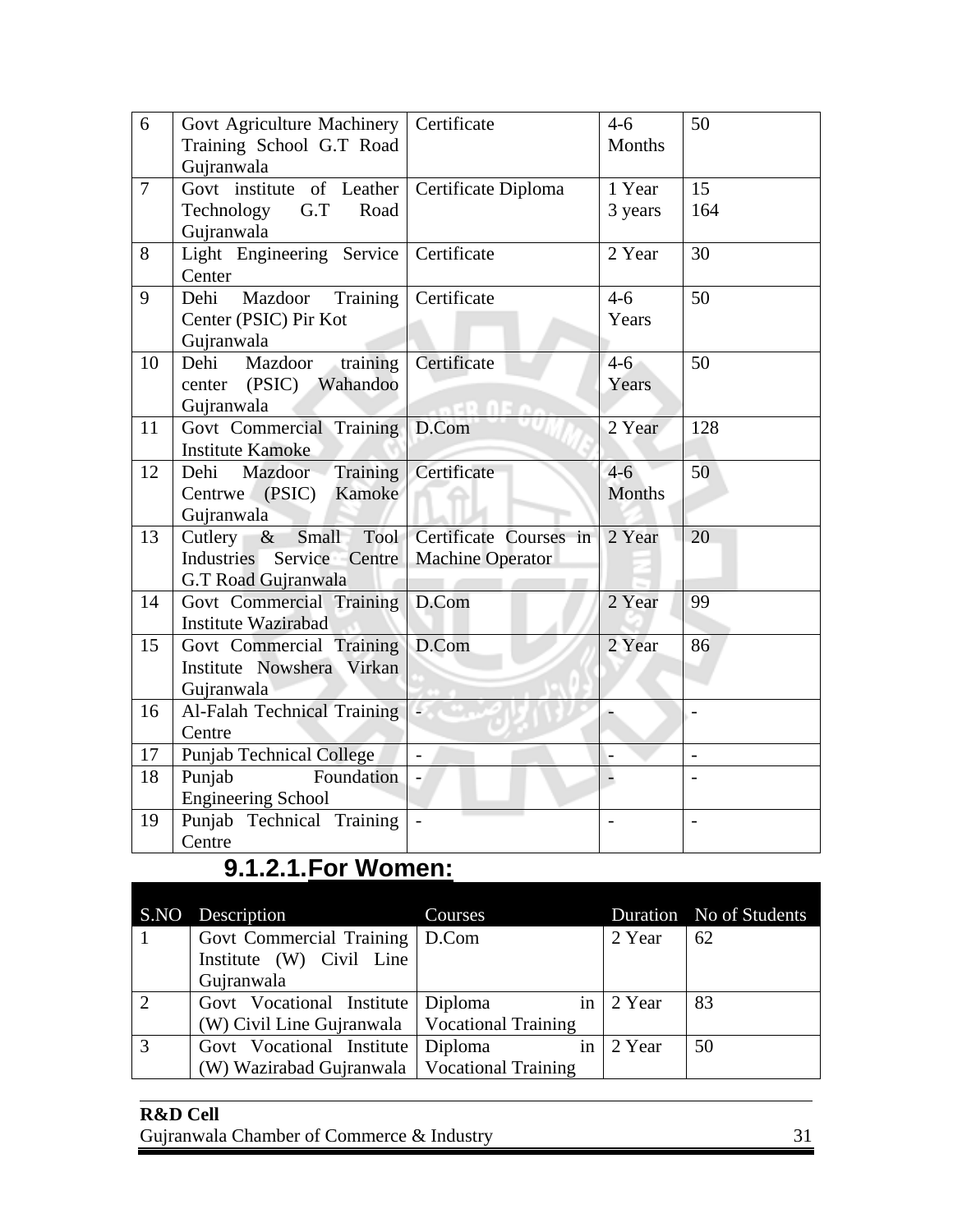|            | Govt Vocational Institute   Diploma |                                       | in $\vert$ 2 Year | -50 |
|------------|-------------------------------------|---------------------------------------|-------------------|-----|
| (W)        |                                     | Nowshera Virkan   Vocational Training |                   |     |
| Gujranwala |                                     |                                       |                   |     |

#### **9.2. Private Sector:**

The private sector also made great contribution towards educational sector in the city of Gujranwala. There is great contribution in the form of different colleges and universities as well. **The Second Second** 

| S.No           | Description                               | Location                           |  |  |
|----------------|-------------------------------------------|------------------------------------|--|--|
| 1              | Gujranwala Institute of Future Technology | Board<br>Intermediate<br>Opp<br>of |  |  |
|                | (GIFT)                                    | <b>Education Gujranwala</b>        |  |  |
| $\overline{2}$ | College of Engineering<br>$\&$<br>Rachna  | Jorra Sayan Gujranwala             |  |  |
|                | Technology                                |                                    |  |  |
| 3              | Pakistan Institute of Management Science  | Opp Incom Tax office Gulshan       |  |  |
|                | & Technology (PIMSAT)                     | Colony G.T Road Gujranwala         |  |  |
| $\overline{4}$ | <b>Preston University</b>                 | Opp Incom Tax office Gulshan       |  |  |
|                |                                           | Colony Gujranwala                  |  |  |
| 5              | <b>Punjab College of Commerce</b>         | Satellite<br>$29-A$<br>Town        |  |  |
|                |                                           | Gujranwala                         |  |  |
| 6              | <b>National College of Commerce</b>       | Satellite<br>$23-A$<br>Town        |  |  |
|                |                                           | Gujranwala                         |  |  |
| $\overline{7}$ | Shiblee College of Commerce               | Satellite<br>$37-A$<br>Town        |  |  |
|                |                                           | Gujranwala                         |  |  |
| 8              | Jinnah Science College                    | <b>Satellite Town</b>              |  |  |
| 9              | <b>National Science College</b>           | Satellite Town Gujranwala          |  |  |
| 10             | Mohammad Ali Jinnah Law College           | Model Town Gujranwala              |  |  |
| 11             | <b>Amerch Computer College</b>            | Sialkote Gate, Amer Centre         |  |  |
|                |                                           | Gujranwala                         |  |  |
| 12             | Aptech                                    | Sialkot Road Gujranwala            |  |  |
| 13             | <b>Millat Science College</b>             | Baghban pura, Gujranwala           |  |  |
| 14             | Asian College of Commerce & Computer      | Al-Hamrah<br><b>Building</b>       |  |  |
|                | Sciences                                  | Gujranwala                         |  |  |
| 15             | <b>Calyx Computer College</b>             | Munir<br>Civil Line<br>Chowk       |  |  |
|                |                                           | Gujranwala                         |  |  |
| 16             | <b>City Solution</b>                      | Ghakhar Mandi G.T<br>Road          |  |  |
|                |                                           | Gujrnanwala                        |  |  |
| 17             | Faran Institute of Technology             | Khiali Bypass Gujranwala           |  |  |
| 18             | Future Vision School & Computer College   | Allama Iqbal Road Gujranwala       |  |  |
| 19             | Gujranwala College of Commerce            | Satellite Town Gujranwala          |  |  |
| 20             | Gujranwala Scholar Academy                | Sialkot Road Gujranwala            |  |  |
| 21             | Nicon College of Computer Sciences        | D.C Road Gujranwala                |  |  |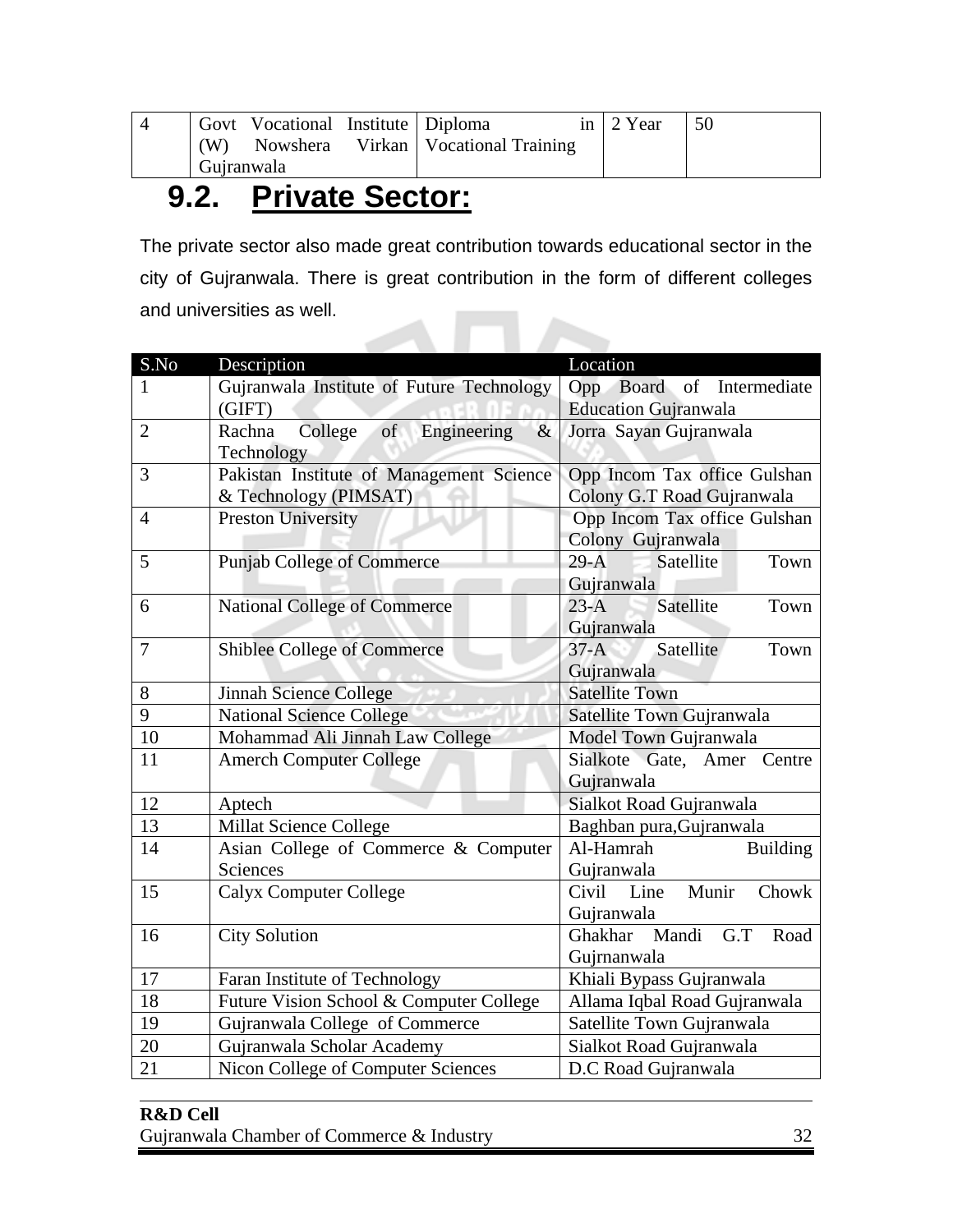| 22 | Petroman Computer College                                         | Munir Chowk Gujranwala           |  |  |
|----|-------------------------------------------------------------------|----------------------------------|--|--|
| 23 | <b>Punjab Institute of Computer Sciences</b>                      | First Floor, F Block Trust Plaza |  |  |
|    |                                                                   | Gujranwala                       |  |  |
| 24 | Renaissanee Post Graduate College                                 | Satellite Town Gujranwala        |  |  |
| 25 | <b>Soft Solution Computer College</b>                             | Stadium<br>Jinnah<br>Opp         |  |  |
|    |                                                                   | Gujranwaka                       |  |  |
| 26 | South Eastern College                                             | Main<br>Sheikhupura<br>Road      |  |  |
|    |                                                                   | Gujranwala                       |  |  |
| 27 | <b>Super Computer College</b>                                     | Nayian Chowk Gujranwala          |  |  |
| 28 | <b>Technocrates Computer College</b>                              | College Road Gujranwala          |  |  |
| 29 | The Nation College                                                | Sangam Cinema Road Model         |  |  |
|    |                                                                   | Town Gujranwala                  |  |  |
| 30 | <b>Center In Management Sciences</b>                              | Sangam Cinema Road Model         |  |  |
|    |                                                                   | Town Gujranwala                  |  |  |
| 31 | Trust Plaza Gujranwala<br><b>Student Computer Science College</b> |                                  |  |  |
| 32 | <b>National Computer College</b>                                  | Munir Chowk Gujranwala           |  |  |
| 33 | <b>College of Textile Technology</b>                              | Road<br>Khan<br>Plaza<br>G.T     |  |  |
|    |                                                                   | Gujranwala                       |  |  |
| 34 | Gujranwala Institute of Tourism & Hotel                           | Trust Plaza Gujranwala           |  |  |
|    | Management                                                        |                                  |  |  |
| 35 | <b>Army Public College</b>                                        | Gujranwala Cantt                 |  |  |
| 36 | <b>Commerce College</b>                                           | Sheikhpura Road                  |  |  |
| 37 | <b>East College Of Commerce</b>                                   | <b>Satellite Town</b>            |  |  |
| 38 | <b>Federal Science College</b>                                    | <b>Satellite Town</b>            |  |  |
| 39 | <b>Federal Science College</b>                                    | Wapda Town                       |  |  |
| 40 | FG Degree College                                                 | Gujranwala Cantt                 |  |  |
| 41 | <b>JUS Science College</b>                                        | <b>Satellite Town</b>            |  |  |
| 42 | <b>National College of Commerce</b>                               | <b>Satellite Town</b>            |  |  |
| 43 | <b>Pakistan Cadet College</b>                                     | <b>Nigar Phatak</b>              |  |  |
| 44 | Sartaj College                                                    | <b>Satellite Town</b>            |  |  |

#### **9.2.1. Schools in Private Sector:**

The following is the list showing the names, addresses and phone numbers of the schools in the private sector.

- Abbasia English School 4-Muslim Road, Bakhtewala. 217810
- A.D. Model High School Hafiz Abad Road. 219636
- A.D. Muslim Pilot High School 10 E, Satellite Town. --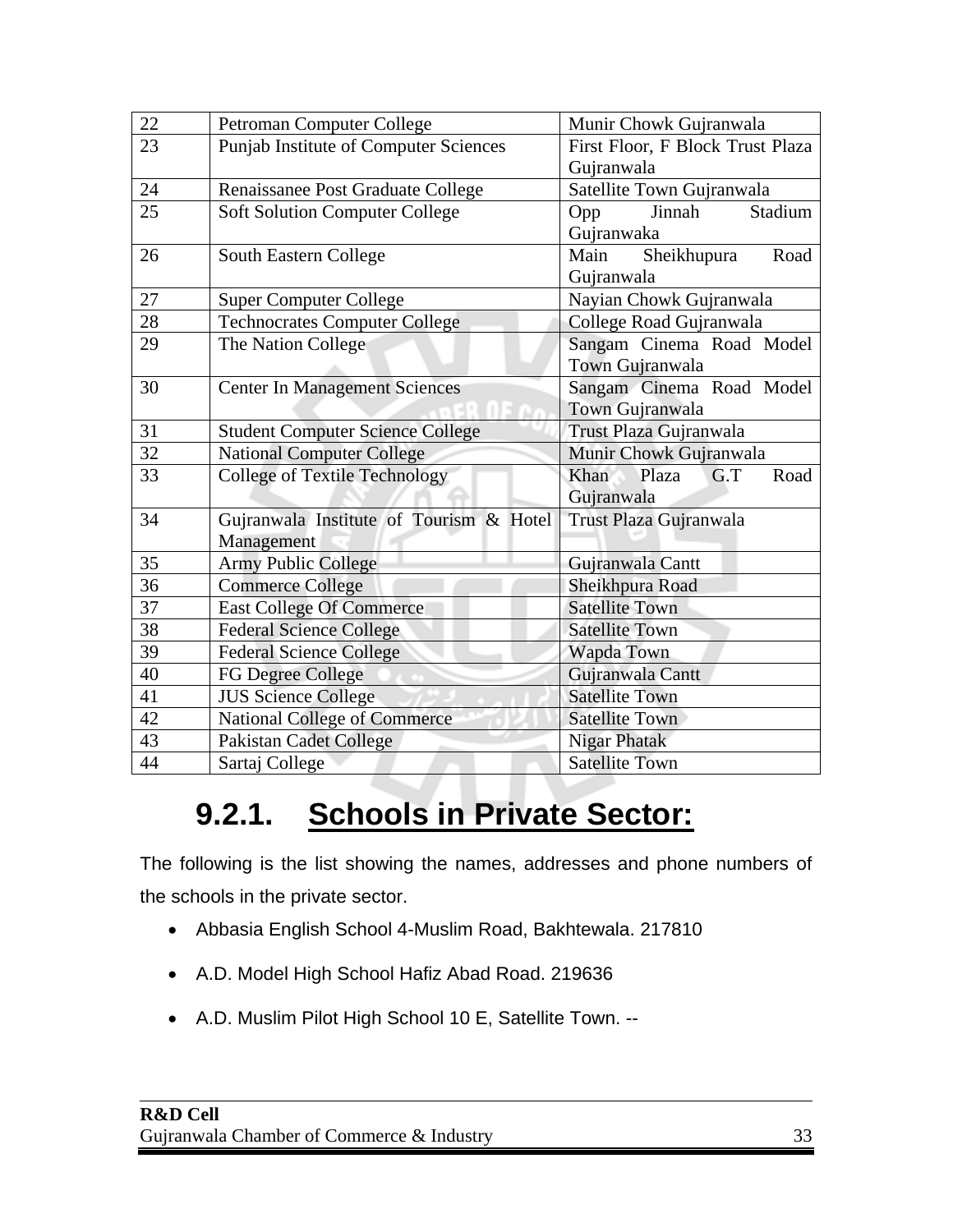- Air Defence Janbaz Government High School -- 9230024
- Al Hafiz Public Model High School Jandialabaghwala. 200182
- Al-Haramain Public School Lohianwala. 253367
- Ali International School Sialkot Road. 250791
- Ali-Garh English High School 339 C, Satellite Town. 257107
- Almashriq Public School Nowshera Road. 212530
- Al-Feroze Public High School Opp. Grid Station, Pasroor Road, Jandiala Bahhwala. 200042
- Al-Noor Flower School Nomania Road. 212372
- Al-Rahman Ideal High School Mohalla Faisalabad. 257709
- American International School 21-A, Satellite Town. 82761
- Army Public School Gujranwala Cantt. 69857
- Asas National School Shahrah Quaid-e-Azam, Cantt. 261650
- Asim Model School Pondanwala. 243965
- Azam International School Alipur Chattha Dist. Gujranwala. --
- Azeem Academy Gondlanwala Road. 253573
- Azeez High School Sialkot Road. 83498
- Aziz Educational Foundation C.M.Z.#34,Peoples Colony. 53144
- Baba-e-Islam Model School Bakhtaywala. 220428
- Beacon House Public School -- 43677
- Beacon House Public School
- Civil Line Branch. 80958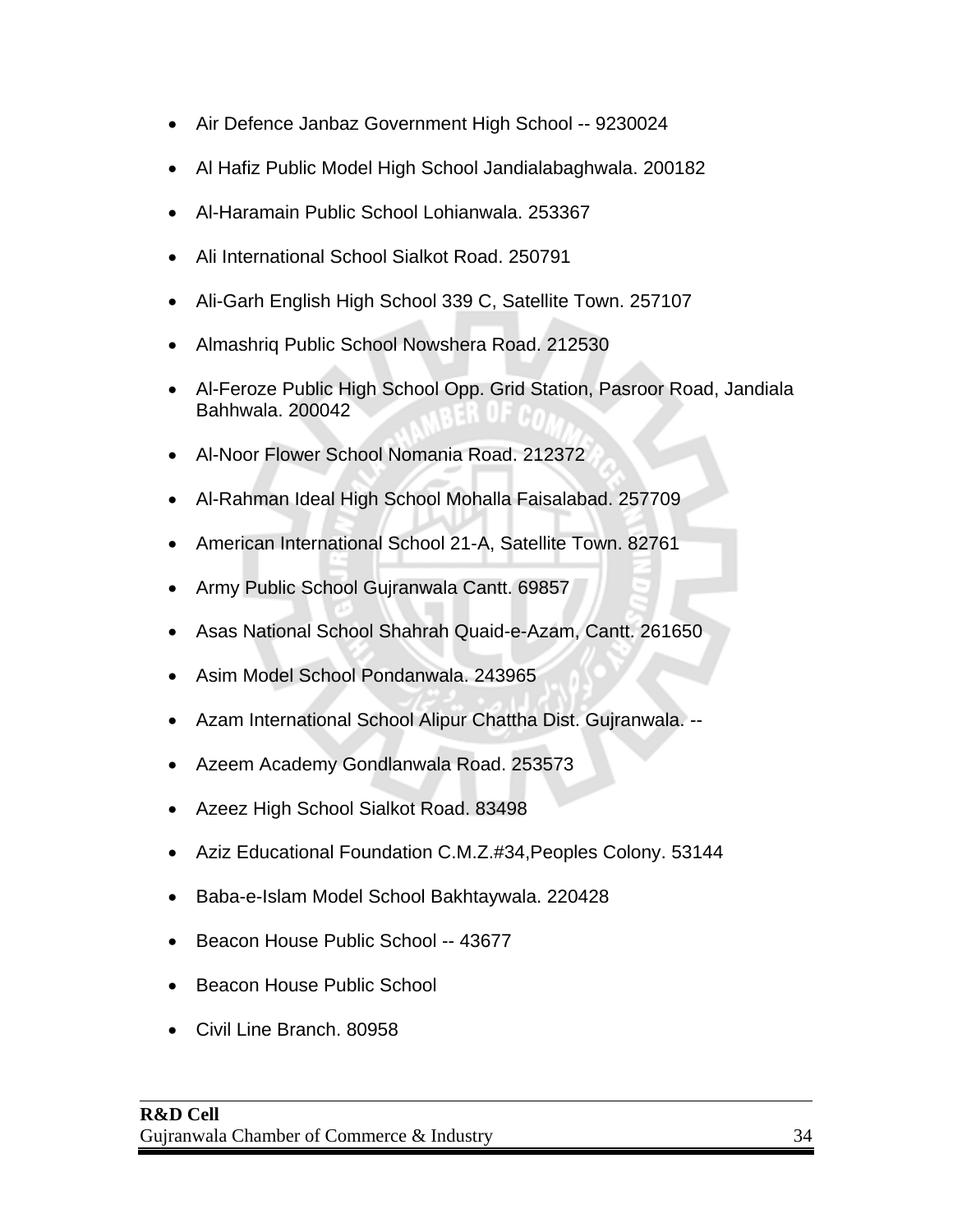- Best School Systems 39/A Satellite Town. 259839, 251968
- Bibi & Baba School Gill Road, Civil Lines. 252133
- Bright Way Metric School Chowk Niain. 237581
- Bright Way Public High School Nowshera Road. 215845
- Cantt. Cadet High School Mohalan Salamatpura, Rahwali, Cantt. 296849
- Cathedral School Small Civil Line. 258079
- Christian High School -- 266753
- City Public Model School 85-Civil Lines, Court Road. 259712
- Civil Pilot School Model Town. 211607
- Civil Pilot Secondary School Model Town. 299873
- Computer Age Public School Near Sheesh Mahal Marri. Hall, Model Town. 84996
- Crescent Public High School Gill Road. 256631
- Daizy Nursery Secondry School Near Ghanta Ghar. 218384
- Dastager Ideal School Satellite Town. 41663
- District Management Society -- 9200257
- Eraser High School -- 272792
- Eraser High School Wahdat Colony Branch. 250341
- F. C. Islamia High School Gondalanwala Road. 9200266
- F.D. Islamia School for Boys -- 219625
- F.D. Islamia School for Girls -- 221558
- F.D. Model High School Model Town. 80556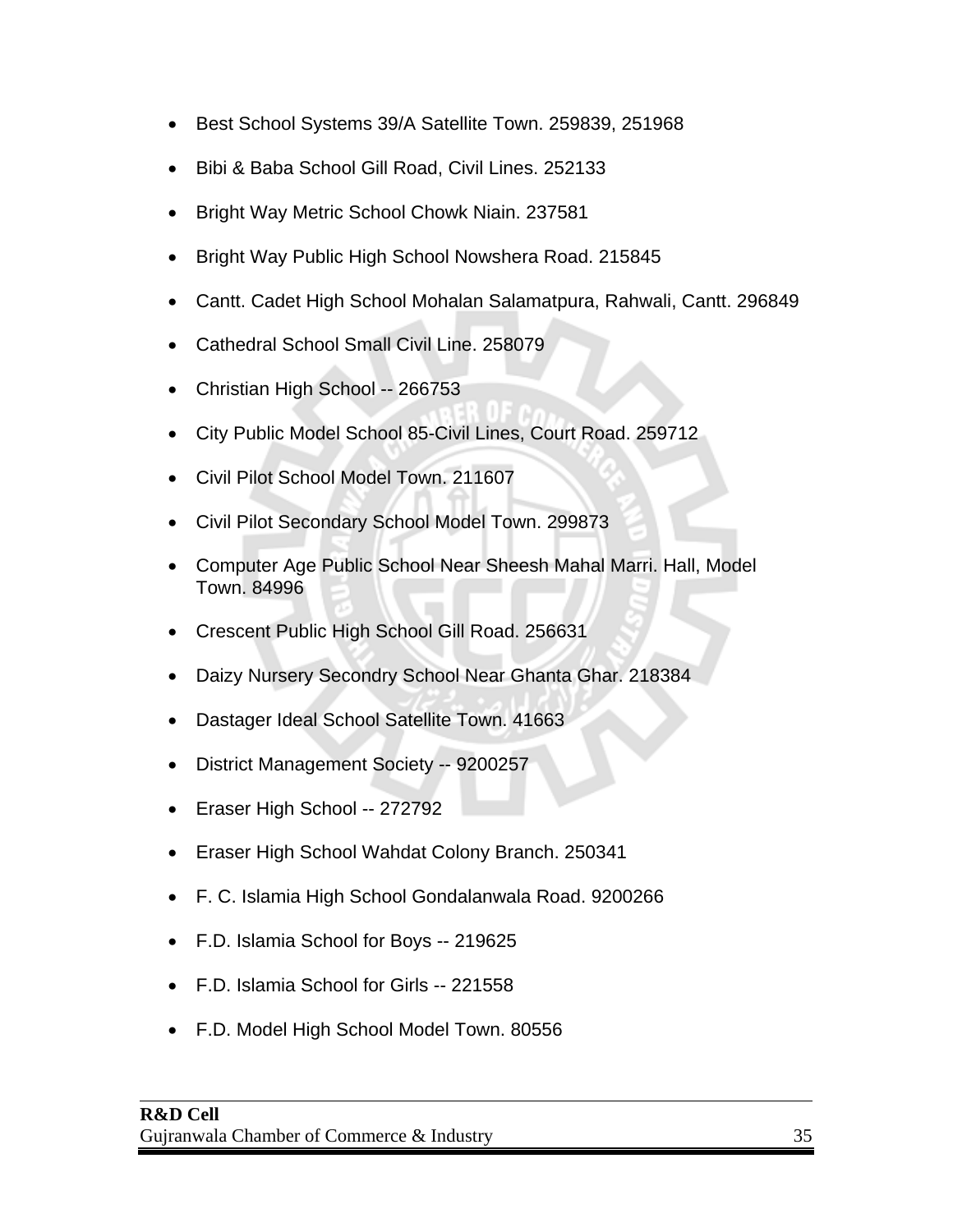- Faisal Memorial Primary School Bazar Syed Nagri. 212095
- Faiz Ideal School Islam Pura. 211065
- Falcon High School Satellite Town. 251575
- Fiaz Ideal School Mehar Noor Bawa. 220313
- Girls High School 1 -- 217377
- Gold Star Nursery School Gill Road. 40084
- Golden Victory School Near Fattomand Road. 80667
- Gosha-e-Adab English School Sialkot Road. 43766
- Haji Muhammad Ideal School Gill Road. 250616
- Haroon International School D.C. Road. 42989
- Haven School System Opp. Police Station Giladedar Singh. 710408
- Iqra Muslim Model School Ratta Road. 253765
- Irshad Islamic Model School Behind Shama Cinema. 42219
- Jaame-ul-Banat School Model Town. 263298
- Jadeed Dastgeer Ideal School 30 D.C. Road. 257106
- Jawad Public School Purani Sabzi Mandi. 210086
- Jinnah Academy English School Zahid Colony. 251711
- Jinnah International School Sialkot Road. 258003
- Jinnah Memorial High School -- 219027
- Junior Cadet School Jail Road, Satellite Town. 41898
- Kashmir Academy High School Pondanwala. 50361
- Khokhar Ideal School Mubarak Colony. 217905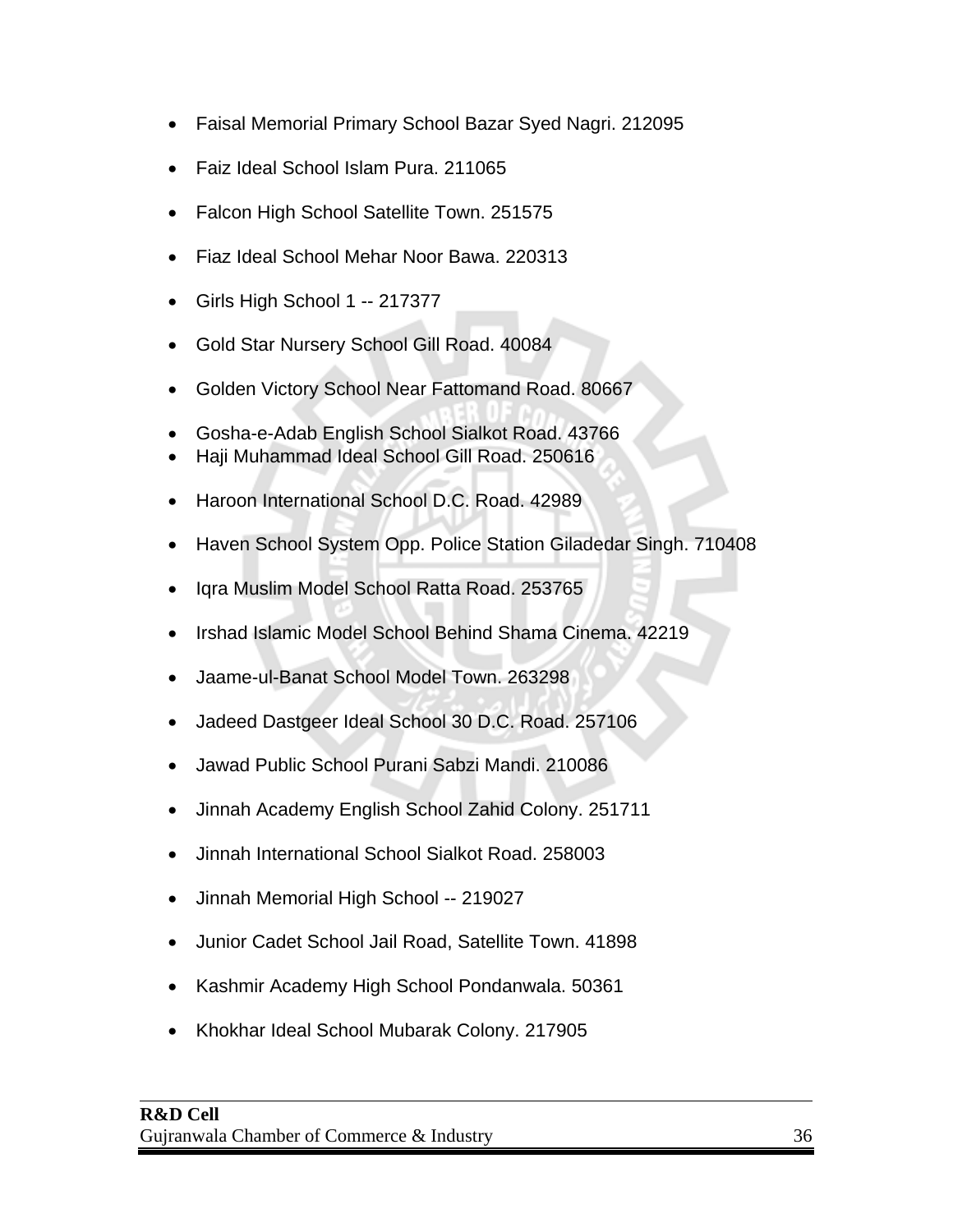- Landmark School System Sialkot Road. 80001
- Leather Technical Institute G.T. Road. 9230058
- M.S. High School -- 257728
- Madarsat-ul-Bannat -- 219354
- Madrasa Jamia Anwar-ul-Quran Small Civil Line. 256019
- Madrasa Nusrat-ul-Uloom Ghanta Ghar. 218530
- Manchester Grammer Public School D.C. Road. 256944
- Mehboob Alam High School -- 219626
- Mehran Public School Civil Line. 44916
- Middle School Gill Road. 257127
- Millat High School 29/D, Satellite Town. 80439
- Millat Ideal High School Baghbanpura. 232097
- Millat System of School Satellite Town. 53823
- Minhaj Public Model High School Nowshera Road. 220910
- Modern Ali Garh English School Satellite Town. 255757
- Muslim Modern School -- 255886
- My School Gulshan Colony, G.T. Road. 291307
- Najeeb Memorial Girls School Near Civil Line Police Station. 9200280
- National Children English School 14-Wahdat Colony. 550514
- National Foundation School Satellite Town. 257591
- Nazir Model School Sultanpura. 255925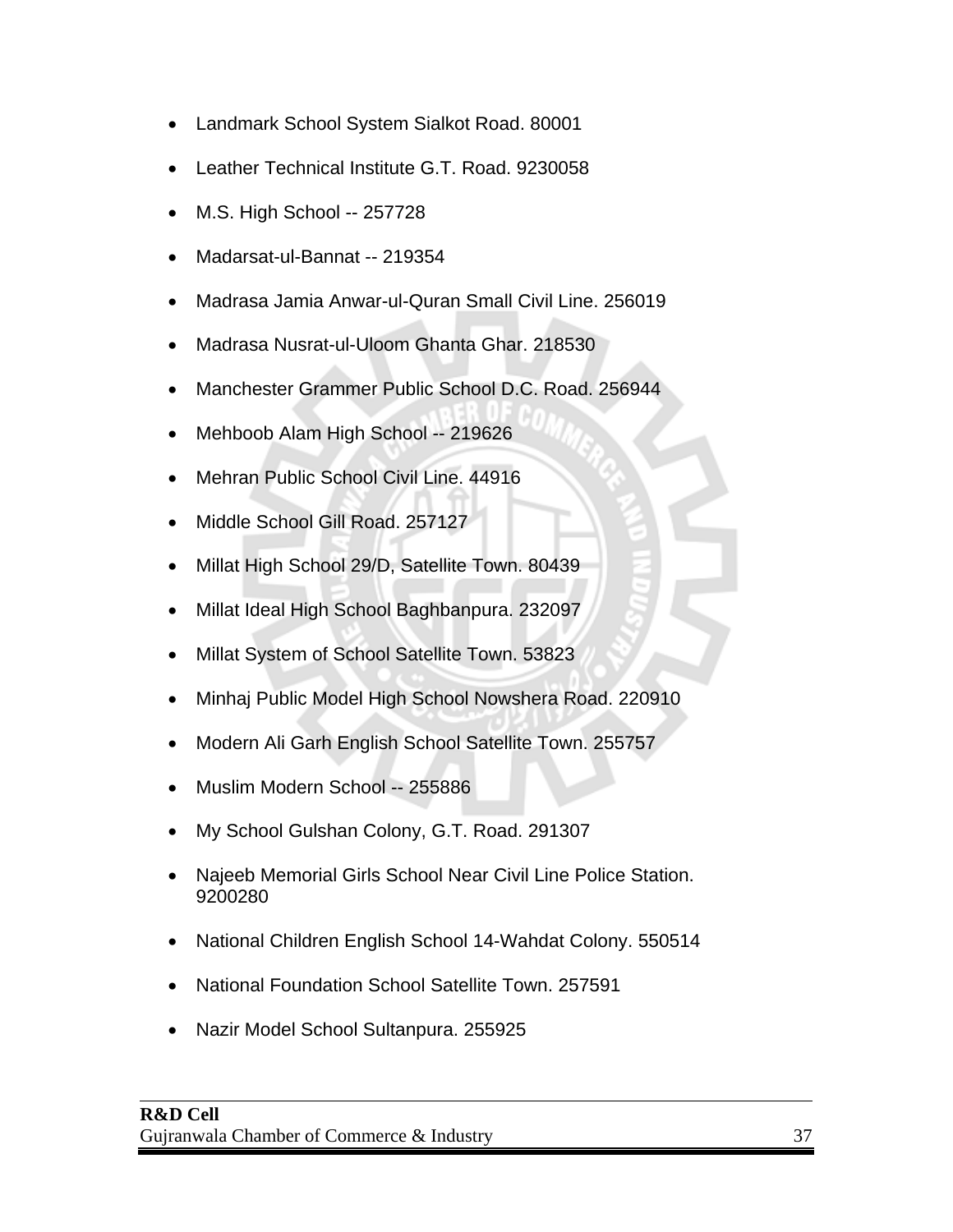- Oxford Public School 1-A, Satellite Town. 252486
- Pak Kuwait English School NoorPura, Sialkot Road.font> 200986
- Pakistan Foundation Model School Satellite Town. 251769
- Pakistan Public Foundation School Islamia College Road. 218327
- Pakistan Public School -- 266754
- Quaid Azam Cadet High School Jinnah Road. 256871
- Quaid-e-Azam Divisional Public School Opp. Gulshan-e-Iqbal Park, G.T. Road. 253628
- Queens Garden High School Gondlanwala Road. 221564
- Qurtuba Model High School Near Sheesh Mahal Marriage Hall. 254381
- R.B. Model School Chah Chohanwala. 211409
- Rajput Public High School Alipur Chowk. 254295
- Rajput Standard School 27 Darussalam. 211731
- Ready and Way English High School Qazafi Road. 217461
- Right Angle Public School 12-New Civil Line. 649461
- Rose Marry School Model Town. 216942
- ST. Deny's High School 1-A/7, Satellite Town. 259196
- ST. Joseph's English School -- 42669
- ST. Joseph's High School Satellite Town. 254034
- ST. Joseph's Urdu School -- 259934
- ST. Marry's High School Session Court Road. 40906
- ST. Patrick's High School Sialkot Road ,KhokharKee. 43728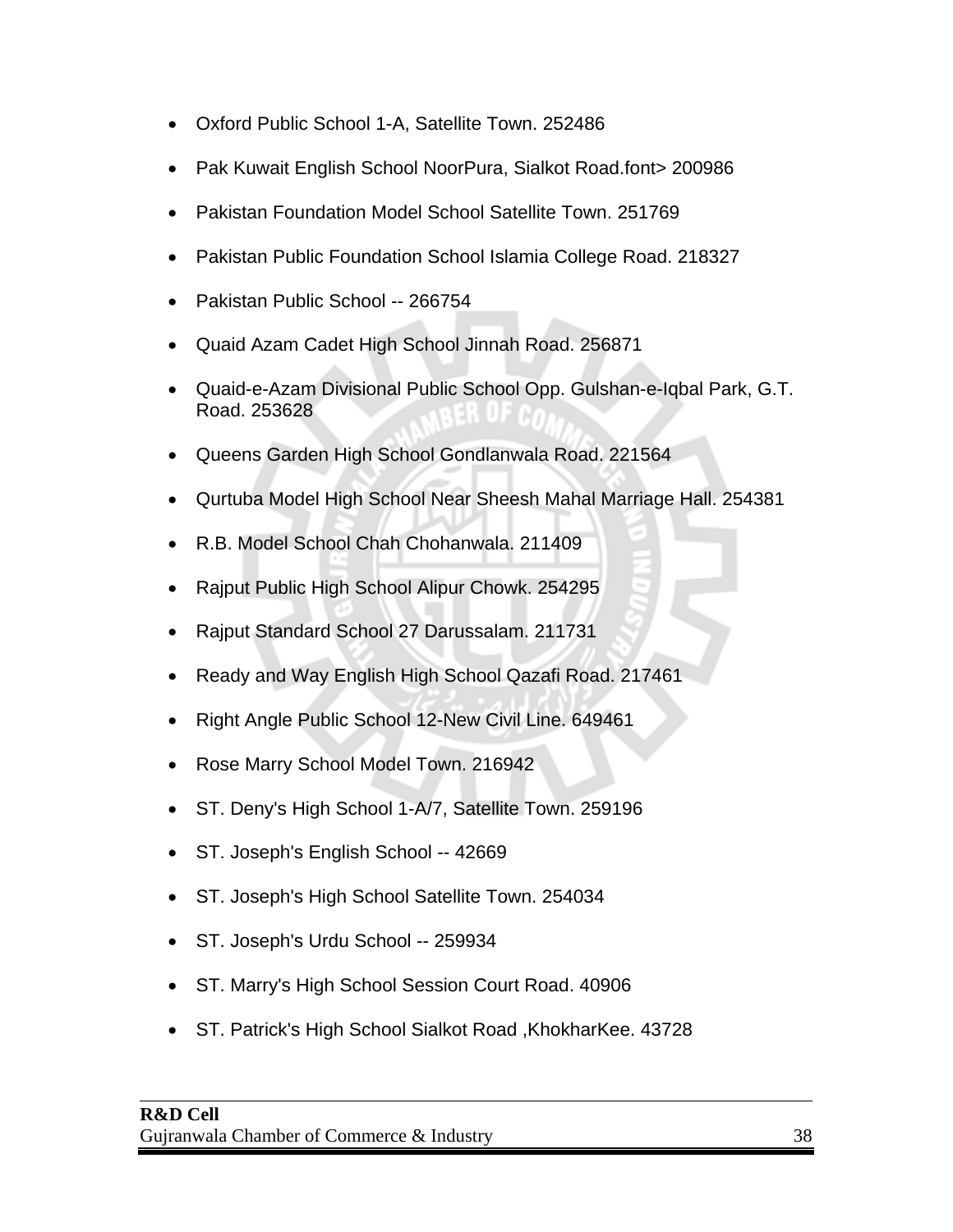- ST. Paul's High School Jalil Town, Near Lahore Bypass. 270066
- ST. Peter's English High School Sialkot Road. 255999
- ST. Dear English School Satellite Town. 259196
- Satlaj Model High School Rashid Colony. 270222
- Science Foundation High School Civil Line. 259276
- Shaheen Ideal School Bhutta Plaza. 238136
- Shaheen Standard School Allama Iqbal Town. 253849
- Sir Syed Divisional Public School Nowshera Road. 220910
- Special Education Centre -- 254168
- Syed Girls High School Sialkot Road. 9200264
- Tameer-e-Noo -- 255999
- Tamir-e-Millat Academy Main Bazar, Khokharki. 44234
- Universal Public School Chowk Popular Nursery. 253658
- VanGuard School Systems 60-A, Satellite Town. 257966
- Witching Kids Montessori 30-E, Satellite Town. 253443
- Worker Welfare Girls School Y Block, Opp. Telephone Exchange, Peoples Colony. 9230020
- Zaheen Academy Rahwali, Gujranwala Cantt. --
- Z. B. English School College Road. 220954

#### **9.2.2. Homeopathic Colleges:**

There are 6 homeopathic colleges imparting education in the district 3 colleges in Gujranwala 2 in Wazirabad and 1 in Kamoki.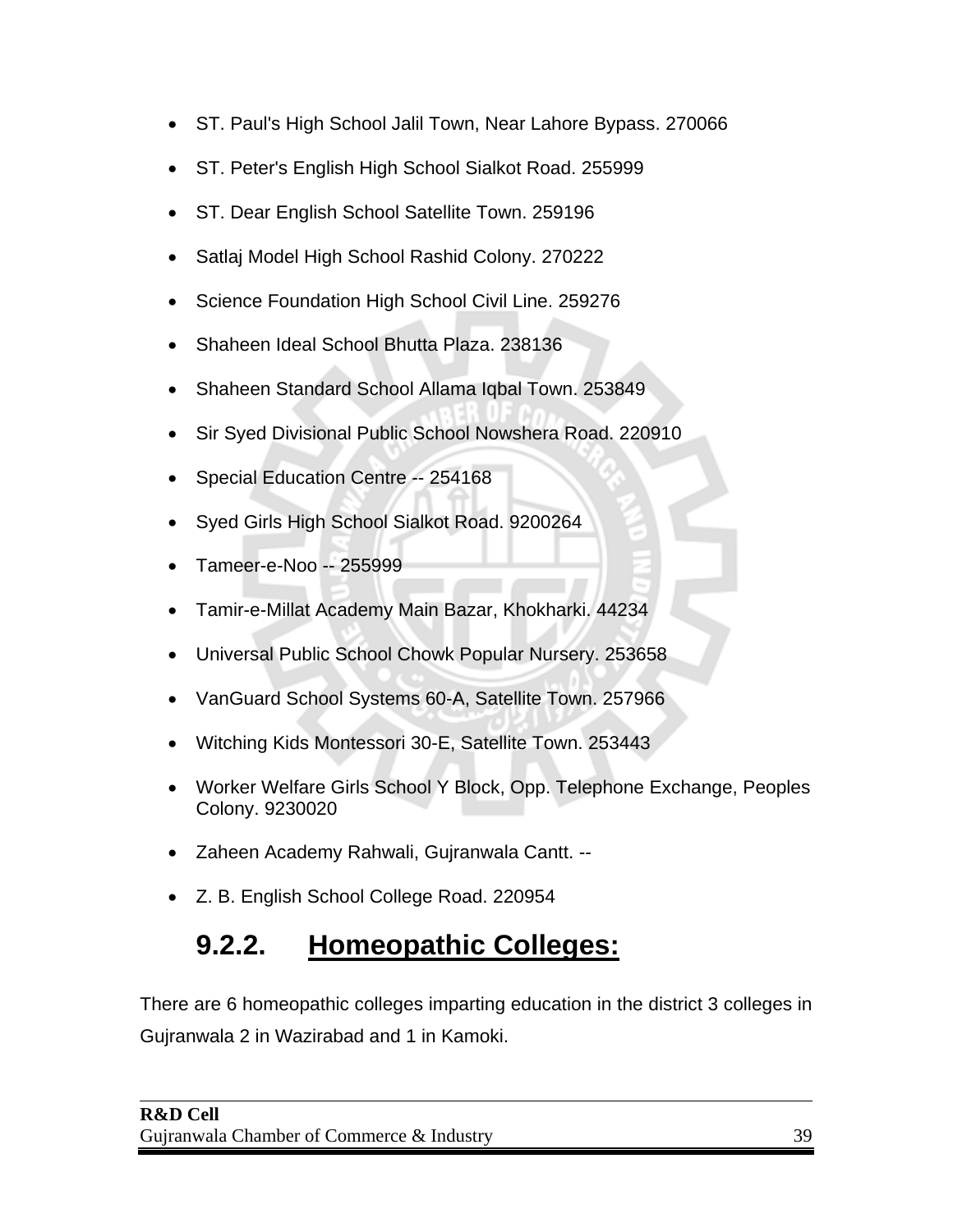#### **10. Communication Network:**

The district Gujranwala has very vast communication network in the form of roads, railway lines and telephonic facilities.

#### **10.1. Roads Network:**

The district is linked with Sialkot, Gujrat, Shehikhupura, Narowal, Hafizabad and Mandi Bhahuddin Districts through metal led roads. The Grand Trunk Road enters the districts from

Lahore side at Sadhoke and goes up to Wazirabad. The other roads that serves the District are:

Samberial **-** Gujranwala Road

- Gujranwala 
Sheikhupura Road
- Rasulnagar  $\rightarrow$  Alipur Chattah Road
- Gujranwala Nowshera Virkan Road
- Eminabad  $\rightarrow$  Kali (Via Wandho) Road
- Sadhoke  $\rightarrow$  Mianwali Bangla Road
- Kamonke  $\rightarrow$  Nowshehra Virkan Road
- Gujranwala  $\rightarrow$  Hafizabad Road
- Gujranwala  $\rightarrow$  Pasroor Road
- Eminabad  $\rightarrow$  Sialkot( Via Dharmkot) Road

 $(Kilometers)^{21}$ 

|                               | Total Mational Provincial Farm to Sugar District |                   |       |
|-------------------------------|--------------------------------------------------|-------------------|-------|
|                               | Highway Roads Market Cess Council                |                   |       |
| $\vert$ 2262.24 $\vert$ 69.52 | 422.58                                           | $1454.28$   16.66 | 253.7 |

 $\overline{a}$  $^{21}$  http://www.pndpunjab.gov.pk/page.asp?id=65/development statistics 2008.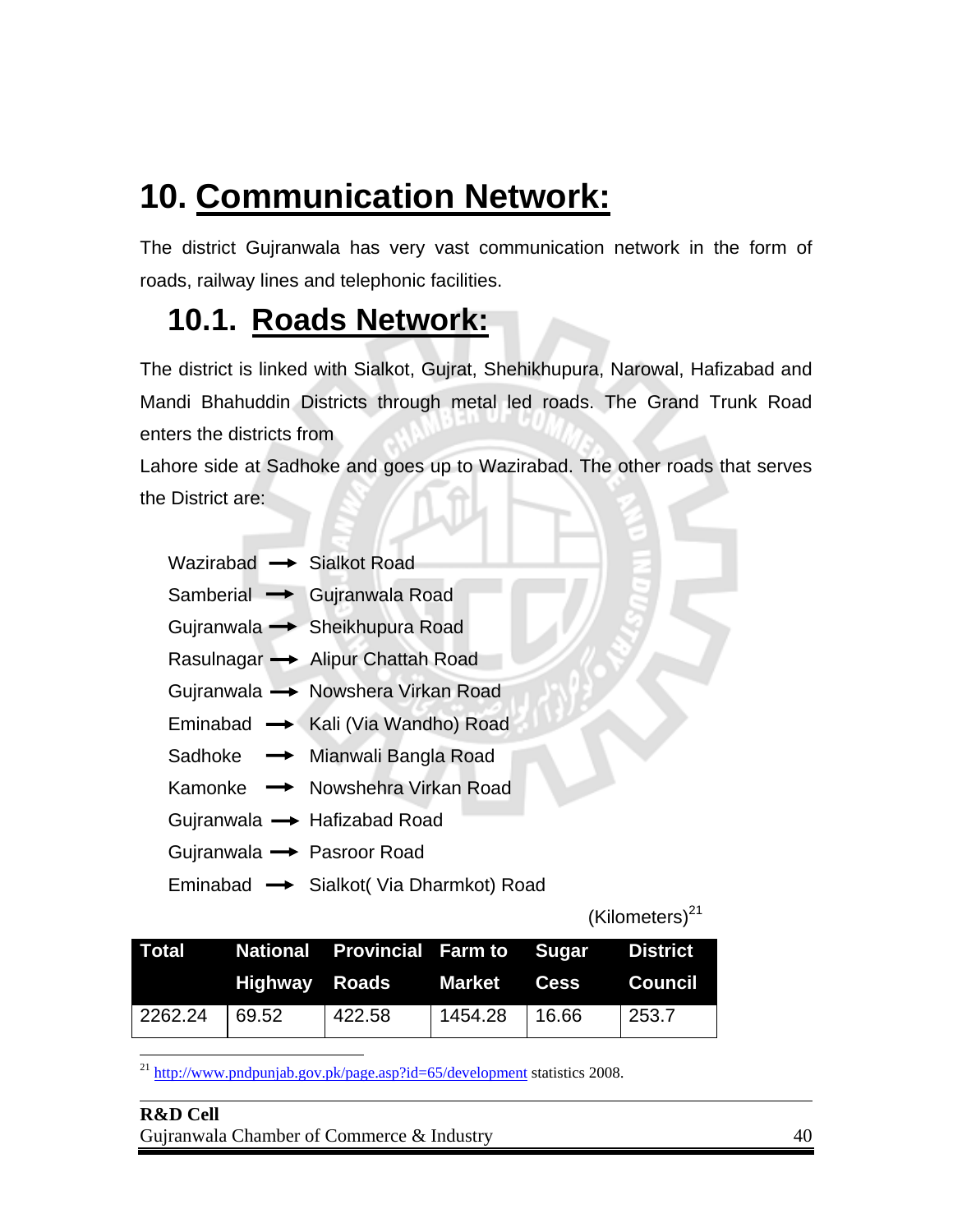| S.No           | <b>Road Name</b>           | Agency                            | Location                   |
|----------------|----------------------------|-----------------------------------|----------------------------|
| 1              | Jinnah Road                | GDA under Khushal Pakistan        | Hafiz Chowk<br>Hayat<br>to |
|                |                            |                                   | <b>Alam Chowk</b>          |
| $\overline{2}$ | Rail Bazar Road            | <b>MCG</b>                        | Rail Bazar                 |
| 3              | Pasroor Road (half)        | <b>MCG</b>                        | Peoples Colony             |
| $\overline{4}$ | Pasroor Road (half)        | Highway department                | Peoples Colony             |
| 5              | <b>Satellite Town Road</b> | <b>MCG</b>                        | <b>Satellite Town</b>      |
| 6              | <b>Model Town Road</b>     | <b>MCG</b>                        | Model Town                 |
| 7              | <b>Commisioner Road</b>    | <b>MCG</b>                        | <b>Commisioner</b> office  |
| 8              | DC Road                    | <b>MCG</b>                        | DC residence               |
| 9              | Allama Iqbal Road          | <b>MCG</b>                        |                            |
| 10             | <b>College Road</b>        | <b>MCG</b>                        | <b>Gronank Pura</b>        |
| 11             | Peoples Colony Road        | <b>Tehsil Council</b>             | Peoples Colony             |
| 12             | Gill Road                  | <b>Tehsil Council</b>             | Opp to sui gas road        |
| 13             | <b>Circuit Road</b>        | <b>Tehsil Council</b>             |                            |
| 14             | Hafizabad Road             | <b>Highway Department</b>         | <b>Toward Hafizabad</b>    |
| 15             | <b>Sialkot Road</b>        | <b>Highway Department</b>         | <b>Toward Sialkot</b>      |
| 16             | Sheikhupura Road           | <b>Highway Department</b>         | <b>Toward Sheikhupura</b>  |
| 17             | Gondlanwala Road           | <b>Highway Department</b>         | Gondlanwala bus stand      |
| 18             | G.T Road                   | <b>National Highway Authority</b> | Around the city            |

#### **10.2. Rail Network:**

The main Peshawar –Karachi Track passes through Gujranwala district. The district embraces the stations starting from Lahore side are Sadhoke, Kamonke, Eminabad, Therisansi, Gujranwala city, Gujranwala, Gujranwala Cantt, Ghakhar, Dhujkal, Wazirabad Junction, Sodhra-Kopra and Gukamatter. Two branches lines passer through the district from Wazirabad junction to Sangla Hill junction and from Wazirabad junction to Sialkot Junction.

#### **10.3. Telephone Network:**

There are 59 telephones exchanges operating in the district (ranging in capacity from 400 lines to 150000 lines). Cellular phone services are available in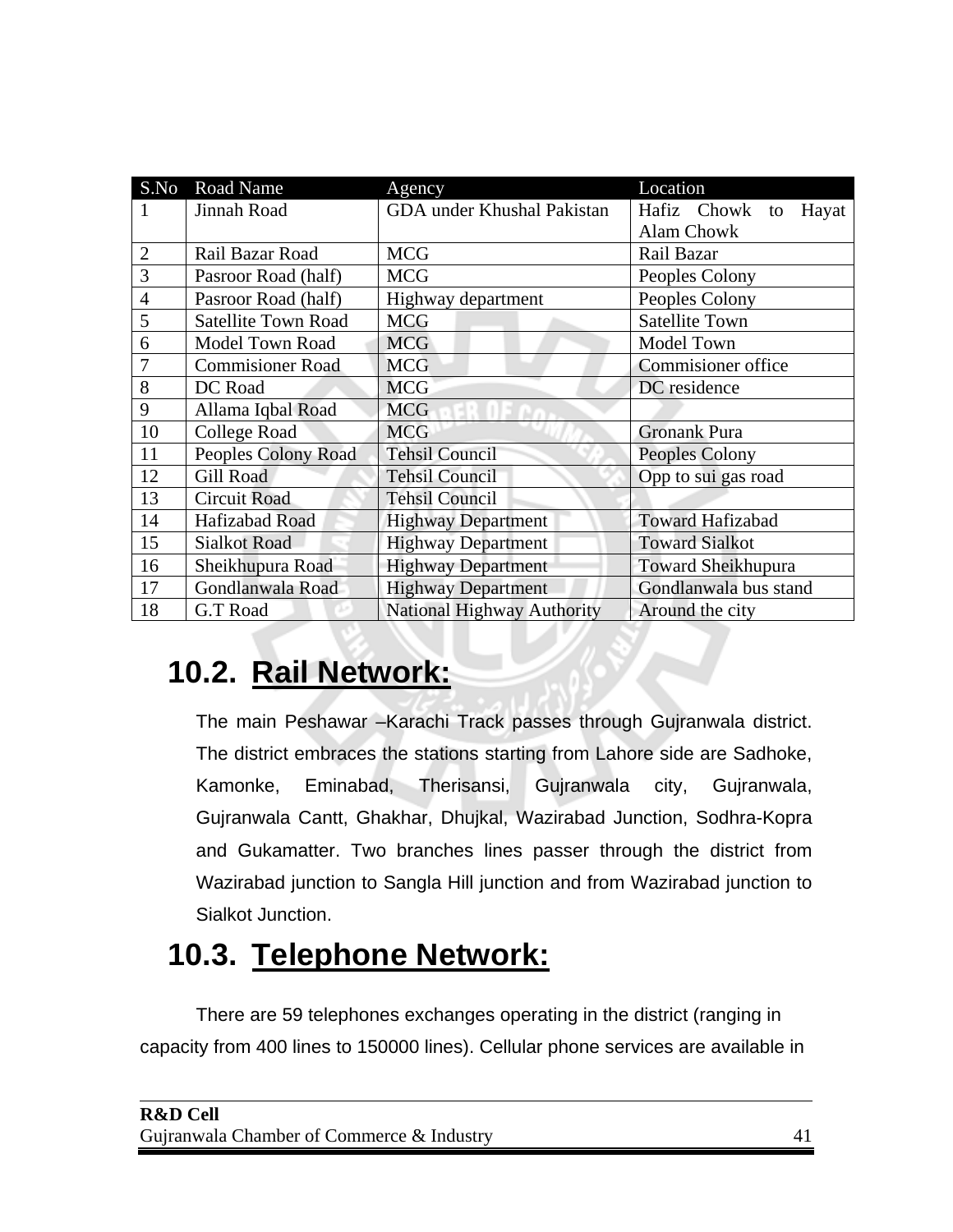the district. The companies serving in cellular network are Mobilink, Ufone, Warid, Telenor, Zong, Instapone, while in wireless network companies are Wateen telecom, Ptcl V wire less.

### **11. Water Supply & Irrigation Facilities:**

The facilities of water supply and water irrigation is demonstrated in the following order.

#### **11.1. Sub Soil Water:**

The sub-siol water in the districr is generally for industrial utilization Except in some areas where under ground water needs pre- treatment for industrial consumption. Drinking water facility is available for 30% of the total population of the city.

#### Services Existing More Required In Process Total Total Length Sewerage 350 KM - - 350 KM 350 KM Water Supply 372 KM - - 372 KM 372 KM 372 KM Drain 64 KM - 64 KM 64 KM Tube Well 45 Nos 120 45 Nos 210Nos 45 Nos

#### **11.2. Under Supervision of Wasa:**

#### **11.3. Disposal Facilities:**

|              |    | # of Disposal works Discharged in cuse Discharged | (14 hours) | un | MGD |
|--------------|----|---------------------------------------------------|------------|----|-----|
| Exiting      | 24 | 184                                               | 72.36      |    |     |
| Addition     | 6  | $27 - 22$                                         | 27.00      |    |     |
| <b>Total</b> | 40 | 221                                               | 99.36      |    |     |

#### **Pumping Capacity increased by WASA**

**Disposal Works** 88.45 MGD to 115.45 MGD against 195 MGD required.

**Water Works** 26.14 MGD to 29.29 MGD against 105 MGD required<sup>23</sup>.

<sup>1</sup> 22 Punjab Economic Report 2007-08.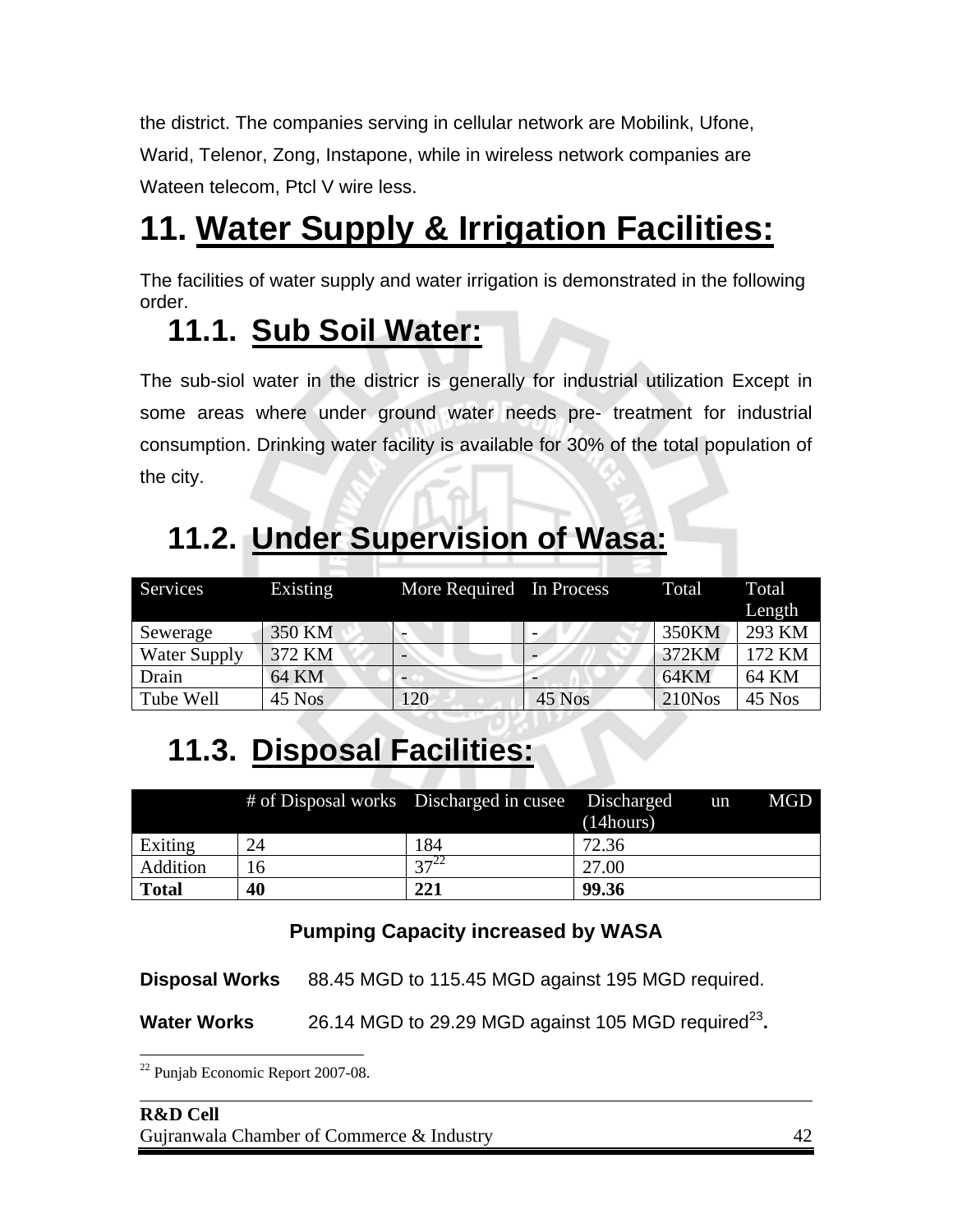| Description              |           | Deficit |
|--------------------------|-----------|---------|
| <b>Target Population</b> | 1.509 M   |         |
| Served in Water Supply   | 0.42252 M | 1.08648 |
| Served in Sewerage       | 0.87522   | 0.63378 |

#### **Zone-I**

| <b>Water Works</b>             | <b>Disposal Works</b> |  |
|--------------------------------|-----------------------|--|
| Dc Road                        | <b>Peoples Colony</b> |  |
| <b>Hamilton Road</b>           | Ferooz Wala Road      |  |
| <b>Fareed Town</b>             | <b>PMG GT Road</b>    |  |
| Chaman Shah                    | <b>Ittefaq Colony</b> |  |
| Camp 4                         |                       |  |
| <b>Chaman Shah Tankey</b>      |                       |  |
| <b>Satellite Town Tankey</b>   |                       |  |
| Satellite Town B Block Tan key |                       |  |
| <b>Haidary Road</b>            |                       |  |
| <b>Race Course Road</b>        |                       |  |
| <b>Liaqat Bhag Tankey</b>      |                       |  |
| Peoples Colony Tankey          |                       |  |

#### **Zone-II**

| <b>Water Works</b>             | <b>Disposal Works</b> |
|--------------------------------|-----------------------|
| <b>Shehranwala Bhag Tankey</b> | <b>Khyali</b>         |
| Nowshera Road                  | Nowshera Road         |
| Shiekhupura Morr               | Nowshera Sansi        |
| Niain Chowk                    | <b>Sarfraz Colony</b> |
| Jannat BB Park                 | <b>Kashmir Colony</b> |
| Khayali Sahapur Tankey         |                       |
| Kangni Wala                    |                       |
| Abadi Meer Muzafar             |                       |

#### Zone-III<sup>24</sup>

 $\overline{a}$ 

| <b>Water Works</b> | <b>Disposal Works</b> |  |  |
|--------------------|-----------------------|--|--|
| Munji Ground       | Rajcot                |  |  |
| Gharjakh           | Samanabad             |  |  |

 $23$  Director Engineering, Wasa.

<sup>24</sup> Director Engineering, Wasa.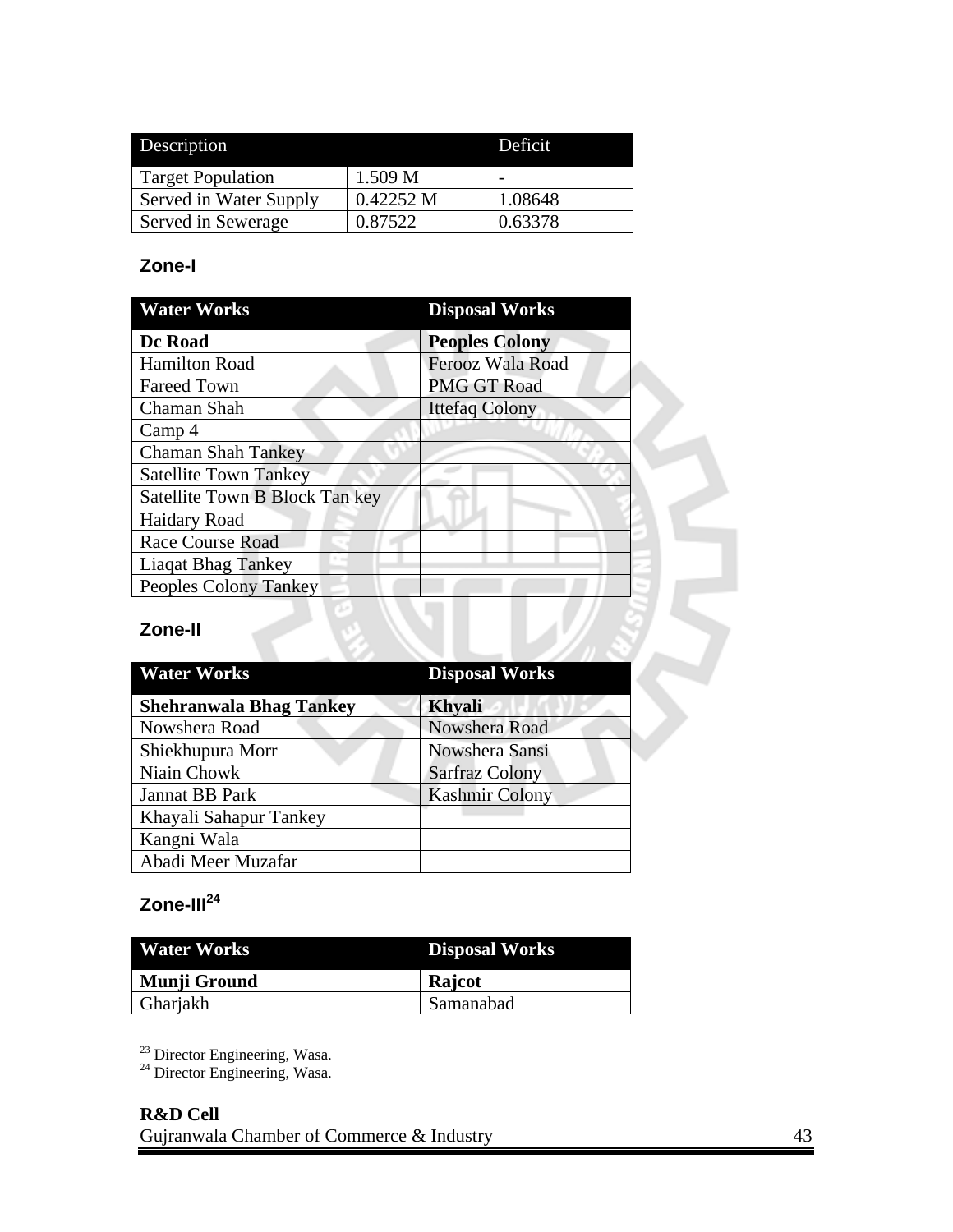| <b>Dhulay Chouk</b>             | Garjakh             |
|---------------------------------|---------------------|
| Model Town A Block Tankey       | Alam Chouk 1        |
| <b>Public Health Model Town</b> | Alam Chouk 2        |
| <b>Small State</b>              | Mughal Pura         |
| Ladies Park Model Town          | <b>Zahid Colony</b> |
| Changur Abadi                   |                     |
| Rehman Pura                     |                     |

## **12. Housing Colonies:**

In this sector government and private sectors made their contribution but currently private sector is contributing instead of government sector, the historical details of both sectors are given below.  $\sim$ 

| In Government Sector                                      | In Private Sector              |
|-----------------------------------------------------------|--------------------------------|
| <b>Satellite Town</b>                                     | <b>WAPDA Town</b>              |
| <b>Model Town</b>                                         | <b>Muhafiz Town</b>            |
| D-Type colony Chaman Shah Road (for   D.C. Colony Phase I |                                |
| Kashmiri Muhajreen)                                       |                                |
| Peoples Colony                                            | D.C. Colony Phase II           |
|                                                           | <b>Professer Colony</b>        |
|                                                           | <b>Shalimar Housing Scheme</b> |
|                                                           | <b>Garden Town</b>             |
|                                                           | <b>Professor Colony Aroop</b>  |
|                                                           | Allama Iqbal Town              |
|                                                           | <b>Shadman Colony</b>          |
|                                                           | <b>Sarfraz Colony</b>          |
|                                                           | <b>Gulshan Colony</b>          |
|                                                           | <b>Ehtesham Colony</b>         |
|                                                           | <b>Gulzar Colony</b>           |
|                                                           | <b>Saleem Colony</b>           |
|                                                           | Rana Town                      |
|                                                           | <b>Hassan Town</b>             |
|                                                           | Jalil Town                     |
|                                                           | Johar Town                     |
|                                                           | Prime City                     |
|                                                           | Gulberg City                   |
|                                                           | <b>Officers Colony</b>         |
|                                                           | G Magnolia                     |
|                                                           | Johar City                     |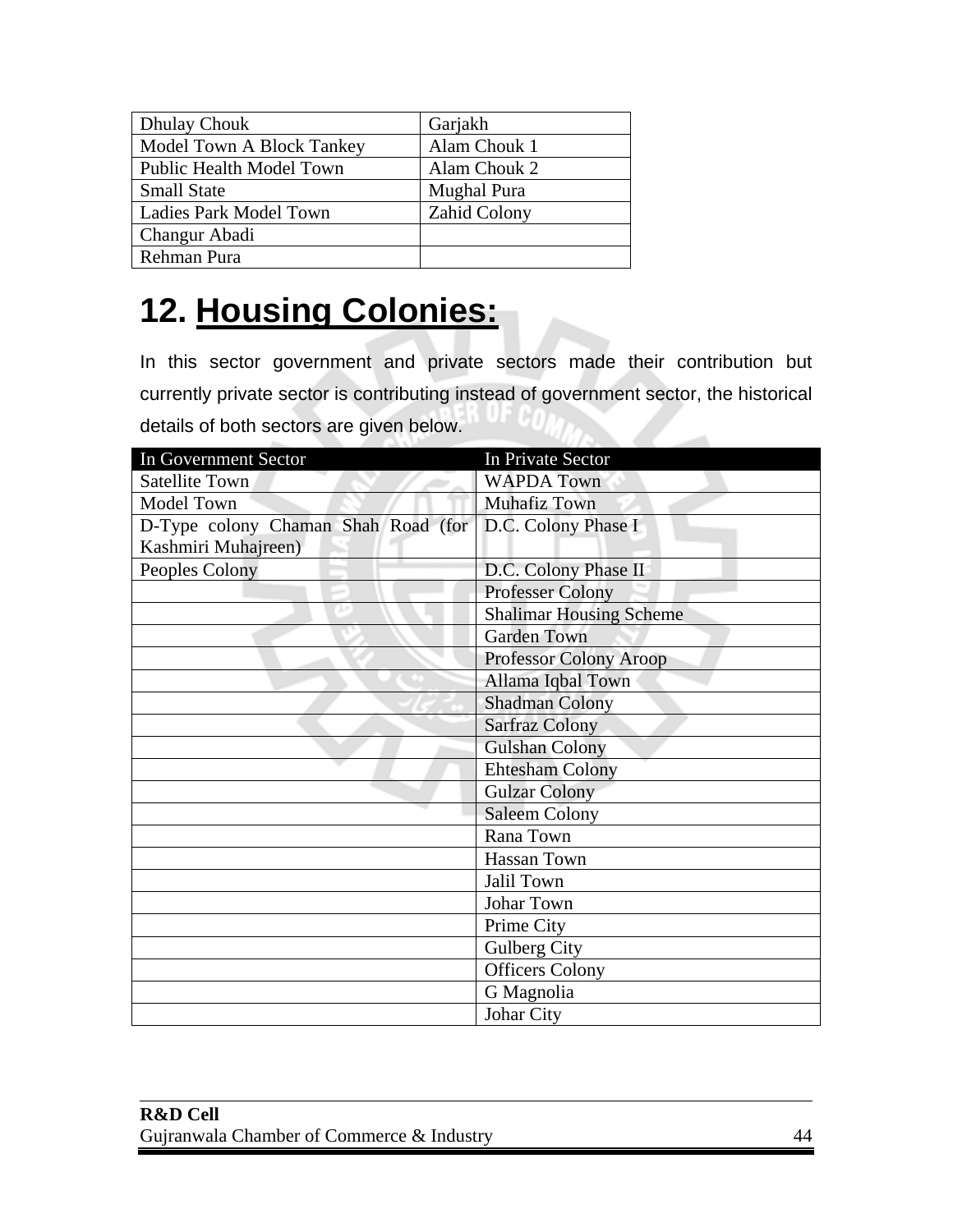### **13. Hotels & Restaurants:**

There are so many hotels and restaurants are serving in the Gujranwala as the people of the city are very found of food so this business in the city is growing with very vast speed.

**Contract** 

 $\sim$   $\sim$   $\sim$ 

| Sr No.         | Description                       | <b>Address</b>                            |  |  |  |
|----------------|-----------------------------------|-------------------------------------------|--|--|--|
| $\mathbf{1}$   | <b>Shelton Hotel</b>              | Opp- Gulshan-e-Iqbal Park near            |  |  |  |
|                |                                   | Grid station, G.T Road Gujranwala         |  |  |  |
| $\overline{2}$ | Royal Garden (2 Star)             | Opp Board of Intermediate and             |  |  |  |
|                |                                   | <b>Secondary Education Gujranwala</b>     |  |  |  |
| 3              | Lepari Hotel                      | Khawaja Plaza<br>G.T<br>Road              |  |  |  |
|                |                                   | Gujranwala                                |  |  |  |
| $\overline{4}$ | Lord's Hotel                      | Zia-ul-Haq Road Gujranwala                |  |  |  |
| $\overline{5}$ | V.I.P Hotel                       | <b>Near</b><br>Trust<br>G.T.Road<br>Plaza |  |  |  |
|                |                                   | Gujranwala                                |  |  |  |
| 6              | Dream Hotel                       | Aslam Plaza G.T Road Gujranwala           |  |  |  |
| $\overline{7}$ | <b>Granton Hotel</b>              | Near Trust Plaza Gujranwala               |  |  |  |
| 8              | <b>Bismillah Hotel</b>            | Near Nigar Phatak Gujranwala              |  |  |  |
| 9              | <b>Al-Ahmed Hotel</b>             | G.T Road Gujranwala                       |  |  |  |
| 10             | Al-Masoom Hotel                   | More Eminabad Gujranwala                  |  |  |  |
| 11             | Al-Rehmat Hotel                   | Chowl<br>Alam<br>Road<br><b>Bypass</b>    |  |  |  |
|                |                                   | Gujranwala                                |  |  |  |
| 12             | <b>China Town Restaurant</b>      | Peoples Colony Gujranwala                 |  |  |  |
| 13             | China Village Restaurant          | Liberty Food Street Gujranwala            |  |  |  |
| 14             | <b>Chopal Restaurant</b>          | Liberty Food Street Gujranwala            |  |  |  |
| 15             | <b>Dutch Restaurant</b>           | Liberty Food Street Gujranwala            |  |  |  |
| 16             | <b>Picking Chinese Restaurant</b> | 386-A Model Town Gujranwala               |  |  |  |
| 17             | City Top Hotel                    | Din<br>G.T<br>Near<br>Plaza<br>Road       |  |  |  |
|                |                                   | Gujrnawala                                |  |  |  |
| 18             | <b>Marian Hotel</b>               | GT Road Chan da Qila                      |  |  |  |
| 19             | <b>Faraz Restaurant</b>           | <b>Satellite Town</b>                     |  |  |  |
| 20             | Salwa Restaurant                  | GT Road Chan da Qila                      |  |  |  |
| 21             | <b>Family Restaurant</b>          | GT Road Chan da Qila                      |  |  |  |
| 22             | Tacco bell                        | Peoples colony                            |  |  |  |
| 23             | Macky                             | <b>Satellite Town</b>                     |  |  |  |
| 24             | Madni Restaurant                  | <b>GT Road Kamokey</b>                    |  |  |  |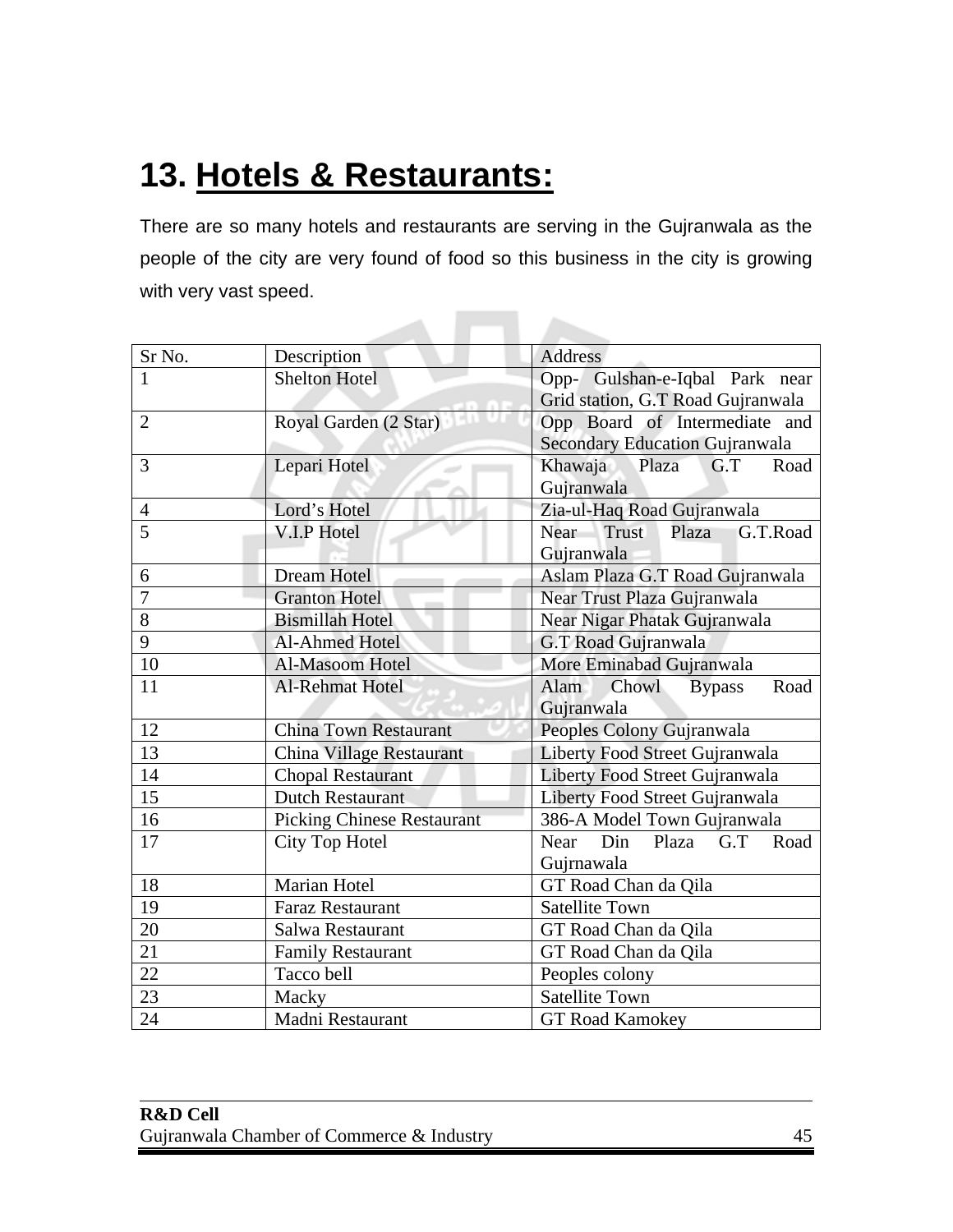### **14. Fast Food & Bar B.Q:**

Besides hotels and restaurants there is large number of fast food and bar b.q point that are providing their services as their names are shown in the table below.

| Serial No      | Description                    | Address                           |
|----------------|--------------------------------|-----------------------------------|
|                | Allah Rakha Tikka Shop         | G.T Road Sialkoti Gate Gujranwala |
| $\overline{2}$ | Allah Rakha Tikka Shop         | G.T Road Chan Da Qilla Gujranwala |
| 3              | Bismillah Tikka Shop           | G.T Road Chan Da Qilla Gujranwala |
| $\overline{4}$ | Al mairaj Pizza                | <b>Model Town</b>                 |
| 5              | <b>Bismillah Tikka Shop</b>    | G.T Road Sialkoti Gate Gujranwala |
| 6              | <b>Baba Restaurant</b>         | Sialkoti Gate Gujranwala          |
| 7              | <b>Hafiz Foods</b>             | Peoples Colony Gujranwala         |
| 8              | <b>Dhaka Charge House</b>      | Hafizabad Road Gujranwala         |
| 9              | <b>Super Smatoo Tikka Shop</b> | Model Town Gujranwala             |
| 10             | Shehbaz Tikka Shop             | Thanewala Bazar Gujranwala        |
| 11             | Shehbaz Tikka Shop             | Chan Da Qilla Gujranwala          |
| 12             | <b>Super Charge House</b>      | Khaili Gate Gujranwala            |
| 13             | <b>Sharif Charge House</b>     | Ghanta Ghar Gujranwala            |
| 14             | Fry Master Fast Food           | Liberty Market Gujranwala         |
| 15             | Gujranwala Broast              | 34-G.T Road Gujrnawala            |
| 16             | <b>King Broast</b>             | Liberty Food Street Gujranwala    |
| 17             | Tazooq                         | Opp District Court Gujranwala     |
| 18             | Khawaja Burger Point           | Satellite Town Gujranwala         |
| 19             | <b>Macky Burger Point</b>      | Model Town Gujranwala             |
| 20             | Jaddah Bergur                  | Peoples colony                    |
| 21             | <b>Riaz Burger Ponit</b>       | Model Town Gujranwala             |
| 22             | Meer Best Bite                 | Model Town Gujranwala             |

### **15. Shopping Malls:**

There are large numbers of shopping malls in the city of Gujranwala and the detail of these shopping malls is elaborated with the help of following table.

| <b>Name</b>                       | Locality                      |
|-----------------------------------|-------------------------------|
| <b>Al-Hassan Department Store</b> | Satellite Town Gujranwala     |
| <b>Best Brands</b>                | 1 - Jinnah Stadium Gujranwala |
| <b>Bismillah Gift Centre</b>      | Daar Market Rahwali           |

#### **R&D Cell**  Gujranwala Chamber of Commerce & Industry 46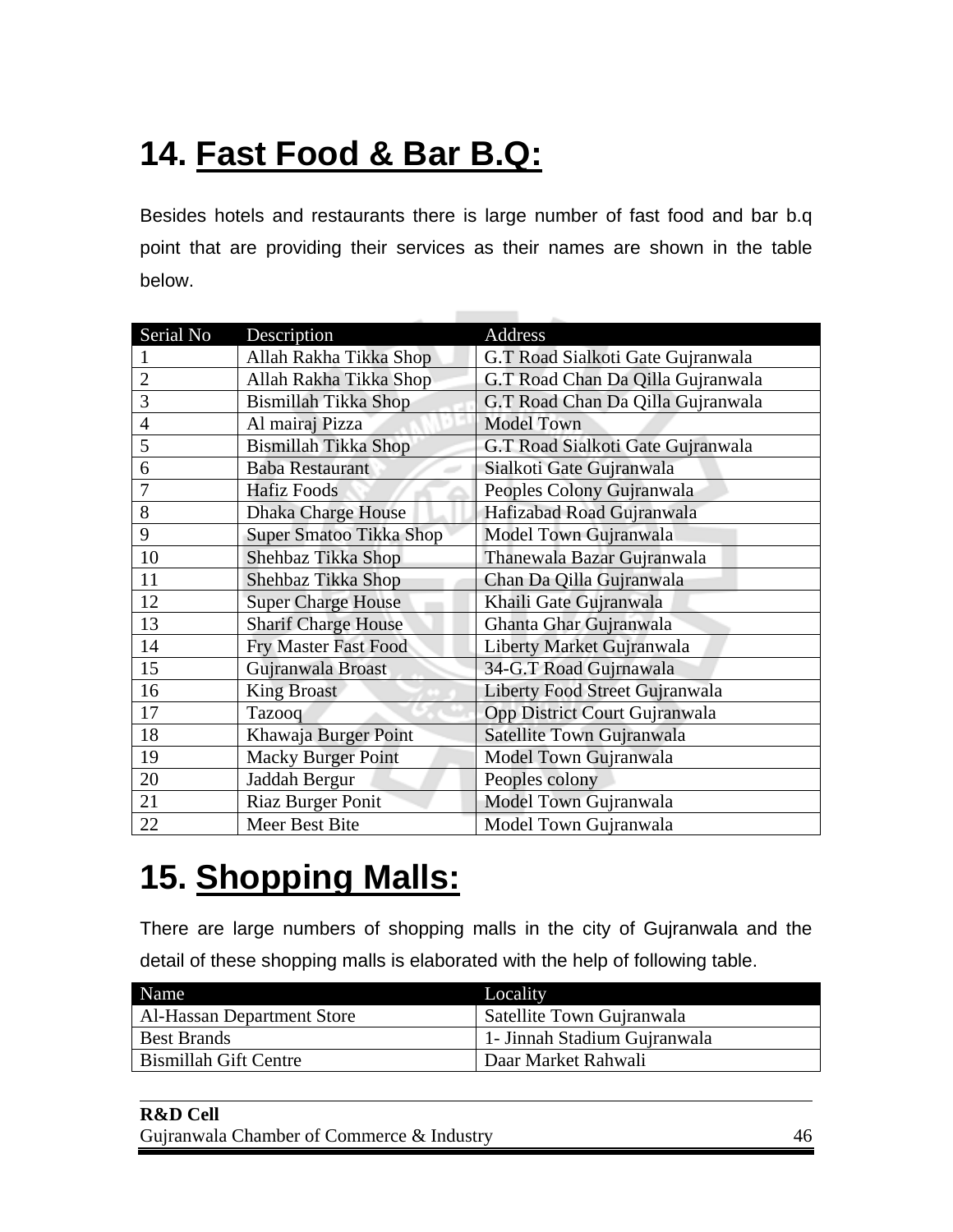| <b>Fairy Collection</b>        | Main Market Satellite Town Gujranwala |
|--------------------------------|---------------------------------------|
| Khawaja Centre                 | Satellite Gujranwala                  |
| Meer Shopping Centre           | Model Town Gujranwala                 |
| Modern Shopping Centre         | Gali Choriyan Wali Gujranwala         |
| Mian Khalid Super Store        | Chan Da Qila                          |
| Nagina Shopping Centre         | Main Bazar Ghakhar                    |
| <b>Picking Shopping Centre</b> | Picking Plaza Model Town Gujrnawala   |
| Prince Gift Centre             | Asghar Ali Road                       |
| <b>Pearl Shopping Centre</b>   | Model Town Main Market Gujranwala     |
| Pace                           | GT Road, Gujranwala                   |
| <b>Rathore Super Store</b>     | Satellite Town Gujranwala             |
| <b>Shopping Centre</b>         | <b>Sialkot Road Gakkar</b>            |
| <b>Shopping Centre</b>         | Satellite Town Gujranwala             |
| Sharja Shopping Centre         | Sialkot Road Gujranwala               |
| Shahbaz Store                  | Satellite Town Gujranwala             |
| Shop & Save                    | Satellite Town Gujranwala             |
| <b>Variety Palace</b>          | Main Market Model Town Gujranwala     |

### **16. Sports Events:**

The people of the Gujranwala are also very found of sports and remain involved in different kinds of sports. The sports which are played in the district are Foot ball, Hockey, Gymnastics, Judo, Karate, Weight lifting, Shooting ball, Cricket, Badminton, Athletics, Base ball, Soft ball, Table Tennis, Kabadi, Wrestling, Basket ball. The events that are conducted under the supervision of district sports officer are inter Tehsil Tournaments. The educational institutions and different departments also conduct the events. Special Tournament are also conducted in the national days like 14 August 6 September 25 December 23 March.

### **17. Festivals:**

 $\overline{a}$ 

The people of the district take pleasure in and celebrate religious and the homegrown festivals with heart and soul. The main festivals celebrated in the district are Eid-ul-Fitar, Eid-ul-Azha, Eid Milad-un-Nabi, Basant Mela, and Basakhi Mela.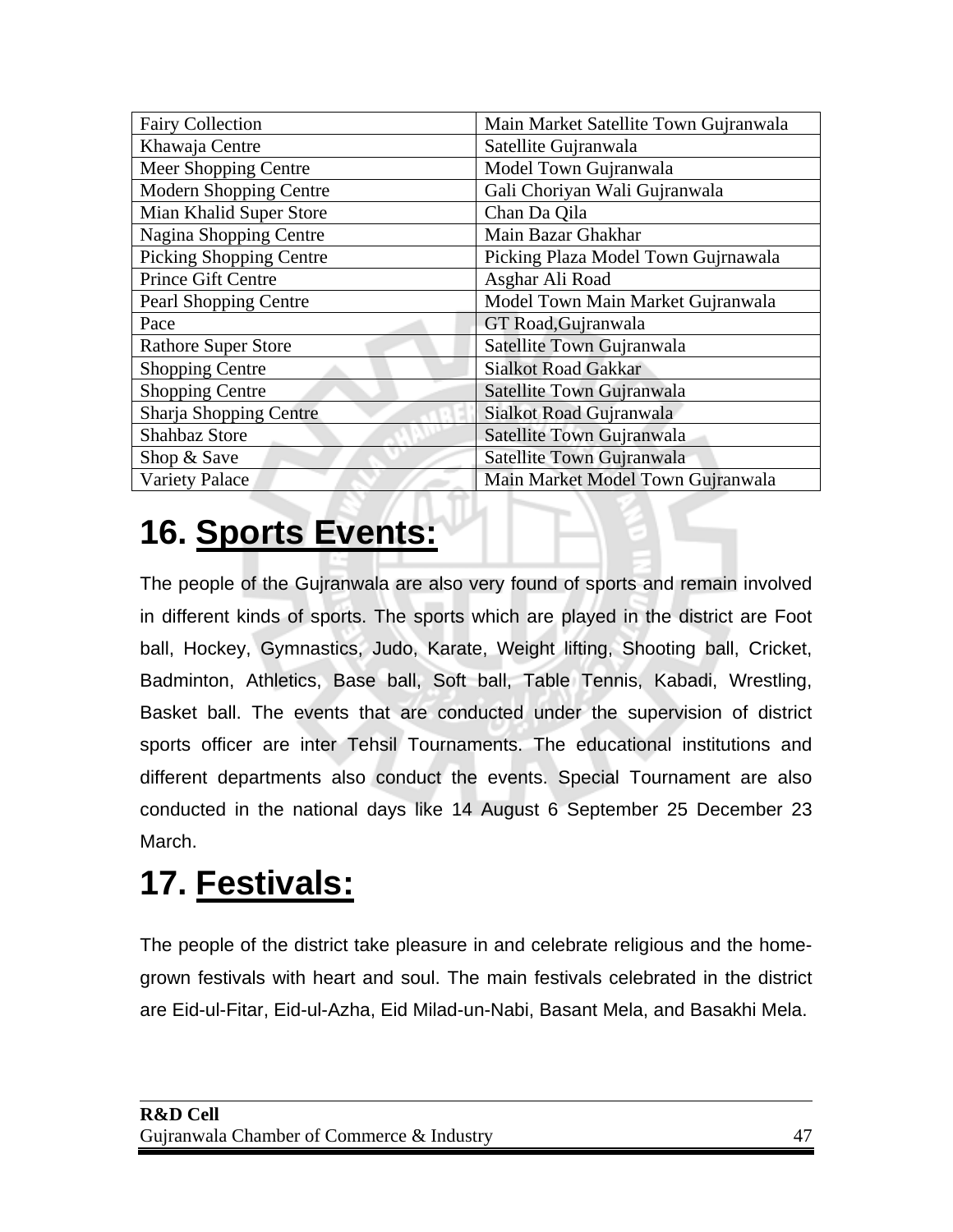## **18. Industrial Exhibition:**

Industrial Exhibition is held every year by Gujranwala Chamber of Commerce & Industries that had made a enormous role in the enhancement of the exports of the district, which is an invaluable gift to the national development of the country. The executive of the G.C.C.I has left no stone unturned in the advancement and the social uplift of the people and in the way out of the troubles of the business class.

### **19. Health Care Gyms:**

There are approximately 250 male health care gyms and round about 80 female gyms.

### **20. Swimming Pools:**

Swimming pools in the district are very few for the public use though people have their private swimming pools that are also in small number. The swimming pools in the public use are, officers club. Golf club. Peoples use to swim in the canals in the summer season.

### **21. Recreational Clubs:**

In Gujranwala there are officers club and lawyers club for officers and lawyers respectively. For women there is ladies club and for children there are recreational points at different parks like Gulshan Iqbal park, Model Town Park, Family Park. The youth of district enjoys there recreations at their meeting points because have not any recreational club.

### **22. Parks:**

 $\overline{a}$ 

Parks providing a source of amusement for the people are Jinnah Park, Company Bagh, the Muncipile Park, Bagh-e-Jinnah, Gulshan-e –Iqbal. Liaqat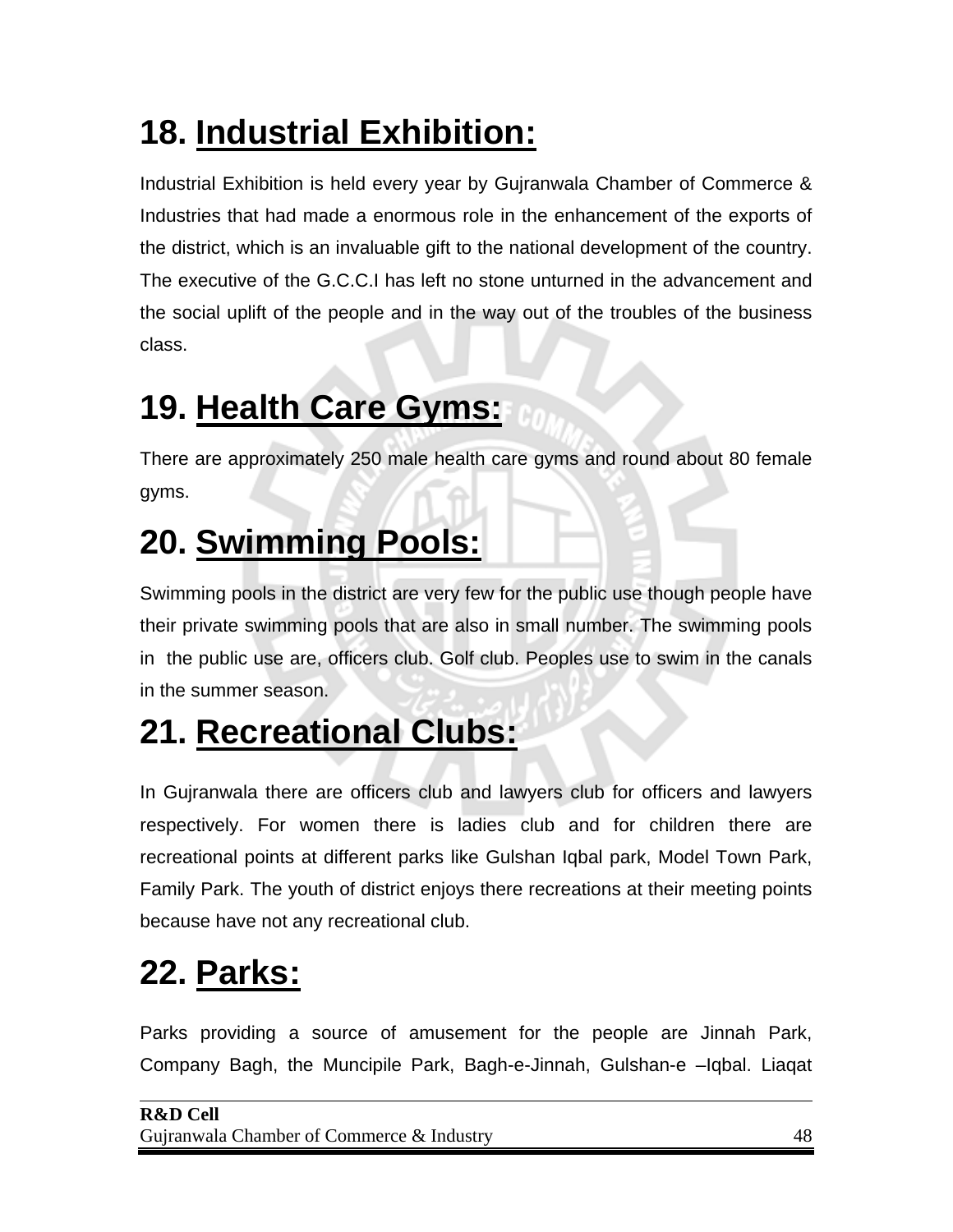Park, Ladies park Model Town park, Jannat bibi park, 4 parks,Children family park.

### **23. Play Grounds:**

There is one cricket stadium (Jinnah Stadium) and one Mini Sports Complex besides these are playgrounds in the colleges and school.

### **24. Transport:**

Number of registered vehicles up to 2007 are 247029. In this sector, different companies are starting transport facility in form of city tour buss service which is currently serving the public at large scale in quiranwala.<sup>25</sup>

| Total  | Car   | Bik    | Truck | Van  | <b>Bus</b> | Taxi Riksha | <b>Tract</b> | <b>Oth</b> |
|--------|-------|--------|-------|------|------------|-------------|--------------|------------|
| 247029 | 19599 | 193688 | 1204  | 2524 | $1510$ 212 | 3168        | 24948        | 176        |

### **25. Charitable Institutions:**

There are 99 Non Government Organizations working in Gujranwala and 29 are working in Wazirabad and 23 in Tehsil Kamoki for the attainment of their objective. The institutions like Haji MuradTrust Eye Hospital, Saddique Sadiq Hospital, Jinnah Memorial Hospital, Faisal Shaheed Memorial Hospital are serving peoples without any financial advantages.

### **26. Cinema & Theatres:**

The most important recreational points for the people of the district are cinemas and theaters providing the services for the people. The famous cinemas and the

<sup>1</sup>  $^{25}$  http://www.pndpunjab.gov.pk/page.asp?id=65/development statistics 2008.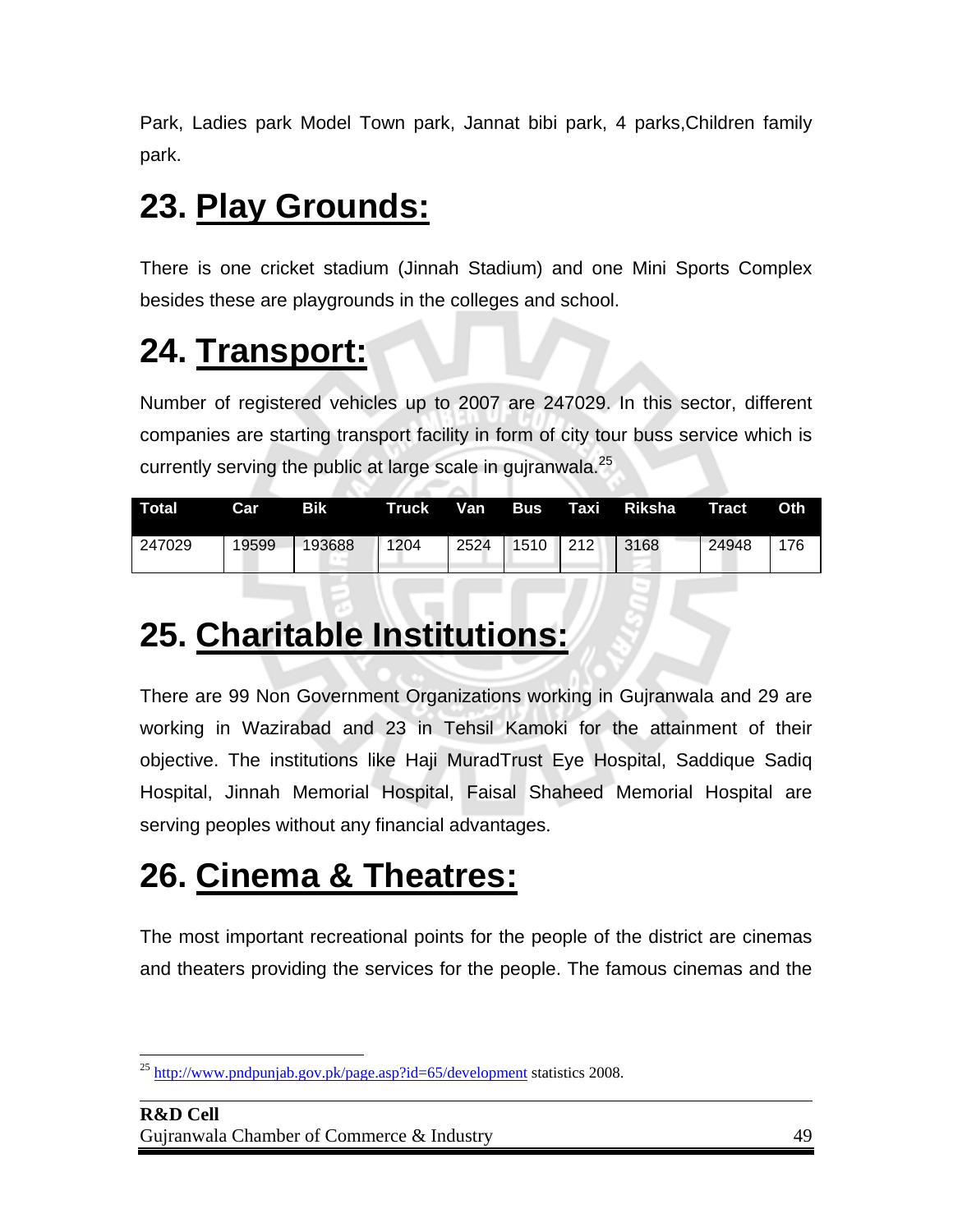theaters are Nigar, Regent, Crown, Kashmir Mahal,Prince,Gulstan, Khan Mahal, Faisal, Zinco, Kiran, Capri, Sangam, Rax, Raxy,Sangeet,

The theaters in the district are ,Punjab theater,Anmol theater, Geo theater,Raxy , Shabastan, Balawal, Kashmir Mahal, Galaxy,Since the Dish & Cable System has made much development and providing more cheaper and comfortable in house entertainment to the people, these cinemas and theaters have to bring some radical changes in their facilities.

### **27. Banks:**

The banks functioning in the district are Allied Bank, Habib Bank, Muslim Commercial Bank, National Bank. Union Bank, The Bank of Punjab, The First Women Bank, Industrial Development Bank, Askari Bank, PICIC Bank, Indus Bank, Metropolitan Bank, Platinum Commercial Bank, Prime Bank, Saudi Pak Commercial Bank, Soneri Bank, Bank Al-Falah, Kasb Bank, Bolan Bank, Zaraie Traqiati Bank, ABN-Amro, Standard Chartered bank, Meezan bank, Royal Bank of Scotland, Dubai Islamic Bank, Al baraka, Bank Islami, Bank Al-habib, Nib Bank, Faysal Bank, My Bank.

### **28. Conclusion:**

The analysis of this report depicts very rapid growth in all sectors in city of Gujranwala whether it is industry, agriculture, live stock, imports & Exports etc and on the side of tax collections under different heads there is also great contribution and government generate more revenues from years in form of different kinds of taxes while If we take view of historical development of infrastructure and basic facilities, that gives alarming sign as there is very slow progress in this regard due to which many problems are arising. After analysis of all of the facts it is concluded that city has very great potential for development in all sectors and is growing as well but there is high need of government attention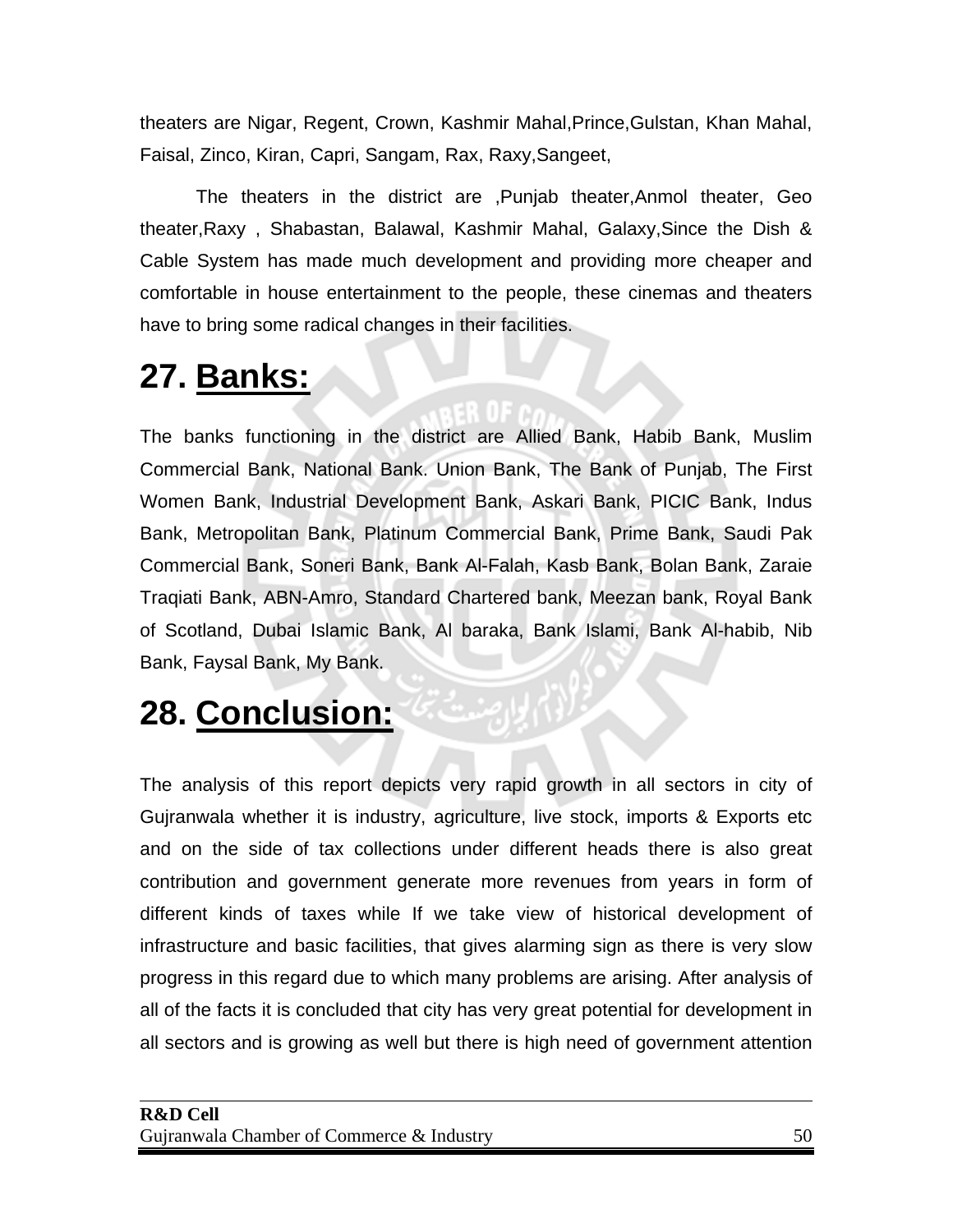towards development of basic infrastructure and to make available basic requirements necessary to continue the development process.